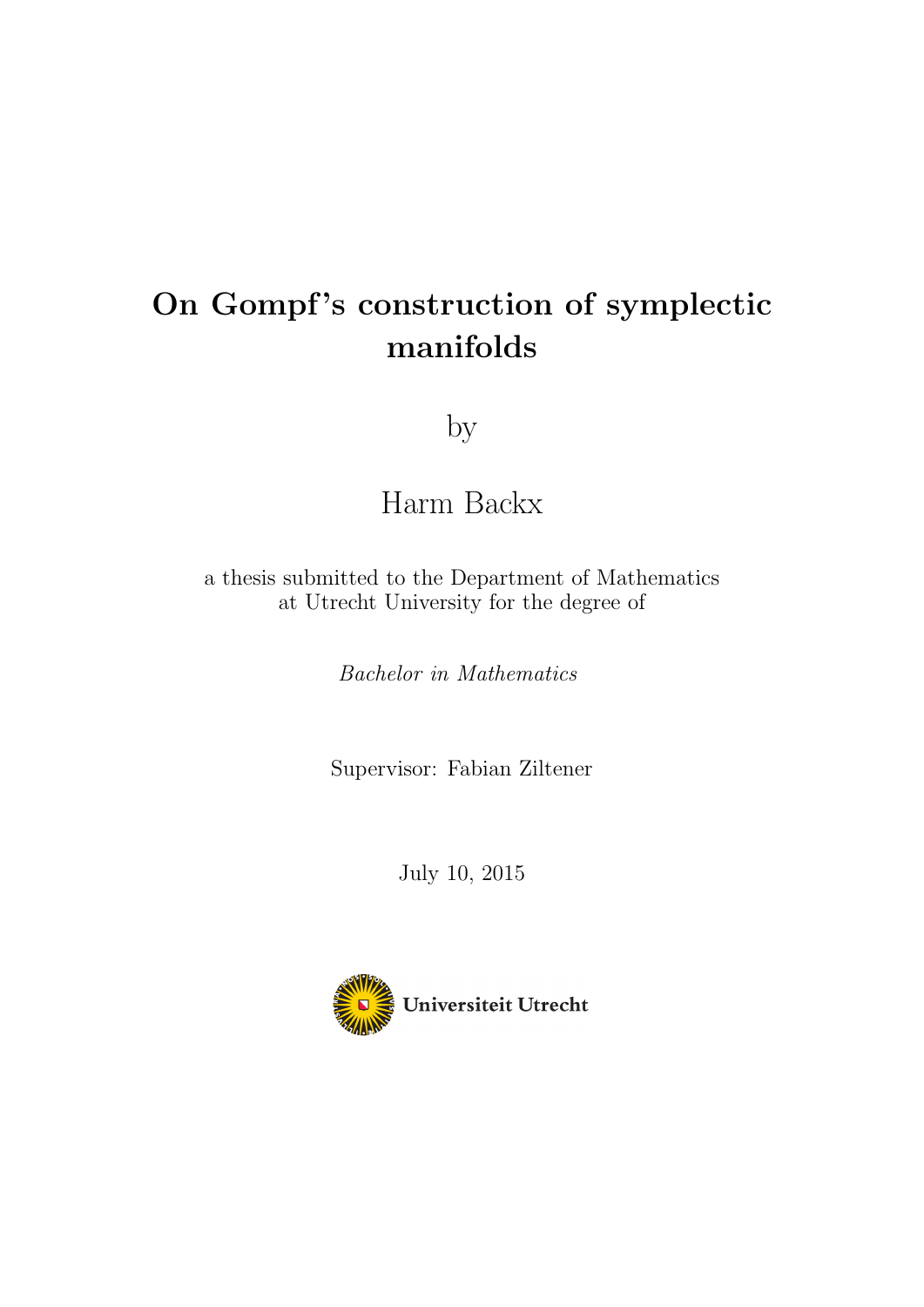# **Contents**

| $\mathbf{1}$ |                                     | Introduction |                                                                                                     | $\overline{2}$ |  |  |  |  |
|--------------|-------------------------------------|--------------|-----------------------------------------------------------------------------------------------------|----------------|--|--|--|--|
| $\bf{2}$     |                                     |              | Basic definitions and examples                                                                      | $\overline{4}$ |  |  |  |  |
|              | 2.1                                 |              |                                                                                                     | $\overline{4}$ |  |  |  |  |
|              |                                     | 2.1.1        |                                                                                                     | $\overline{4}$ |  |  |  |  |
|              |                                     | 2.1.2        | Induced homomorphisms and the Van Kampen theorem $\dots \dots \dots$                                | 6              |  |  |  |  |
|              | 2.2                                 |              | The complex blow-up $\dots \dots \dots \dots \dots \dots \dots \dots \dots \dots \dots \dots \dots$ | $\overline{7}$ |  |  |  |  |
|              | 2.3                                 |              | Definitions and constructions in the symplectic category $\dots \dots \dots \dots$                  | 11             |  |  |  |  |
|              |                                     | 2.3.1        |                                                                                                     | 11             |  |  |  |  |
|              |                                     | 2.3.2        | Symplectic manifold $\ldots \ldots \ldots \ldots \ldots \ldots \ldots \ldots \ldots \ldots$         | 11             |  |  |  |  |
|              |                                     | 2.3.3        | Symplectic blow-up $\dots \dots \dots \dots \dots \dots \dots \dots \dots \dots \dots$              | 16             |  |  |  |  |
|              |                                     | 2.3.4        |                                                                                                     | 21             |  |  |  |  |
| 3            | Proof of the main result<br>24      |              |                                                                                                     |                |  |  |  |  |
|              | 3.1                                 |              |                                                                                                     | 24             |  |  |  |  |
|              | 3.2                                 |              |                                                                                                     | 29             |  |  |  |  |
|              | A Some extra facts and their proofs |              |                                                                                                     |                |  |  |  |  |
|              |                                     |              |                                                                                                     | 31             |  |  |  |  |
|              |                                     |              |                                                                                                     | 34             |  |  |  |  |
|              | A.3                                 |              | Finitely presented groups as quotients of free groups $\dots \dots \dots \dots \dots$               | 35             |  |  |  |  |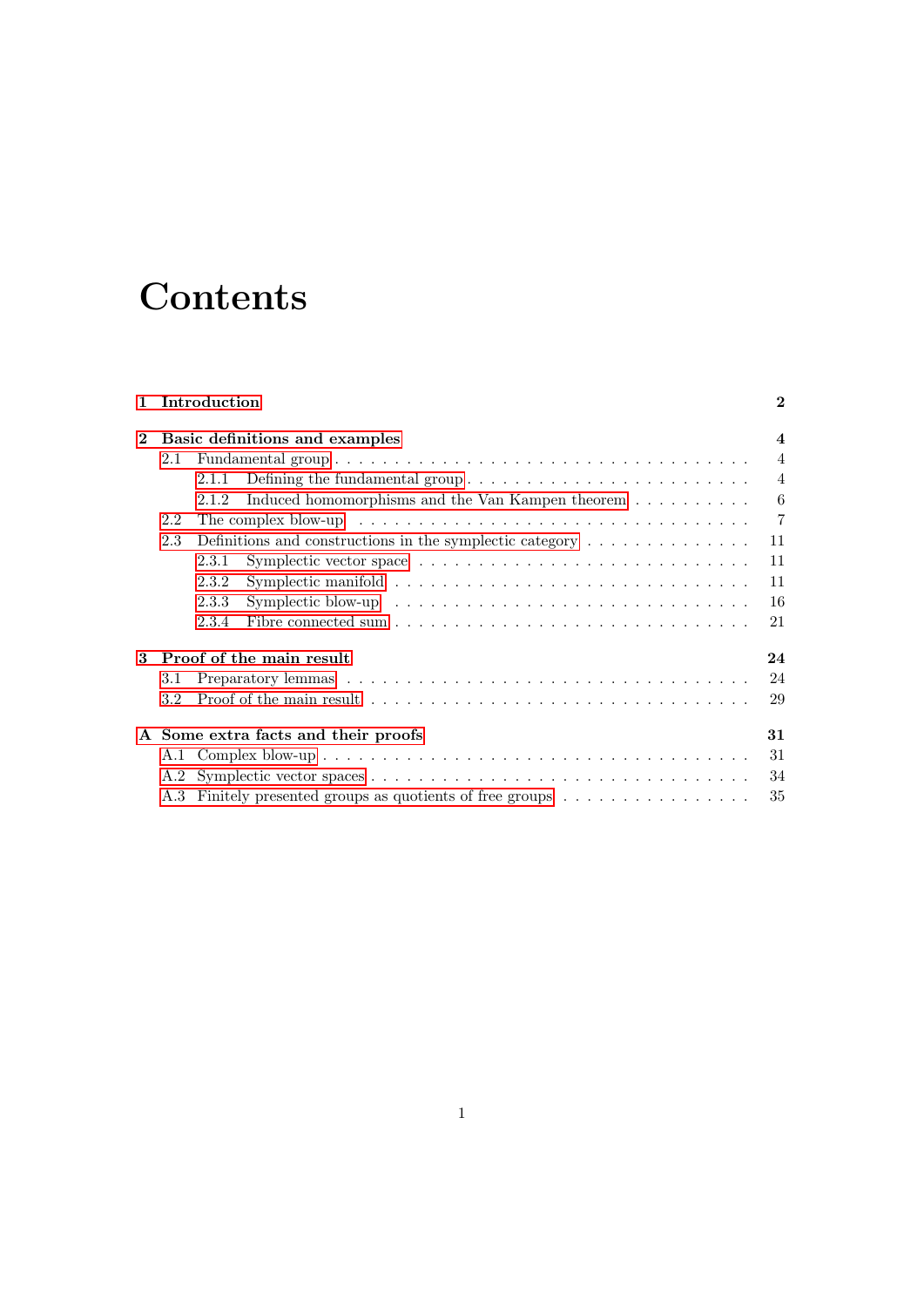## <span id="page-2-0"></span>Chapter 1

# Introduction

Symplectic structures have their origin in the Hamiltonian formulation of classical mechanics. But apart from this practical application, symplectic geometry in the 20th century has become an intrinsically interesting discipline. Now it does not only have applications in mathematical physics, but also in algebraic geometry.

An example of this last application is given by the Gromov-Witten invariants. These are one of the highlights of symplectic geometry, used in algebraic geometry as well as in string theory. Another highlight is given by Gromov's non-squeezing theorem, saying that symplectic transformations are not only volume-preserving, but also cannot 'squeeze' spaces. Still an open problem is Arnold's conjecture on the number of fixed points of a Hamiltonian symplectomorphism.

To get more precise, a symplectic structure on a manifold is a closed and non-degenerate 2 form (see Definition [2.14\)](#page-11-3). Such a form gives us a notion of 2-dimensional volume, area, on our manifold, so we can assign a real number to every oriented even dimensional submanifold.

Just like there are topological spaces that do not admit a smooth structure, like the square, and there are smooth manifolds that do not admit a complex structure, e.g. all the odd-dimensional ones, there will be smooth manifolds that do not admit a symplectic structure. And thus we arrive at the very natural question: what manifolds admit a symplectic structure? In this thesis, we will mainly be interested in the topology of symplectic manifolds. Therefore, we rephrase this question into the following:

Question 1.1. What kind of conditions can we put on the topology of symplectic manifolds?

To answer this question, we first need to find a way to put conditions on a topological space. The natural choice for this are topological invariant properties. An interesting topological invariant is given by the fundamental group. Putting it intuitively, this group measures the number of 'holes' in a space in a 1-dimensional sense. For example, the circle  $S<sup>1</sup>$  has a hole, since a loop that goes around clockwise cannot be contracted to a point, neither can a loop that goes around twice. Therefore  $\pi_1(S^1) = \mathbb{Z}$ . On the other hand,  $S^2$  also has some hole in it, but it is not measured by the fundamental group since it is 'higher dimensional'.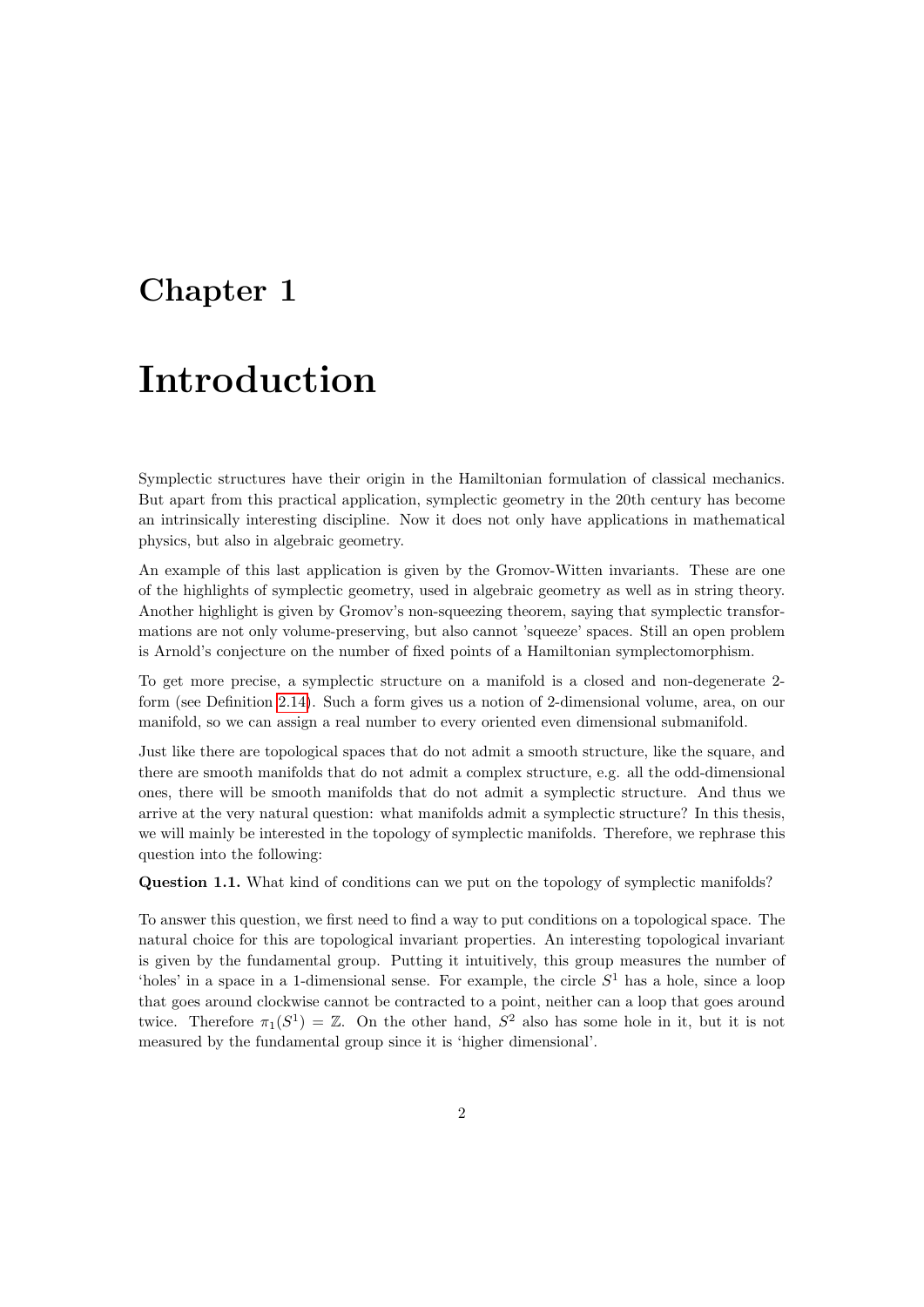There is a generalization of the fundamental group to higher dimensions, which are called the homotopy groups, of which the fundamental group is but the first. These measure 'higherdimensional' holes precisely such that  $\pi_k(S^k) = \mathbb{Z}$ . We can now ask a more precise version of our question:

Question 1.2. Given a sequence of groups, does there exist a symplectic manifold with those groups as its homotopy groups?

Alas, the higher homotopy groups are notoriously difficult to work with and therefore we do not have a full answer to this question.

Still, we can do something. The main result of this thesis will be a construction first observed by Robert E. Gompf in 1995 which he described in [\[3\]](#page-36-0). He proved the following:

<span id="page-3-0"></span>**Theorem 1.3.** For any finitely presented group  $G$ , there exists a compact symplectic 4-manifold whose fundamental group is G.

This beautiful result gives us an enormous list of examples of symplectic manifolds, all of which not even homotopy equivalent to one another.

#### Organization of this thesis

To reach this result, we first need to introduce the fundamental group, the precise defintion of a symplectic manifold, and some constructions on symplectic manifolds that are not specific for the proof, but are needed. This will all be done in Chapter 2, asking only some basic knowledge concerning smooth manifolds like tangent spaces and forms to be present. If not, [\[5\]](#page-36-1) covers all this. In Chapter 3, we will first prove some lemmas that are specifically needed in the proof, constructing surfaces and forms on these surfaces. After these preperations, we prove the result. Finally, in the Appendix we prove somce facts that are used throughout this thesis, but are not relevant enough to be proven in the main text. Whenever we use something that is elaborated on in the Appendix, it will be mentioned.

#### Acknowledgements

First of all, I would like to thank Fabian Ziltener for introducing me to this field and for his inspiring supervision while I was studying it. I would also like to thank Ivo and Aldo for not only studying together, which was a fruitful endeavour, but also for keeping the fun in it for three years. Without these people, this would never have been possible.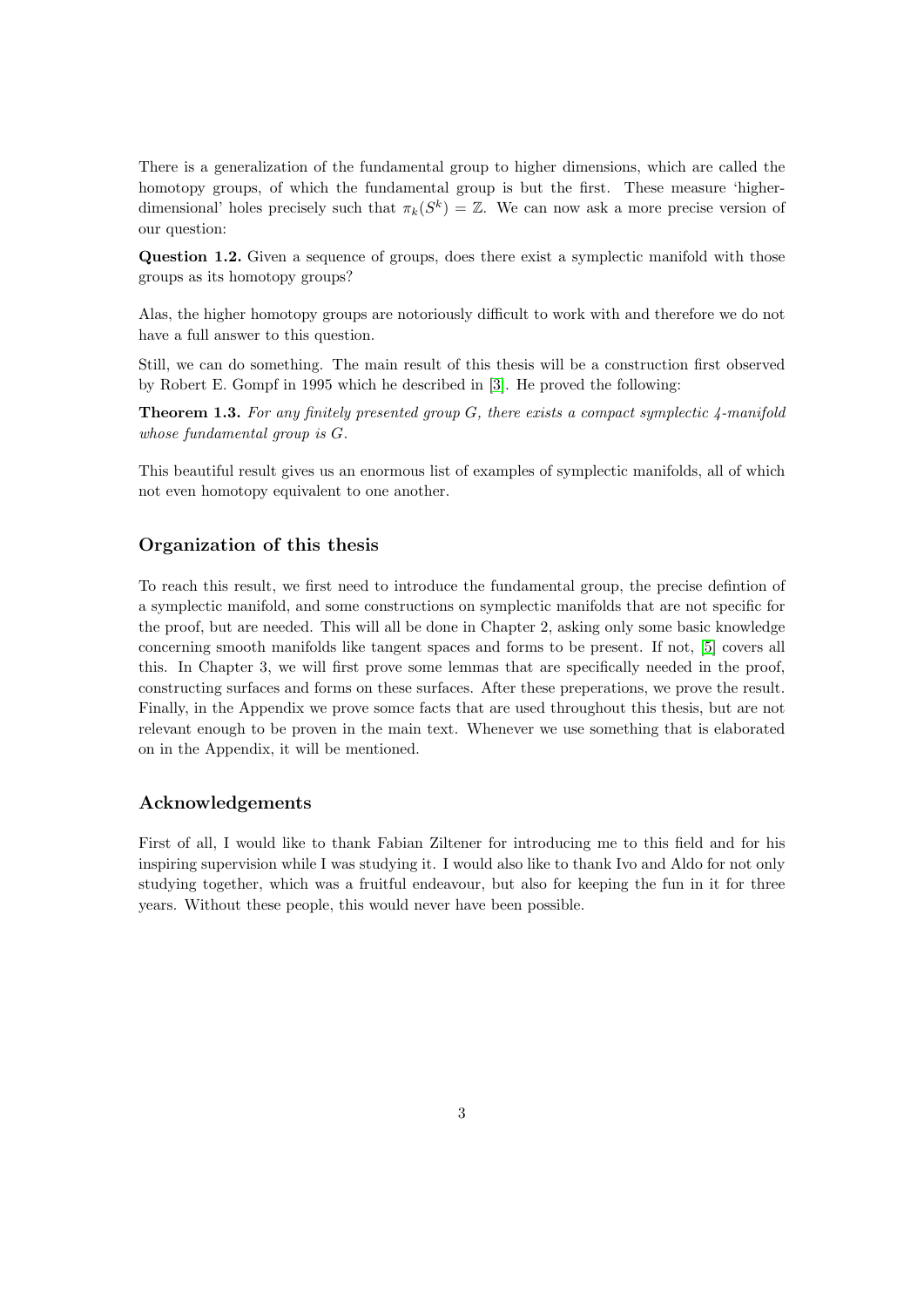## <span id="page-4-0"></span>Chapter 2

# Basic definitions and examples

## <span id="page-4-1"></span>2.1 Fundamental group

#### <span id="page-4-2"></span>2.1.1 Defining the fundamental group

We start by defining an object that is used throughout topology: the fundamental group. This group is a topological invariant of a space, describing how many 'holes' a space has.

First off, we define a homotopy between two paths in a topological space X. A path being some continuous function  $\gamma: [0, 1] \to X$ .

**Definition 2.1.** Two paths  $\gamma_1, \gamma_2$  are called *homotopic*, denoted as  $\gamma_1 \simeq \gamma_2$ , if  $\gamma_1(0) = \gamma_2(0)$ ,  $\gamma_1(1) = \gamma_2(1)$ , and there exists a continuous function  $\psi: [0,1] \times [0,1] \to X$  such that:

$$
\psi(0, t) = \gamma_1(t), \n\psi(1, t) = \gamma_2(t), \n\psi(s, 0) = \gamma_1(0) = \gamma_2(0), \n\psi(s, 1) = \gamma_1(1) = \gamma_2(1),
$$

for all  $s, t \in [0, 1]$ .

Lemma 2.2. Being homotopic is an equivalence relation.

*Proof.* REFLEXIVITY: A path is always homotopic to itself by  $\psi(s,t) = \gamma(t)$ .

SYMMETRY: If  $\gamma_1 \stackrel{\psi}{\simeq} \gamma_2$ , then  $\gamma_2 \simeq \gamma_1$  via  $\psi'(s,t) = \psi(1-s,t)$ .

TRANSITIVITY: If  $\gamma_1 \stackrel{\psi_1}{\simeq} \gamma_2$  and  $\gamma_2 \stackrel{\psi_2}{\simeq} \gamma_3$ , then  $\gamma_1 \simeq \gamma_3$  via:

$$
\psi(s,t) = \begin{cases} \psi_1(2s,t) & \text{if } s \leq \frac{1}{2} \\ \psi_2(2s-1,t) & \text{if } s > \frac{1}{2} \end{cases} \square
$$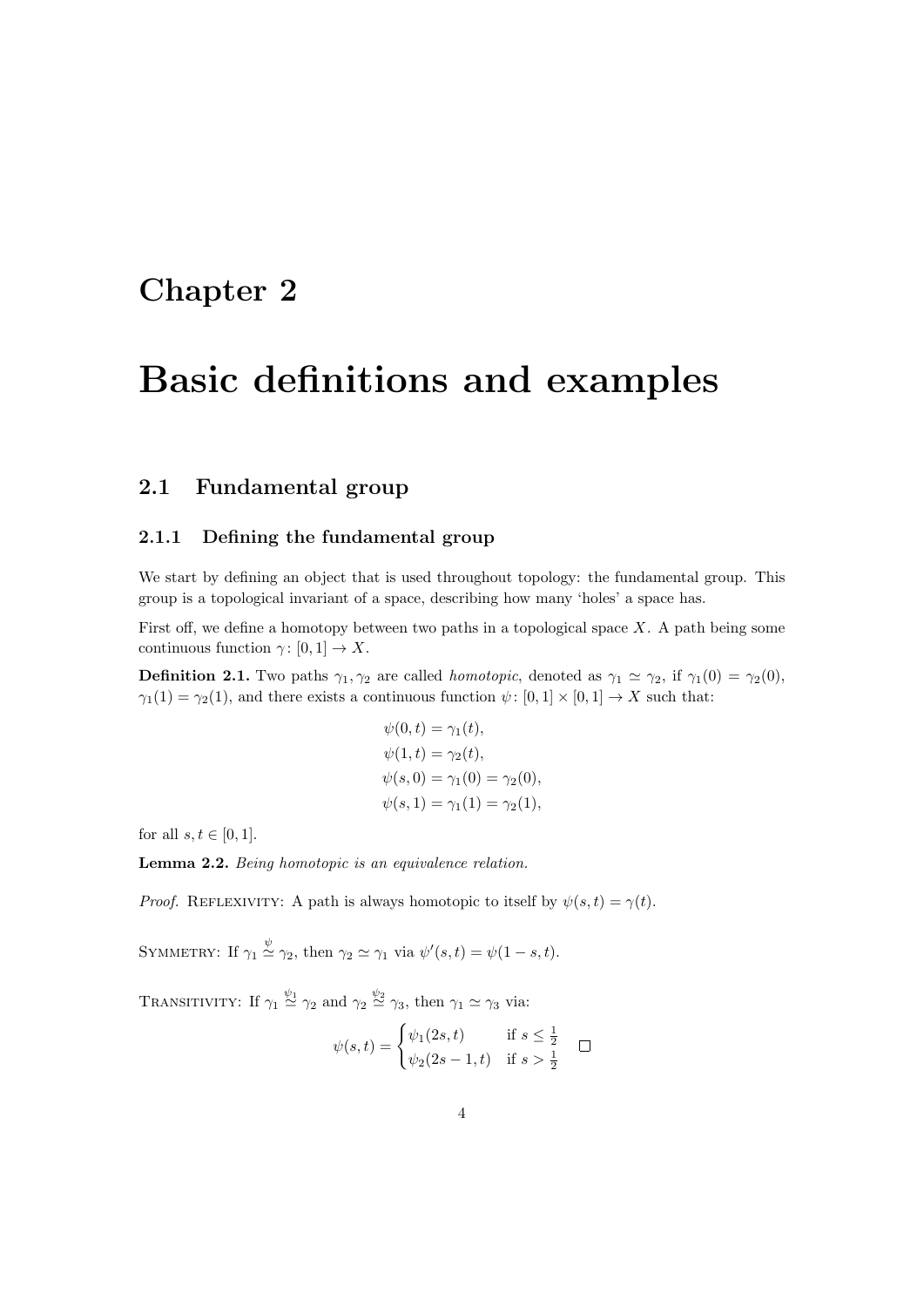We call the equivalence classes of this relation homotopy classes.

A loop in X is a path  $\gamma$  such that  $\gamma(0) = \gamma(1)$ . The fundamental group will be the collection of homotopy classes of loops. As the name suggests, there is also some group structure present. We will denote by  $\cdot$  the group operation. It is given as follows:

**Definition 2.3.** For two paths  $\gamma_1, \gamma_2$  in X such that  $\gamma_1(1) = \gamma_2(0)$ , we define:

$$
(\gamma_1 \cdot \gamma_2)(t) := \begin{cases} \gamma_1(2t) & \text{if } t \le \frac{1}{2} \\ \gamma_2(2t-1) & \text{if } t > \frac{1}{2} \end{cases}
$$

**Lemma 2.4.** This product induces a product  $\cdot$  between equivalence classes. The set of all equivalence classes of loops starting at  $x_0$  is closed under this multiplication. Also, it has an identity element, each class has an inverse element, and it is associative.

Proof. We define the induced product as follows:

$$
[\gamma_1] \cdot [\gamma_2] := [\gamma_1 \cdot \gamma_2].
$$

This is well-defined. Indeed, if we have  $\gamma_i' \in [\gamma_i]$  for  $i = 1, 2$  and denote the homotopies between  $\gamma_i$  and  $\gamma'_i$  by  $\psi_i$ , we get that  $\gamma_1 \cdot \gamma_2 \simeq \gamma'_1 \cdot \gamma'_2$  via

$$
\psi(s,t) = \begin{cases} \psi_1(s, 2t) & \text{if } t \le \frac{1}{2} \\ \psi_2(s, 2t - 1) & \text{if } t > \frac{1}{2} \end{cases}
$$

Therefore,  $[\gamma_1] \cdot [\gamma_2]$  is independent of the choice of  $\gamma_1$  and  $\gamma_2$ .

Now that this product is well-defined, we need it to satisfy the axioms of a group. It should be clear that the product of two loops starting at the same point  $x_0$  is again a loop from  $x_0$ . The identity element is the constant path  $e(t) = x_0$ , whose equivalence class we will often denote by [x<sub>0</sub>]. Indeed,  $\gamma \cdot e \simeq \gamma$  by just 'walking slower'. The inverse element of some class [ $\gamma$ ] is the class  $[\overline{\gamma}]$  where  $\overline{\gamma}(t) := \gamma(1-t)$ . Indeed, we can then just define the homotopy  $\gamma \cdot \overline{\gamma} \stackrel{\psi}{\simeq} e$  as

$$
\psi(s,t) = \begin{cases}\n\gamma(2t) & \text{if } t < \frac{1-s}{2} \\
\gamma(1-s) & \text{if } \frac{1-s}{2} \le t \le \frac{1+s}{2} \\
\gamma(2-2t) & \text{if } t > \frac{1+s}{2}\n\end{cases}
$$

where  $\psi(1,t) = \gamma(0) = x_0$ .

Associativity of the product is somewhat more involved because of a technicality. Indeed:

$$
(\gamma_1 \cdot \gamma_2) \cdot \gamma_3(t) = \begin{cases} \gamma_1(4t) & \text{if } t \le \frac{1}{4} \\ \gamma_2(4t - 1) & \text{if } \frac{1}{4} < t < \frac{1}{2} \\ \gamma_3(2t - 1) & \text{if } t \ge \frac{1}{2} \end{cases}
$$

and

$$
\gamma_1 \cdot (\gamma_2 \cdot \gamma_3)(t) = \begin{cases} \gamma_1(2t) & \text{if } t \le \frac{1}{2} \\ \gamma_2(4t - 2) & \text{if } \frac{1}{2} < t < \frac{3}{4} \\ \gamma_3(4t - 3) & \text{if } t \ge \frac{3}{4} \end{cases}
$$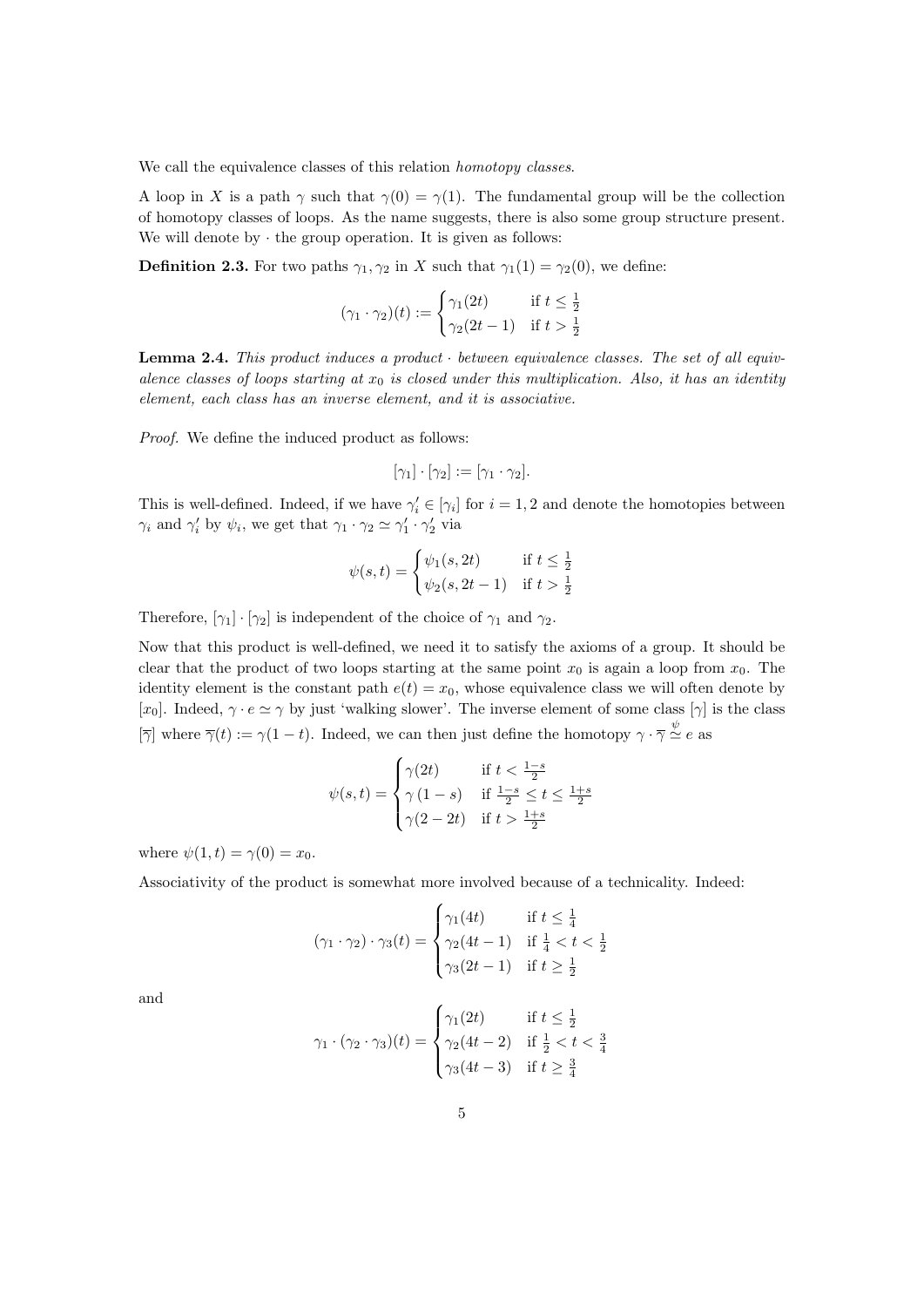The second expression is only a reparametrization of the first. In general all reparametrizations are homotopic. Formally, for some function  $f:[0,1] \to [0,1]$  such that  $f(0) = 0$  and  $f(1) = 1$  (a reparametrization), the paths  $\gamma$  and  $\gamma \circ f$  are homotopic. Indeed, define  $\phi(s,t) = st + (1-s)f(t)$ as a homotopy between f and the identity map. And now  $\psi(s,t) = \gamma(\phi(s,t))$  is a homotopy between  $\gamma$  and  $\gamma \circ f$ . This resolves the problem of associativity when we look at homotopy classes. This proves the lemma.  $\Box$ 

**Definition 2.5.** The fundamental group at  $x_0$  of X is the group  $\pi_1(X, x_0)$  consisting of the homotopy classes of loops starting (and ending) at  $x_0$ , with  $\cdot$  as a product.

We will often write  $\pi_1(X)$ , negating the base-point  $x_0$ . This can be done whenever X is pathconnected (for details, see proposition 1.5 in [\[4\]](#page-36-2)). Word of warning: although the specific basepoint will not matter, we still need all our paths to have a common starting point.

#### <span id="page-6-0"></span>2.1.2 Induced homomorphisms and the Van Kampen theorem

Finally, we will need a tiny bit of machinery: suppose we have some continuous map  $\varphi: X \to Y$ where  $\varphi(x_0) = y_0$ . Then this map induces a homomorphism  $\varphi_* : \pi_1(X, x_0) \to \pi_1(Y, y_0)$  by composing a path  $\gamma$  with  $\varphi$ , so  $\varphi_*[\gamma] = [\varphi \circ \gamma]$ . This is well-defined, since a homotopy between  $\gamma_1 \stackrel{F}{\simeq} \gamma_2$  induces a homotopy between  $\varphi \circ \gamma_1$  and  $\varphi \circ \gamma_2$ .

We can also have a homomorphism induced by a collection of homomorphisms. Suppose we have a free product of groups  $G_{\alpha}$  and homomorphisms  $\varphi_{\alpha} : G_{\alpha} \to H$  where H is some group. Then we can define  $\varphi: *_{\alpha}G_{\alpha} \to H$  by sending a word  $g_1g_2, \dots g_n$  with  $g_i \in G_{\alpha_i}$  to  $\varphi_{\alpha_1}(g_1)\varphi_{\alpha_2}(g_2)\dots \varphi_{\alpha_n}(g_n)$ .

There is a very important theorem called Van Kampen's theorem, that enables us to calculate many new fundamental groups from known ones. For a proof, see Theorem 1.20 in [\[4\]](#page-36-2).

Suppose we have some topological space X that is the union of path-connected open sets  $A_{\alpha}$ , all of which contain the basepoint  $x_0$ . Denote by  $j_\alpha : \pi_1(A_\alpha) \to \pi_1(X)$  the homomorphism induced by the inclusion  $A_{\alpha} \hookrightarrow X$ . Then we have an induced homomorphism  $j: *_{\alpha} \pi_1(A_{\alpha}) \to$  $\pi_1(X)$ . Also denote by  $\iota_{\alpha\beta} : \pi_1(A_\alpha \cap A_\beta) \to \pi_1(A_\alpha)$  the homomorphism induced by the inclusion  $A_{\alpha} \cap A_{\beta} \hookrightarrow A_{\alpha}$ .

<span id="page-6-1"></span>**Theorem 2.6.** Suppose X is the union of path-connected open sets  $A_{\alpha}$ , each containing the basepoint  $x_0 \in X$ . If each intersection  $A_\alpha \cap A_\beta \cap A_\gamma$  is path-connected, then

$$
j\colon *_{\alpha} \pi_1(A_{\alpha}) \to \pi_1(X)
$$

is surjective and its kernel is given by N, the normal subgroup of  $\pi_1(X)$  generated by elements of the form  $\iota_{\alpha\beta}(a)\iota_{\beta\alpha}(a)^{-1}$  for  $a \in \pi_1(A_\alpha \cap A_\beta)$ . Therefore, we have an isomorphism

$$
\psi \colon *_{\alpha} \pi_1(A_{\alpha})/N \to \pi_1(X)
$$

**Remark 2.7.** Note that the group generated by elements of the form  $\iota_{\alpha\beta}(a)\iota_{\beta\alpha}(a)^{-1}$  for  $a \in$  $\pi_1(A_\alpha \cap A_\beta)$  is not necessarily normal. Instead, we mean by "the normal subgroup generated by  $S$  in the group  $G^"$  the group generated by

$$
S^G = \{ gsg^{-1} \mid g \in G, s \in S \}
$$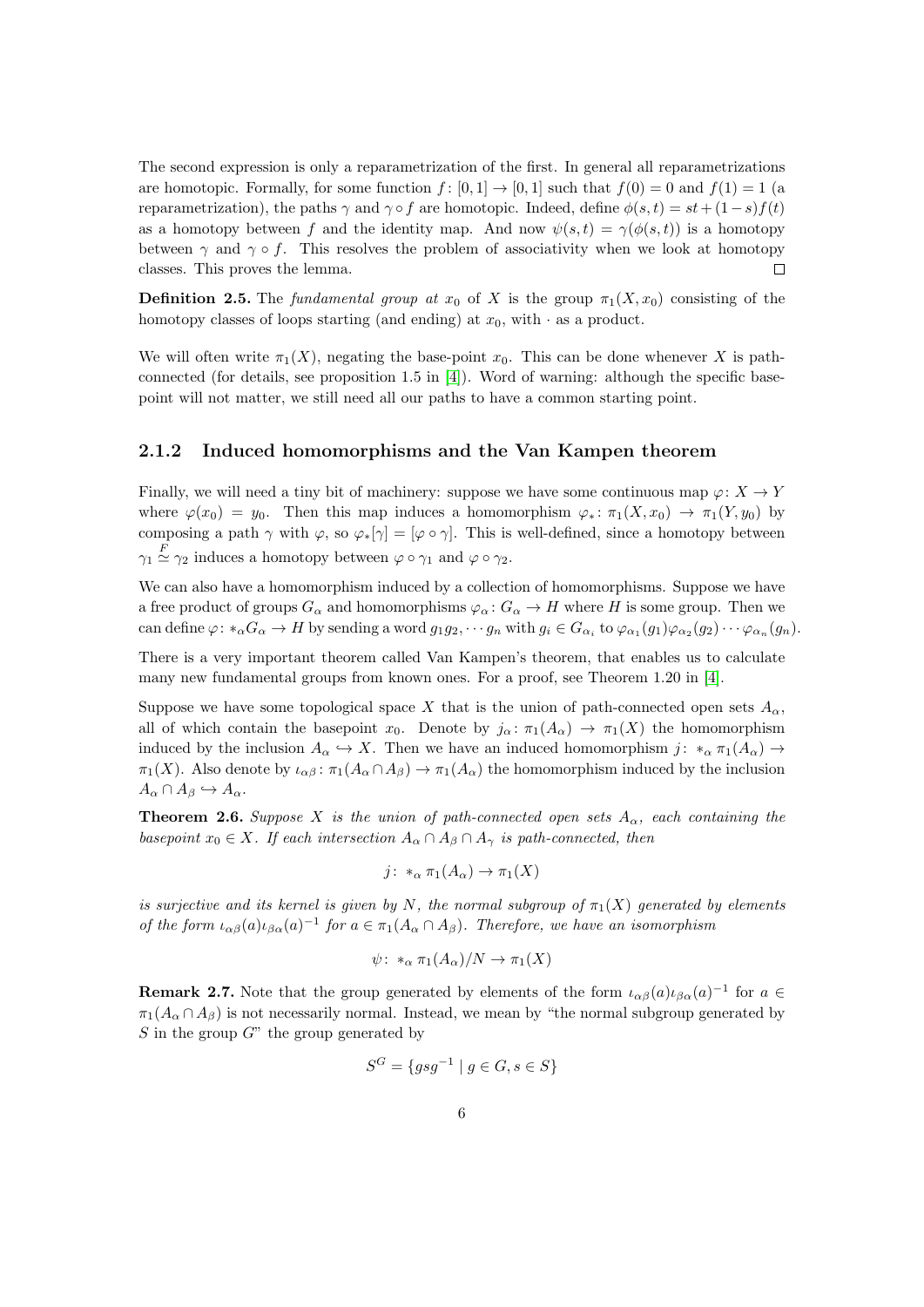We denote it by  $\langle S^G \rangle$ . This set is bigger than the group generated by S if S is not normal in G.

### <span id="page-7-0"></span>2.2 The complex blow-up

The blow-up is an elementary construction in algebraic geometry, often used for resolving singularities or well-definedness issues for maps (as we will see in Example [2.9\)](#page-8-0). Recall that we mean by  $\mathbb{C}P^n$  the space of all complex lines through the origin in  $\mathbb{C}^{n+1}$ .

#### Local construction

Consider the following set

$$
\tilde{\mathbb{C}}^n := L := \left\{ (z, \ell) \in \mathbb{C}^n \times \mathbb{C}P^{n-1} \mid z \in \ell \right\}
$$

$$
= \left\{ ((z_1, \dots, z_n), [w_1, \dots, w_n]) \mid z_j w_k = z_k w_j \text{ for all } 1 \le j, k \le n \right\}
$$

and define the following two projections:

$$
\pi: L \to \mathbb{C}\mathbb{P}^{n-1}, (z, \ell) \mapsto \ell
$$

$$
\beta: L \to \mathbb{C}^n, (z, \ell) \mapsto z
$$

giving a line bundle  $\pi: L \to \mathbb{C}P^{n-1}$  often referred to as the *tautological line bundle* (see Lemma [A.3](#page-33-0) for a proof that this is indeed a line bundle). Also, for later use, we define the exceptional divisor

$$
L_0 := \beta^{-1}(0) \cong \mathbb{C}\mathbf{P}^{n-1}
$$

Note that for every point  $z \in \mathbb{C}^n - \{0\}$  there exists a unique line  $\ell \in \mathbb{C}P^{n-1}$  such that  $z \in \ell$ . This means that the projection  $\beta|_{L-L_0}: L-L_0 \to \mathbb{C}^n - \{0\}$  is a biholomorphism (a holomorphic bijection whose inverse is also holomorphic). Therefore, we can interpret L as  $\mathbb{C}^n$ , with the origin replaced by  $\mathbb{C}P^{n-1}$ . This we call the blow-up of  $\mathbb{C}^n$  at the origin.

#### Blowing up manifolds

The blow-up of a complex n-manifold  $M$  is defined as follows: Suppose we want to blow up  $M$ at the point p, then we take a coordinate chart centered at p, use the local construction and embed it into the original manifold. More precisely: let  $\psi \colon M \supseteq U \to \mathbb{C}^n$  be a coordinate chart centered around the point  $p \in M$  we wish to blow up. Denote  $\Delta = \psi(U)$  and define the blow-up of  $\Delta$  as follows

$$
\tilde{\Delta} := \left\{ (z, \ell) \in \Delta \times \mathbb{C}P^{n-1} \mid z \in \ell \right\}
$$

Then  $\psi^{-1} \circ \beta \colon \tilde{\Delta} - L_0 \to U - \{p\} \subseteq M$  gives an biholomorphism between a neighbourhood of  $L_0$  and a neighbourhood of  $p$ .

**Definition 2.8.** We define the blow-up  $\tilde{M}_{p,\psi}$  of M at p using  $\psi$  to be the manifold

$$
\tilde{M}_{p,\psi} = M - \{p\} \cup_{\psi^{-1} \circ \beta} \tilde{\Delta}
$$

where we use the map  $\psi^{-1} \circ \beta$  to identify points in  $\tilde{\Delta} - L_0$  with points in  $U - \{p\}$ .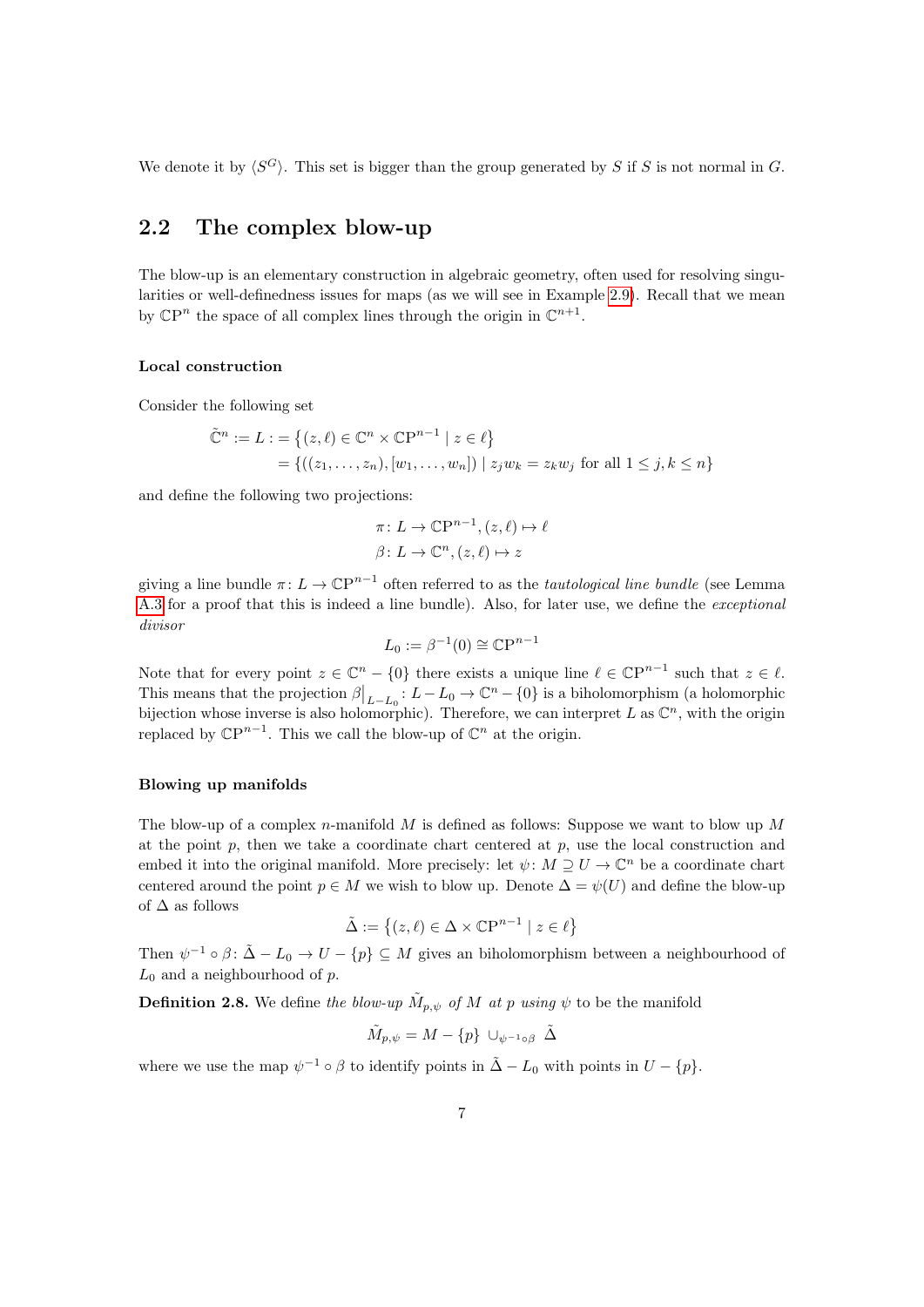It turns out that the blow-up is in fact independent of the chosen coordinate chart. For a proof of this, see the Appendix Lemma [A.4.](#page-33-1) Also, it is not immediately clear that the resulting space will still be a complex manifold. A proof of this can also be found in the Appendix as Lemma [A.2](#page-32-0)

We will now use this procedure to construct a space that we will use later on.

<span id="page-8-0"></span>**Example 2.9.** Let  $p: \mathbb{C}^2 \to \mathbb{C}$  be a polynomial of degree d. Define  $P(z_1, z_2, z_3) = z_3^d p\left(\frac{z_1}{z_3}, \frac{z_2}{z_3}\right)$ . Note that this is a homogeneous polynomial: all the terms have the same order. Then  $\{P(z) = 0\}$ is a well-defined subset of  $\mathbb{C}P^2$ , which we call a *curve*. Indeed, let  $z_0 \in \{P(z) = 0\}$ , then  $P(\lambda z_0) = \lambda^d P(z_0) = 0.$ 

Now let  $p_0$  and  $p_1$  be two cubic (order 3) polynomials over  $\mathbb{C}^2$  such that  $\{P_0(z) = 0\}$ ,  $\{P_1(z) = 0\}$ (defined as above) are nonsingular curves that intersect transversally in 9 points, to be named  $x_1, \ldots, x_9$ . We blow up  $\mathbb{C}P^2$  at these 9 points and call it X.

Now, this space has some interesting properties:

<span id="page-8-1"></span>**Lemma 2.10.** Let X be the space obtained in Example [2.9.](#page-8-0) Then X has an embedded torus  $T$ with trivial normal bundle and  $X - T$  is simply connected.

By the normal bundle of a submanifold  $N \subseteq M$ , we mean the bundle given at each point  $x \in N$ by  $T_xM/T_xN$ .

*Proof.* Let the notation be as in Example [2.9.](#page-8-0) Define for all  $[a_0; a_1] \in \mathbb{C}P^1$ 

$$
C_{[a_0;a_1]} = \{a_0P_0(z) + a_1P_1(z) = 0\}
$$

We call this collection of sets parametrized by  $\mathbb{C}P^1$  a pencil.

**Claim:** For every point  $w \in \mathbb{C}P^2 - \{x_1, \ldots, x_9\}$  there exists one unique  $a \in \mathbb{C}P^1$  such that  $w \in C_a$ .

*Proof claim:* To prove existence, let  $w \in \mathbb{C}P^2 - \{x_1, \ldots, x_9\}$  be given, and let  $\tilde{w} \in \mathbb{C}^3$  be a representing element. Define  $r_i = P_i(\tilde{w})$  for  $i = 0, 1$ . Then we have

$$
-\frac{r_1}{r_0}P_0(\tilde{w}) + P_1(\tilde{w}) = -r_1 + r_1 = 0
$$

Thus  $w \in C_{[-\frac{r_1}{r_0};1]}$ .

Now, for uniqueness, suppose  $a = [a_0; a_1], b = [b_0; b_1] \in \mathbb{C}\mathbb{P}^1$ , such that  $w \in C_a \cap C_b$ . Then

$$
a_0 P_0(w) + a_1 P_1(w) - \frac{a_1}{b_1} (b_0 P_0(w) + b_1 P_1(w)) = a_0 P_0(w) - \frac{a_1 b_0}{b_1} P_1(w)
$$
  
= 0

and therefore  $a_0 = \frac{a_1 b_0}{b_1}$ , which is equivalent to  $a_0 b_1 = a_1 b_0$  and thus  $a = b$ . This proves the claim  $\bigcirc$ 

This gives us a well-defined map  $f: \mathbb{C}P^2 - \{x_1, \ldots, x_9\} \to \mathbb{C}P^1$  given by  $f(w) = a$ . This map does not extend to  $x_j$  for  $j = 1, ..., 9$ , since these points lie in  $C_a$  for all  $a \in \mathbb{C}P^1$ . But it does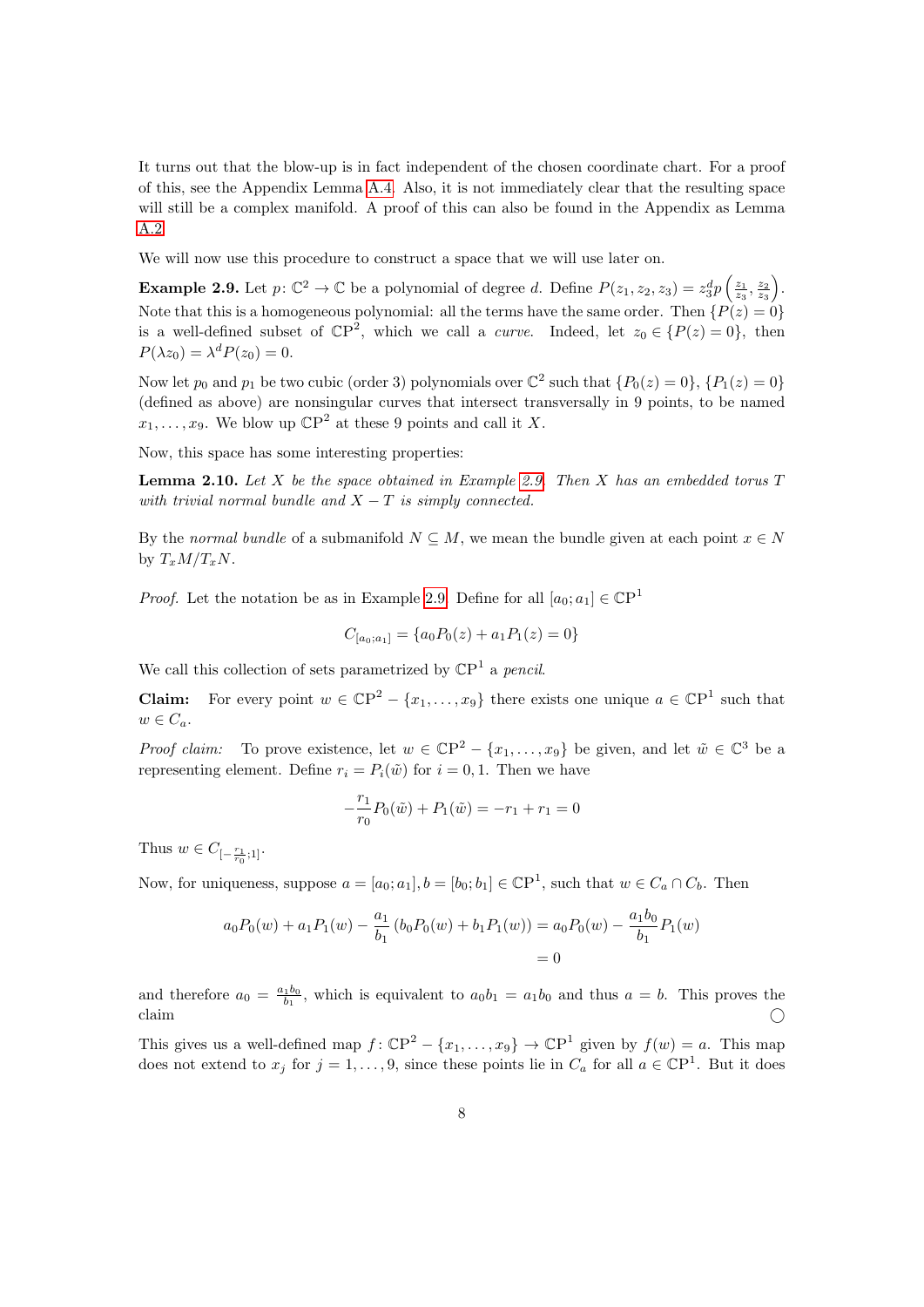extend to the blow-up of  $\mathbb{C}\mathbb{P}^2$  at these 9 points, defined as X in Example [2.9.](#page-8-0) We denote by  $\mathbb{C}\mathbb{P}^1_j$ the copy of  $\mathbb{C}P^1$  attached at  $x_j$ . Now we can send  $\ell \in \mathbb{C}P^1_j$  to the unique  $a \in \mathbb{C}P^1$  such that  $T_{x_i}C_a = \ell$ . This is unique since, locally,  $T_{x_i}C_a$  is a linear combination of  $T_{x_i}C_{[0;1]}$  and  $T_{x_i}C_{[1;0]}$ , which intersect transversally by hypothesis.

So by blowing up  $\mathbb{C}P^2$  at 9 distinct points, we have constructed a surjective map  $f: X \to \mathbb{C}P^1$ . Since these  $C_a$  are null-level-sets of a cubic polynomial, we can use the genus degree formula (see [\[2\]](#page-36-3)) to determine the general fibre. It is given by

$$
g=\frac{(d-1)(d-2)}{2}
$$

where  $d$  is the degree of the polynomial defining your curve. This implies that the 'generic fibre'  $f^{-1}(a)$  (a 2-dimensional surface) has genus 1 and it is orientable. Therefore, by the classification of topological surfaces (see [\[1\]](#page-36-4)), it is homeomorphic to  $T^2$ .

To prove that this torus has a trivial normal bundle, we first observe that  $df(x)$  is surjective. If we denote by  $N = f^{-1}(y)$  an embedded torus, then its normal bundle at the point  $x \in N$  is given by  $T_x X/T_x N$ . Choose an isomorphism  $R: T_y \mathbb{C}P^1 \to \mathbb{R}^2$  and define the map

$$
\Phi: N \times T_x X / T_x N \to N \times \mathbb{R}^2
$$

$$
\Phi: (x, v + T_x N) \mapsto (x, Rdf(x)v)
$$

This is well defined since  $df(x)T_xN = \{0\}$ . This is immediate from the fact that N is defined as a level-set of f. Since the kernel of  $df(x)$  is 2-dimensional,  $T_xX$  is 4-dimensional,  $T_x\mathbb{C}P^1$  is 2dimensional and  $df(x)$  is surjective,  $\Phi(x, \cdot)$  is an isomorphism, and thus  $\Phi$  is a global trivialization.

It remains to prove that  $X-T$  is simply connected. First notice that X is simply connected, since  $\mathbb{C}P^2$  is simply-connected and so is  $\mathbb{C}P^1$ , so we can contract all loops in X through these blow-ups. Now notice that the general fibre is a torus. This means that there can be singular fibres, but there will not be many. T is such a general fibre. Locally we therefore get a neighbourhood of  $y := f(T) \in \mathbb{C}P^1$  called U, such that  $f^{-1}(U)$  is diffeomorphic to  $U \times T^2$ . Now delete T from X. Then  $f^{-1}(U) \subseteq X - T$  is diffeomorphic to  $(U - \{y\}) \times T^2$ . The fundamental group of  $X - T$ will be generated by paths in  $\mathbb{C}P^1$  around y (we will call this homotopy class  $[\gamma]$ ) and classes of paths in the fibres (we call these  $[\alpha]$  and  $[\beta]$ ).

Consider the path  $\gamma$  in  $U - \{y\}$ . By changing the way in which  $\gamma$  lies in  $T^2$ , we can get it to reach two points in two different tori that are connected via a blow-up, since these intersect all fibres. By pulling  $\gamma$  through this  $\mathbb{C}P^1$ , we get a contractible loop since y will not be in it anymore. So  $\gamma$  is null-homotopic. See Figure [2.1](#page-10-0) for an illustration.

To see that the generators  $\alpha$  and  $\beta$  will be null-homotopic, we can choose our polynomials such that  $C = \{z_0 z_1^2 - z_2^3 = 0\}$  lies in our collection of pencils.

Claim:  $C \cong S^2$ .

Proof of Claim: We define the map

$$
\begin{aligned} h \colon \mathbb{C}\mathrm{P}^1 &\rightarrow C \\ h \colon [w_0,w_1] &\mapsto [w_0^3,w_1^3,w_0w_1^2]. \end{aligned}
$$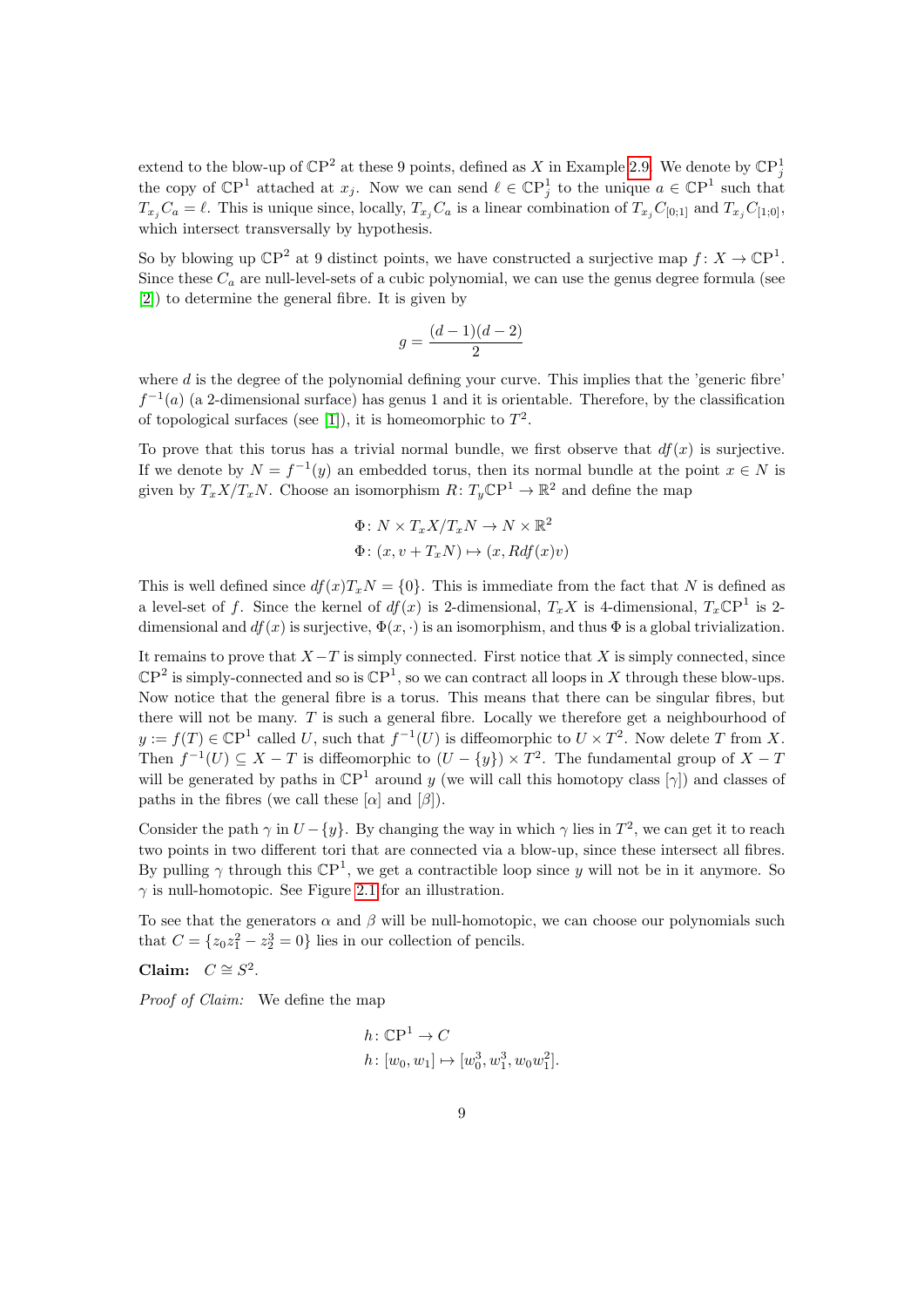

<span id="page-10-0"></span>Figure 2.1: Picture of  $U \times T^2$ . The deleted torus  $\{y\} \times T^2$  is shown in dotted lines. Notice that the exceptional divisor  $\mathbb{C}P_j^1$  intersects all the fibres, and therefore creates a connection between the fibres.

We will prove that this map is a homeomorphism. Since  $\mathbb{C}P<sup>1</sup>$  is compact and C is Hausdorff and the map  $h$  is clearly continuous, we only need to prove that it is a bijection.

To prove surjectivity, let some  $[a, b, c] \in C$  be given. Then  $ab^2 = c^3$ . Take some  $w_0$  and  $w_1$  such that  $w_0^3 = a$  and  $w_1^3 = b$ . Then  $c^3 = w_0^3 w_1^6$ . So, if we denote  $\xi_n := e^{\frac{2\pi i}{3}n}$  for  $n = 0, 1, 2$ , we get that  $c = w_0 w_1^2 \xi_n$  for some  $n = 0, 1, 2$ . By choosing  $w'_0 = w_0 \xi_n$ , we get that  $a = w_0^3$ ,  $b = w_1^3$ ,  $c = w'_0 w_1^2$ , and thus  $h([w'_0, w_1]) = [a, b, c]$ .

To prove injectivity, suppose  $h([w_0, w_1]) = h([w'_0, w'_1])$ . Then

$$
w_0^3 = \lambda w_0'^3
$$
,  $w_1^3 = \lambda w_1'^3$ ,  $w_0 w_1^2 = \lambda w_0' w_1'^2$ 

for some  $\lambda \in \mathbb{C}$ . For  $w_1 \neq 0$  we get that

$$
w_0=\frac{\lambda w_1'^2}{w_1^2}w_0'
$$

and notice that

$$
w_1^3 = \lambda w_1'^3 \Rightarrow w_1 = \frac{\lambda w_1'^2}{w_1^2} w_1'
$$

 $\bigcirc$ 

So  $(w_0, w_1) = \frac{\lambda w_1'^2}{w_1^2} (w_0', w_1'),$  and thus  $[w_0, w_1] = [w_0', w_1']$ . This proves that  $C \cong S^2$ 

Now that we know that  $C \cong S^2$ , suppose we have  $\alpha \subseteq \{x\} \times T^2$ . Choose a path from  $x \in \mathbb{C}P^1$ to the point  $a \in \mathbb{C}P^1$  such that  $C_a = C$ . Move  $\alpha$  along that path and contract it in the simply-connected fibre C. The same can be done for  $\beta$ .

In short,  $\pi_1(X-T)$  is generated by at most three elements: [ $\alpha$ ], [ $\beta$ ], [ $\gamma$ ] and these elements are all null-homotopic via respectively the blow-ups and the singular fibre C. This proves that  $\pi_1(X-T) = 0.$  $\Box$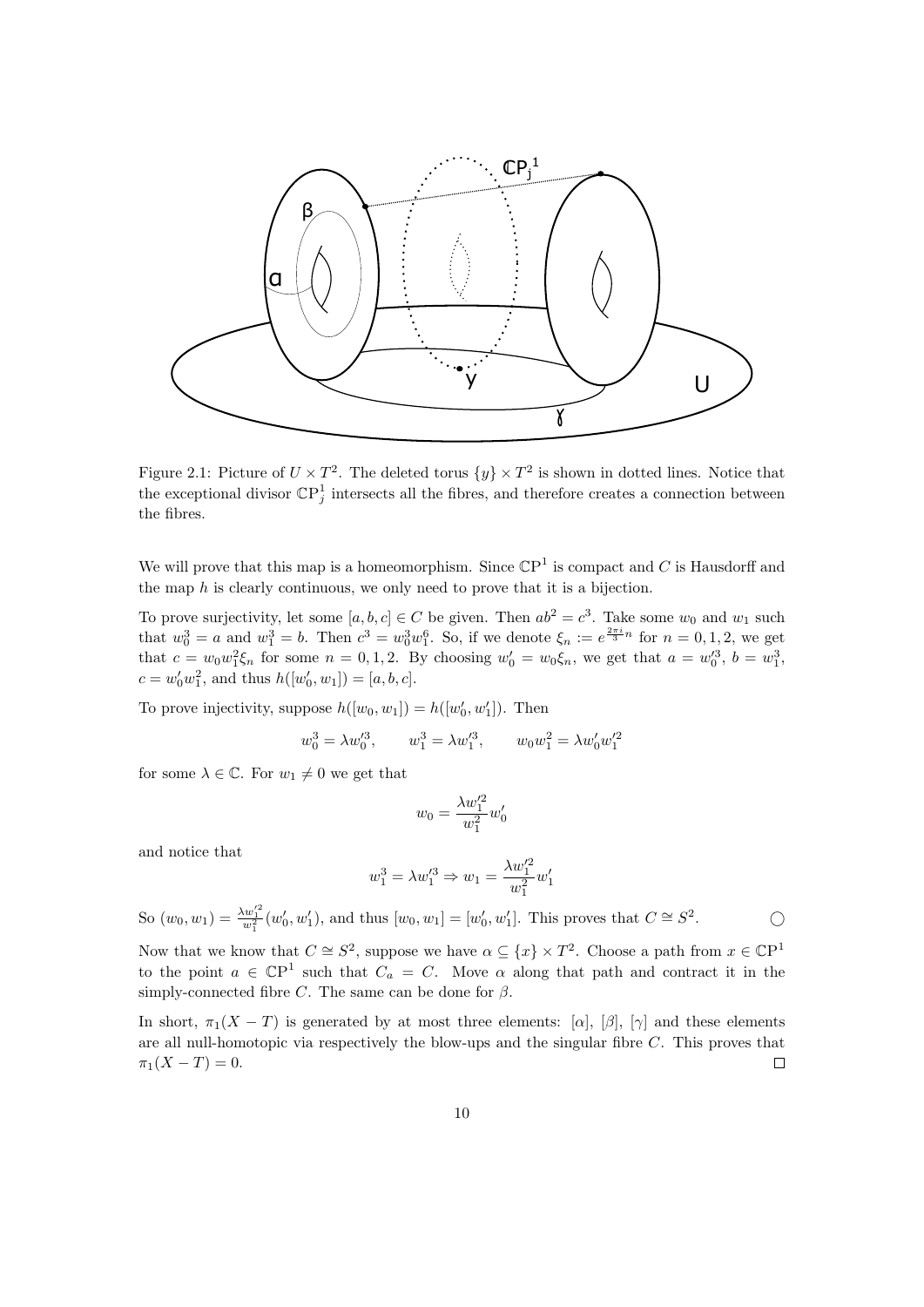## <span id="page-11-0"></span>2.3 Definitions and constructions in the symplectic category

#### <span id="page-11-1"></span>2.3.1 Symplectic vector space

**Definition 2.11.** We call  $(V, \Omega)$  a symplectic vector space if V is a vector space and  $\Omega: V \times V \to \mathbb{R}$ is a blinear map such that  $\Omega(v, w) = -\Omega(w, v)$  for all  $v, w \in V$  (skew-symmetry) and  $\Omega(v, w)$ 0  $\forall w \in V$  implies  $v = 0$  (non-degeneracy).

The following theorem is an essential fact in symplectic geometry.

<span id="page-11-4"></span>**Theorem 2.12.** Let  $(V, \Omega)$  be a k-dimensional symplectic vector space. Then there exists a basis  $\{e_1,\ldots,e_n,f_1,\ldots,f_n\}$  of V such that  $\Omega(e_i,e_j)=0=\Omega(f_i,f_j)$  and  $\Omega(e_i,f_j)=\delta_{ij}$  for all  $1 \leq i, j \leq n$ . In particular  $k = 2n$ .

For a proof, see Appendix Section [A.2.](#page-34-0)

There are two important consequences of this theorem. One is that a symplectic vector space is necessarily even dimensional. The other one is that all symplectic vector spaces of the same dimension are 'the same', to be defined via the notion of a symplectomorphism.

**Definition 2.13.** Let  $(V, \Omega)$  and  $(W, \Omega')$  be two symplectic vector spaces. An isomorphism  $\Phi: V \to W$  is called a *symplectomorphism* if  $\Phi^*\Omega' = \Omega$ . More precisely, if  $\Omega'(\Phi v_1, \Phi v_2)$  $\Omega(v_1, v_2)$  for all  $v_1, v_2 \in V$ . If such a  $\Phi$  exists, we call  $(V, \Omega)$  and  $(W, \Omega')$  symplectomorphic.

It follows from Theorem [2.12](#page-11-4) that all symplectic vector spaces of the same dimension are symplectomorphic. Indeed, let  $(V, \Omega)$  and  $(W, \Omega')$  be 2n-dimensional symplectic vector spaces. Choose as in Theorem [2.12](#page-11-4) a basis  $\{e_1, \ldots, e_n, f_1, \ldots, f_n\}$  for  $(V, \Omega)$  and  $\{e'_1, \ldots, e'_n, f'_1, \ldots, f'_n\}$  as such a basis for  $(W, \Omega')$ . Then the  $\Phi: V \to W$  defined by  $\Phi e_i = e'_i$  and  $\Phi f_j = f'_j$  is a symplectomorphism.

#### <span id="page-11-2"></span>2.3.2 Symplectic manifold

We now define the main object of this thesis, a symplectic manifold.

<span id="page-11-3"></span>**Definition 2.14.** The pair  $(M, \omega)$  is called a *symplectic manifold* if M is a smooth manifold and  $\omega$  is a smooth, closed (i.e.  $d\omega = 0$ ) 2-form on M such that  $(T_pM, \omega_p)$  is a symplectic vector space for all  $p \in M$ .

**Definition 2.15.** A diffeomorphism  $\psi: (M, \omega) \rightarrow (M', \omega')$  is called a *symplectomorphism* if  $\psi^*\omega'=\omega.$ 

For  $\omega_p$  to be symplectic, Theorem [2.12](#page-11-4) dictates that  $T_pM$  and therefore M has an even dimension.

<span id="page-11-5"></span>**Example 2.16.** The most basic example of a symplectic manifold is  $\mathbb{R}^{2n}$  with the form

$$
\omega_0 := \sum_{i=1}^n dx_i \wedge dy_i
$$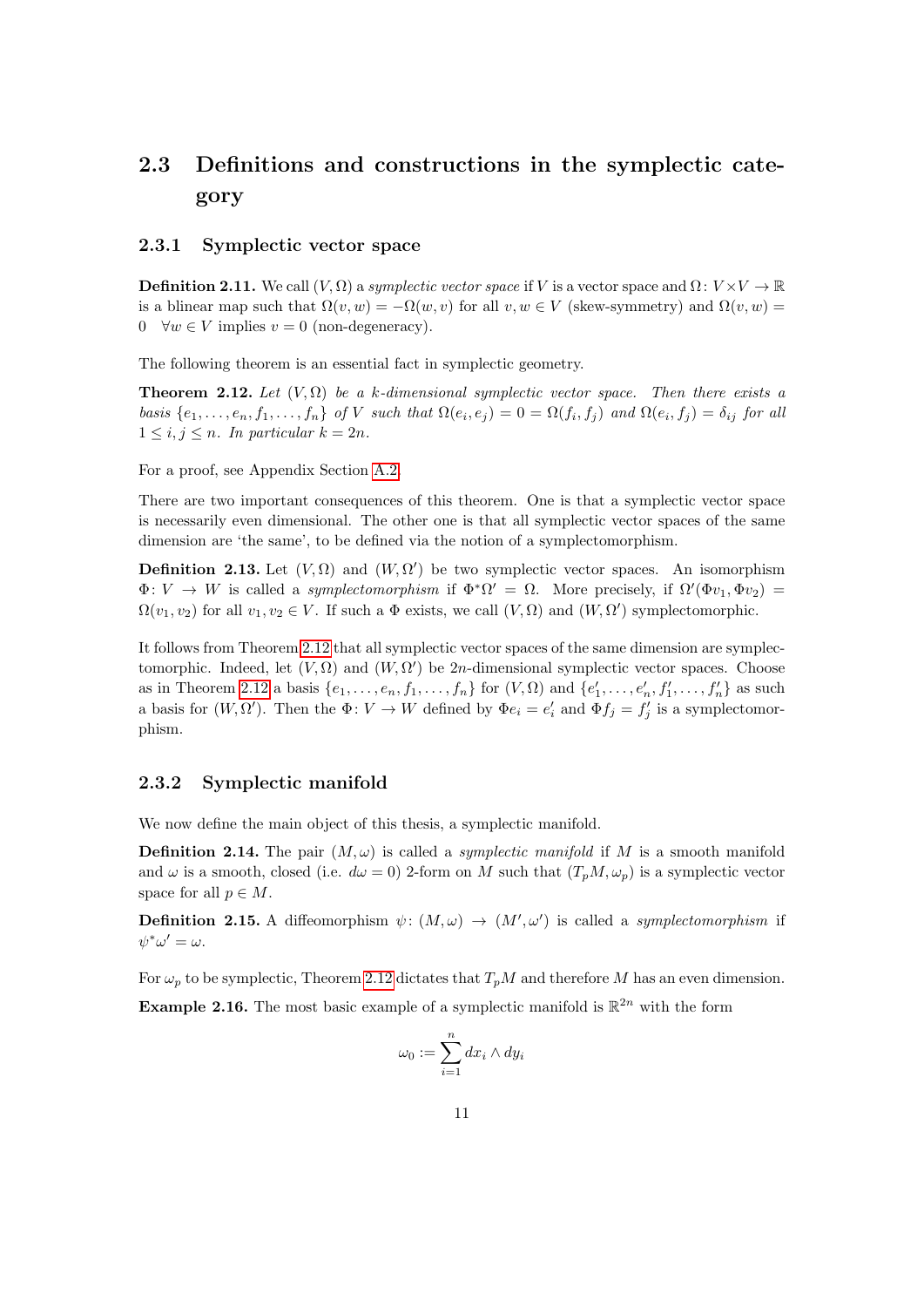It turns out that all symplectic manifolds locally look like  $(\mathbb{R}^{2n}, \omega_0)$ . This is called Darboux' Theorem and for a proof, see Theorem 3.15 in [\[6\]](#page-36-5).

**Example 2.17.** On the torus  $T^2 = S^1 \times S^1$  we have an almost identical form. First of all, we have the projections  $pr_i$  onto the factors for  $i = 1, 2$ . Define  $\phi$  to be the form dual to the vector field  $x\frac{\partial}{\partial y} - y\frac{\partial}{\partial x}$  on  $S^1$ . Now define  $\phi_i := \text{pr}_i^*\phi$  and define the form  $\omega := \phi_1 \wedge \phi_2$ . This form is symplectic. This is also known as the standard volume form on  $T^2$ .

**Example 2.18.** Let  $(M_1, \omega_1)$  and  $(M_2, \omega_2)$  be two symplectic manifolds. Consider the product manifold  $M_1 \times M_2$  with projections  $\pi_1$  and  $\pi_2$ . Then the form  $\omega = \pi_1^* \omega_1 + \pi_2^* \omega_2$  is a symplectic form on  $M_1 \times M_2$ . We denote such a symplectic form by  $\omega_1 \times \omega_2$ .

A somewhat more advanced example that we will need to define the symplectic blow-up, is given by the complex projective space. For a proof that  $\mathbb{C}P^{n-1}$  is indeed a manifold, see the Appendix Lemma [A.1.](#page-31-2)

First we need to introduce some notation. We write a point  $z \in \mathbb{C}^n$  as

$$
z = (z_1, \dots, z_n) \qquad \text{with } z_j = x_j + iy_j \text{ for } j = 1, \dots, n
$$

and write  $\partial_{x_j}$  and  $\partial_{y_j}$  for the partial derivatives with respect to these coordinates. Now we define

$$
\partial_{z_j} := \frac{1}{2}(\partial_{x_j} - i \partial_{y_j}) \qquad \qquad \partial_{\overline{z}_j} := \frac{1}{2}(\partial_{x_j} + i \partial_{y_j})
$$

and the operators

$$
\partial:=\sum_{j=1}^n dz_j\wedge \partial_{z_j}\qquad \qquad \overline{\partial}:=\sum_{j=1}^n d\overline{z}_j\wedge \partial_{\overline{z}_j}
$$

which work on differential forms. Now denote by  $|\cdot|: \mathbb{C}^n = \mathbb{R}^{2n} \to \mathbb{R}$  the standard Euclidean norm, i.e.  $|z|=$  $\sqrt{\sum_{n=1}^{n}}$  $j=1$  $x_j^2 + y_j^2$  and by pr:  $\mathbb{C}^n - \{0\} \to \mathbb{C}P^{n-1}$  the canonical projection sending each point to its equivalence class.

<span id="page-12-0"></span>**Lemma 2.19.** The complex projective space  $\mathbb{C}P^{n-1}$  admits a symplectic structure  $\omega_{FS}$ , called the Fubini-Study form. It is given by the unique form such that:

$$
\frac{i}{2}\partial\overline{\partial}\log(|\cdot|^2) = \mathrm{pr}^*\omega_{FS}.
$$

*Proof.* Define on  $\mathbb{C}^n - \{0\}$  the 2-form

$$
\tilde{\omega}_{\mathrm{FS}} := \frac{i}{2} \partial \overline{\partial} \log(|\cdot|^2).
$$

The symplectic form on  $\mathbb{C}P^{n-1}$  is now given by the unique 2-form such that

$$
\tilde{\omega}_{\text{FS}} = \text{pr}^* \omega_{\text{FS}}.
$$

We will now prove that this form exists and that it is unique and symplectic.

First of all we will work out the definition of  $\tilde{\omega}_{FS}$  using the defined operators as follows: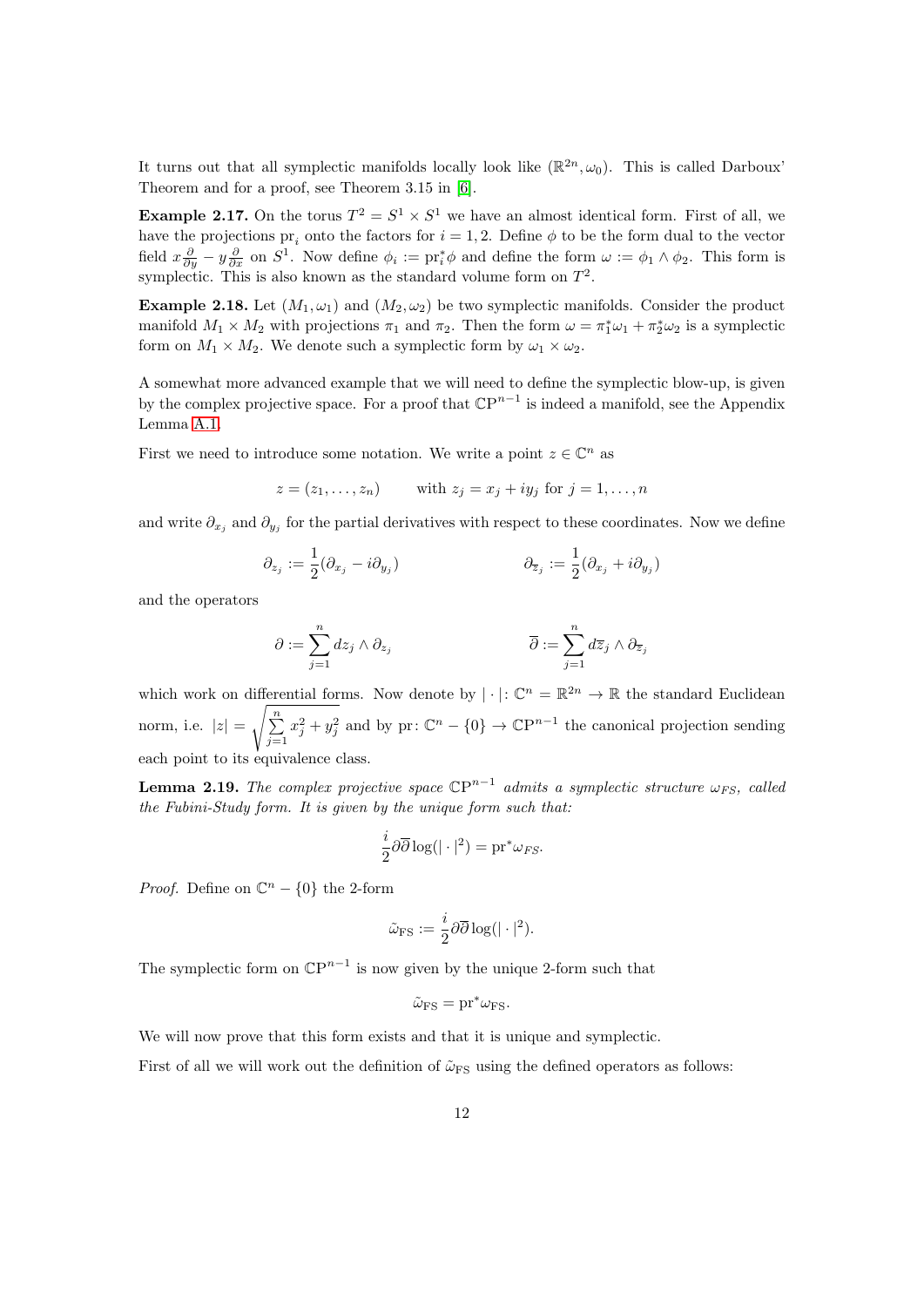$$
\begin{split}\n(\tilde{\omega}_{\text{FS}})_{z} &= \frac{i}{2} \partial \overline{\partial} \log(|z|^{2}) \\
&= \frac{i}{2} \partial \left( \sum_{j=1}^{n} d\overline{z}_{j} \wedge \partial_{\overline{z}_{j}} (\log(|z|^{2})) \right) \\
&= \frac{i}{2} \partial \left( \sum_{j=1}^{n} \frac{z_{j}}{|z|^{2}} d\overline{z}_{j} \right) \\
&= \frac{i}{2} \sum_{k=1}^{n} dz_{k} \wedge \partial_{z_{k}} \left( \sum_{j=1}^{n} \frac{z_{j}}{|z|^{2}} d\overline{z}_{j} \right) \\
&= \frac{i}{2} \sum_{k=1}^{n} \sum_{j=1}^{n} dz_{k} \wedge d\overline{z}_{j} \partial_{z_{k}} \left( \frac{z_{j}}{|z|^{2}} \right) \\
&= \frac{i}{2} \sum_{k=1}^{n} \sum_{j \neq k} dz_{k} \wedge d\overline{z}_{j} \frac{-\overline{z}_{k} z_{j}}{|z|^{4}} + \frac{i}{2} \sum_{k=1}^{n} dz_{k} \wedge d\overline{z}_{k} \left( \frac{1}{|z|^{2}} - \frac{|z_{k}|^{2}}{|z|^{4}} \right) \\
&= \frac{i}{2} \sum_{k=1}^{n} \left( \frac{1}{|z|^{2}} dz_{k} \wedge d\overline{z}_{k} - \sum_{j=1}^{n} \frac{\overline{z}_{k} z_{j}}{|z|^{4}} dz_{k} \wedge d\overline{z}_{j} \right) \\
&= \frac{i}{2|z|^{4}} \sum_{k=1}^{n} \left( \left( \sum_{j=1}^{n} |z_{j}|^{2} \right) dz_{k} \wedge d\overline{z}_{k} - \sum_{j=1}^{n} \overline{z}_{k} z_{j} dz_{k} \wedge d\overline{z}_{j} \right) \\
&= \frac{i}{2|z|^{4}} \sum_{k=1}^{n} \sum_{j \neq k} (|z_{j}|^{2} dz_{k} \wedge d\overline{z}_{k} - \overline{z}_{j} z_{k} dz_{j} \wedge d\overline{z}_{k})\n\end{split}
$$

For some form  $\omega_{FS}$  to have the property that  $\tilde{\omega}_{FS} = pr^* \omega_{FS}$  we have to have  $(\tilde{\omega}_{FS})_z(v, w) = 0$  for some  $v \in \text{ker } dpr_z$  and  $w \in \mathbb{C}^n$ . Looking at how pr is defined, it is immediate that ker  $dpr_z = \mathbb{C}z$ . Now let  $v \in \mathbb{C}^n$  be given, then  $dz_j \wedge d\overline{z}_k(z, v) = z_j \overline{v}_k - v_j \overline{z}_k$ . Putting this into the definition of  $\tilde{\omega}_{\text{FS}}$ , we find

$$
(\tilde{\omega}_{\text{FS}})_z(z,v) = \frac{i}{2|z|^4} \sum_{k=1}^n \sum_{j \neq k} |z_j|^2 (z_k \overline{v}_k - v_k \overline{z}_k) - |z_j|^2 z_k \overline{v}_k + |z_k|^2 \overline{z}_j v_j
$$

$$
= \frac{i}{2|z|^4} \sum_{k=1}^n \sum_{j \neq k} |z_k|^2 \overline{z}_j v_j - |z_j|^2 v_k \overline{z}_k
$$

$$
= 0
$$

which implies  $(\tilde{\omega}_{\text{FS}})_z(v, w) = 0$  for  $v \in \ker d\text{pr}_z$ .

To show that such a form is smooth, we use the implicit function theorem. Since pr is a projection, pr is a submersion, so for  $\ell \in \mathbb{C}P^{n-1}$  there exists a neighbourhood  $U \subseteq \mathbb{C}P^{n-1}$  and a smooth function  $f: U \to \mathbb{C}^n - \{0\}$  such that  $pr \circ f = Id$ . This gives us

$$
\omega_{\rm FS}|_U = (\text{pr} \circ f)^* \omega_{\rm FS} = f^* \text{pr}^* \omega_{\rm FS} = f^* \tilde{\omega}_{\rm FS}
$$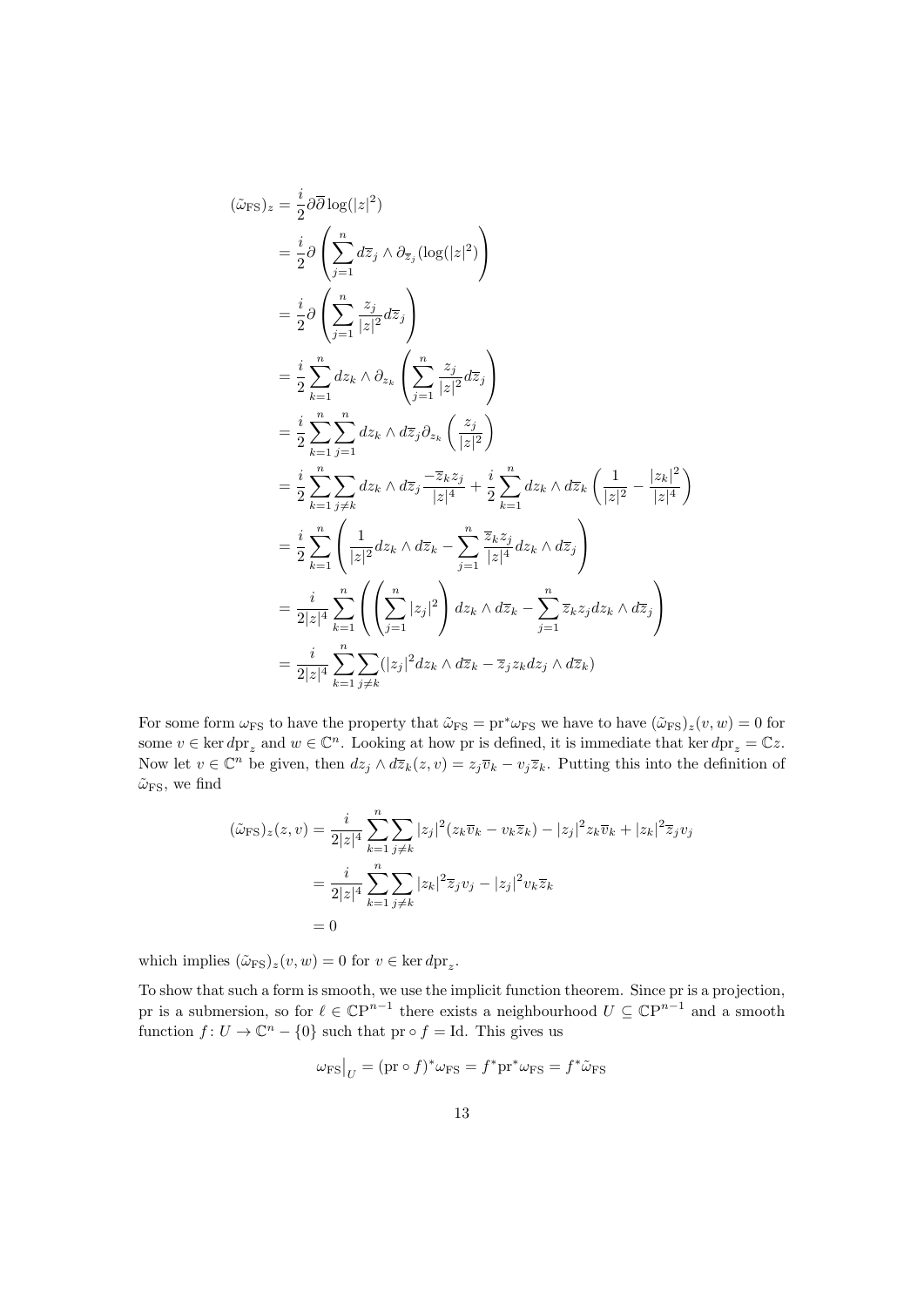which is smooth.

Now that we know such a form exists, we will show that it is unique. Suppose that  $\eta_{FS}$  also satisfies the property  $pr^*\eta_{FS} = \tilde{\omega}_{FS}$ . Again, pr is a submersion, so we have for  $z \in \ell \in \mathbb{C}P^{n-1}$ and  $w_1, w_2 \in T_\ell \mathbb{C}P^{n-1}$  that there are two  $v_1, v_2 \in T_z \mathbb{C}^n$  such that  $w_i = dpr_z(v_i)$  for  $i = 1, 2$ . Now

$$
\omega_{\rm FS}(w_1,w_2) = \text{pr}^* \omega_{\rm FS}(v_1,v_2) = \tilde{\omega}_{\rm FS}(v_1,v_2) = \text{pr}^* \eta_{\rm FS}(v_1,v_2) = \eta_{\rm FS}(w_1,w_2)
$$

Clearly,  $\eta_{\text{FS}} = \omega_{\text{FS}}$ , so  $\omega_{\text{FS}}$  is uniquely determined.

Rests us to show that this form is symplectic. We start with closedness. Using the definitions of  $\partial$  and  $\overline{\partial}$ , we find

$$
\partial + \overline{\partial} = \sum_{j=1}^{n} dz_j \wedge \partial_{z_j} + d\overline{z}_j \wedge \partial_{\overline{z}_j}
$$
  
= 
$$
\sum_{j=1}^{n} \frac{1}{2} (dx_j + idy_j) \wedge (\partial_{x_j} - i\partial_{y_j}) + \frac{1}{2} (dx_j - idy_j) \wedge (\partial_{x_j} + i\partial_{y_j})
$$
  
= 
$$
\sum_{j=1}^{n} dx_j \wedge \partial_{x_j} + dy_j \wedge \partial_{y_j}
$$
  
= 
$$
d
$$

Using the general fact that  $d^2 = 0$ , we find  $\partial^2 = \overline{\partial}^2 = 0$ . Indeed,  $d^2 = \partial^2 + \partial \overline{\partial} + \overline{\partial} \partial + \overline{\partial}^2 = 0$ . Notice that  $\partial^2$  only has terms of the form  $dz_j \wedge dz_k$  and  $\overline{\partial}^2$  only has terms of the form  $d\overline{z}_j \wedge d\overline{z}_k$ . These two therefore will never cancel, and have to be 0 by themselves. Therefore

$$
\partial^2 = 0, \quad \overline{\partial}^2 = 0, \quad \partial \overline{\partial} = -\overline{\partial} \partial.
$$

Now that we have this, we can just write:

$$
d\tilde{\omega}_{\text{FS}} = \frac{i}{2} (\partial + \overline{\partial}) \partial \overline{\partial} \log(|\cdot|^2)
$$
  
=  $\frac{i}{2} \partial^2 \overline{\partial} \log(|\cdot|^2) - \frac{i}{2} \partial \overline{\partial}^2 \log(|\cdot|^2)$   
= 0

and thus, using the same  $f$  and  $U$  as before, we can write:

$$
d\omega_{\rm FS}\big|_U = df^*\tilde\omega_{\rm FS} = f^*d\tilde\omega_{\rm FS} = 0
$$

For non-degeneracy, we will need the following lemma:

<span id="page-14-0"></span>**Lemma 2.20.** The form  $\tilde{\omega}_{FS}$  is invariant under the standard  $U(n)$  action on  $\mathbb{C}^n$ .

In the proof of Lemma [2.20](#page-14-0) we will need the following lemma:

<span id="page-14-1"></span>**Lemma 2.21.** Let  $\varphi: U \subseteq \mathbb{C}^n \to V \subseteq \mathbb{C}^m$  be a holomorphic map and  $\omega$  a complex valued  $differential form on V. Then$ 

<span id="page-14-2"></span>
$$
\varphi^* \partial \omega = \partial \varphi^* \omega \tag{2.1}
$$

<span id="page-14-3"></span>
$$
\varphi^* \overline{\partial} \omega = \overline{\partial} \varphi^* \omega \tag{2.2}
$$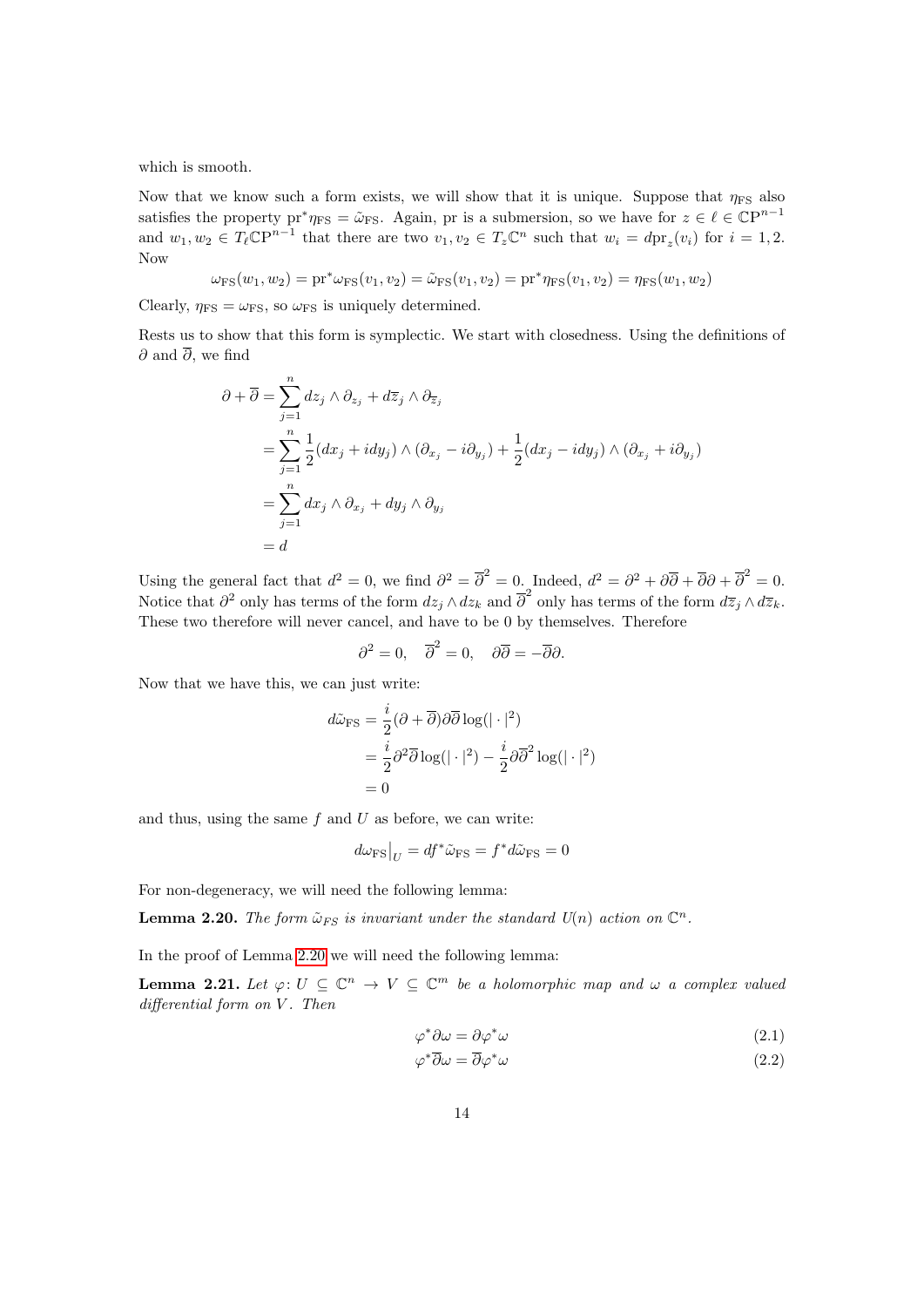*Proof of Lemma [2.21.](#page-14-1)* We first consider the case where  $\omega = f$  a 0-form, also known as a function. Notice that, if we denote the map  $i: z \mapsto iz$ ,

$$
\partial f = \sum_{j=1}^{n} dz_j \wedge \partial_{z_j} f
$$
  
=  $\frac{1}{2} \sum_{j=1}^{n} (dx_j + idy_j) \wedge (\partial_{x_j} - i \partial_{y_j}) f$   
=  $\frac{1}{2} \sum_{j=1}^{n} (dx_j \wedge \partial_{x_j} f + dy_j \wedge \partial_{y_j} f) + \frac{i}{2} \sum_{j=1}^{n} (dy_j \wedge \partial_{x_j} f - dx_j \wedge \partial_{y_j} f)$   
=  $\frac{1}{2} df - \frac{i}{2} \sum_{j=1}^{n} (dx_j \wedge \partial_{x_j} (f \circ i) - dy_j \wedge \partial_{y_j} (f \circ i))$   
=  $\frac{1}{2} (df - i d(f \circ i))$ 

Doing the same for  $\overline{\partial} f$  gives us

$$
\partial f = \frac{1}{2}(df - i\ d(f \circ i)), \quad \overline{\partial} f = \frac{1}{2}(df + i\ d(f \circ i)).
$$

Using this, we get

$$
\partial \varphi^* f = \frac{1}{2} (df \circ d\varphi - i \, d(f \circ \varphi \circ i))
$$
  
= 
$$
\frac{1}{2} (df \circ d\varphi - i \, df \circ d\varphi \circ i)
$$
  
= 
$$
\frac{1}{2} (df \circ d\varphi + i \, df \circ i^2 \circ d\varphi \circ i)
$$
  
= 
$$
\frac{1}{2} (df - i \, df \circ i) \circ \frac{1}{2} (d\varphi - i \, d\varphi \circ i)
$$
  
= 
$$
\partial f d\varphi
$$
  
= 
$$
\varphi^* \partial f
$$

where the identity  $\partial \varphi = (d - \overline{\partial})\varphi = d\varphi$  comes from the fact that  $\overline{\partial}\varphi = 0$  for any holomorphic function due to the Cauchy-Riemann equations. This way, [\(2.1\)](#page-14-2) is proved for the case  $\omega = f$ .

In the general case, let  $j_1, \ldots, j_k \in \{1, \ldots, n\}$  be given. We get

<span id="page-15-0"></span>
$$
\partial \varphi^*(fdz_{j_1} \wedge \ldots \wedge dz_{j_k}) = (\partial (f \circ \varphi))dz_{j_1}d\varphi \wedge \ldots \wedge dz_{j_k}d\varphi + (f \circ \varphi)\partial (dz_{j_1}d\varphi) \wedge \ldots \wedge dz_{j_k}d\varphi + \ldots (2.3)
$$

Notice that for every  $j \in \{1, \ldots, n\},\$ 

$$
dz_j d\varphi = d(z_j \circ \varphi) = d\varphi_j = \partial \varphi_j
$$

since  $\varphi_j$  is holomorphic. Also,  $\partial^2 = 0$ , so  $\partial (dz_{j_i} d\varphi) = \partial^2 \varphi_j = 0$ . This leaves only the first term on the right-hand side of [\(2.3\)](#page-15-0). Therefore, we get

$$
\partial \varphi^*(fdz_{j_1} \wedge \ldots \wedge dz_{j_k}) = (\partial \varphi^* f)\varphi^*(dz_{j_1} \wedge \ldots \wedge dz_{j_k}) = (\varphi^* \partial f)\varphi^*(dz_{j_1} \wedge \ldots \wedge dz_{j_k})
$$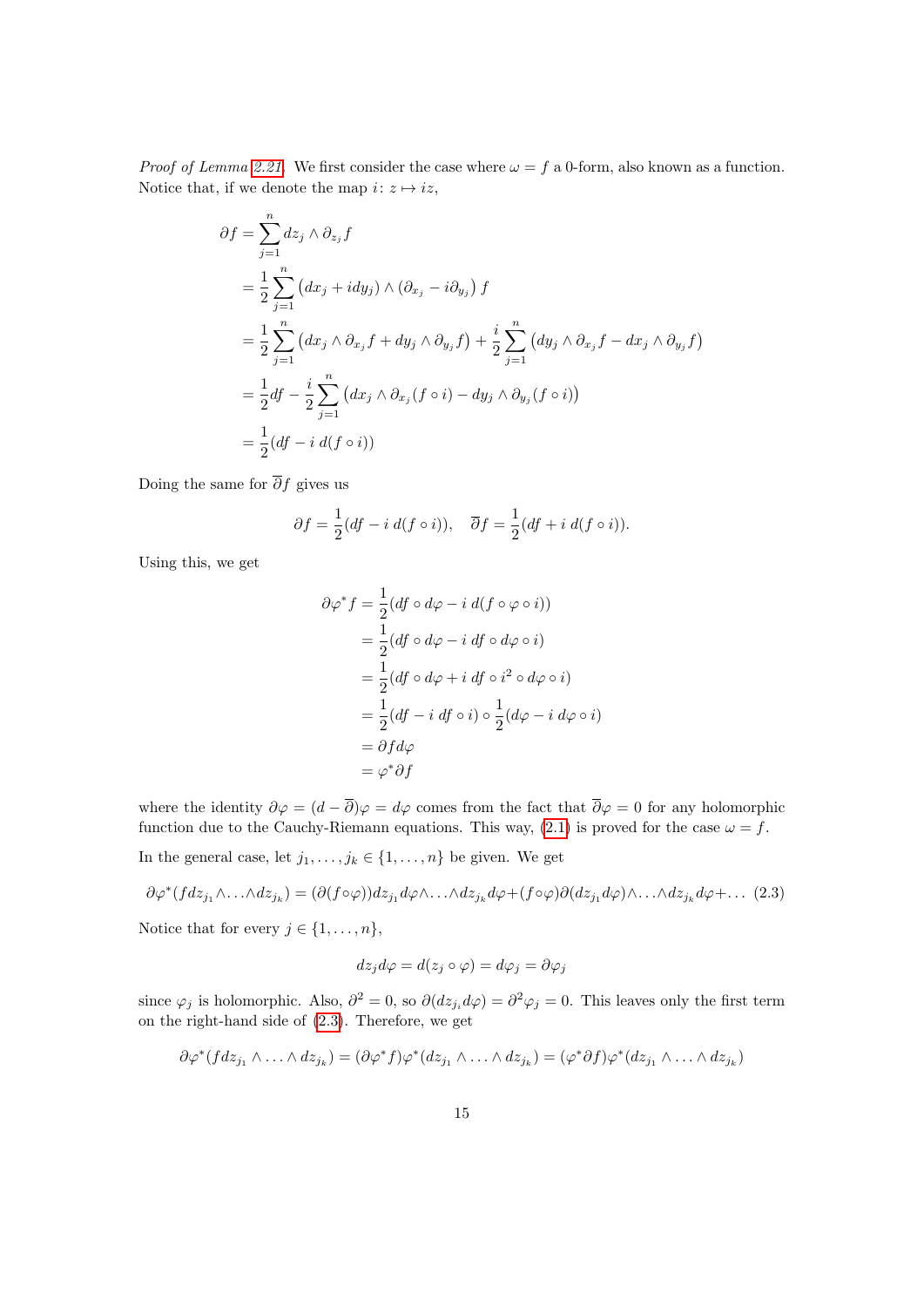And we receive the equality

$$
\partial \varphi^*(fdz_{j_1} \wedge \ldots \wedge dz_{j_k}) = \varphi^* \partial (fdz_{j_1} \wedge \ldots \wedge dz_{j_k})
$$

Now notice that, for exactly the same reason that  $\overline{\partial}\varphi = 0$ , we have  $\partial\overline{\varphi} = 0$ . This gives us

$$
\partial(d\overline{z}_j d\varphi) = \partial d(\overline{z}_j \circ \varphi) = \partial d\overline{\varphi}_j = \partial \overline{\partial} \overline{\varphi}_j = -\overline{\partial} \partial \overline{\varphi}_j = 0
$$

Using this result, and the same steps as above, we get

$$
\partial \varphi^*(fdz_{j_1} \wedge \ldots \wedge dz_{j_k} \wedge d\overline{z}_{j'_1} \wedge \ldots \wedge d\overline{z}_{j'_{k'}}) = \varphi^* \partial (fdz_{j_1} \wedge \ldots \wedge dz_{j_k} \wedge d\overline{z}_{j'_1} \wedge \ldots \wedge d\overline{z}_{j'_{k'}})
$$

This proves the general form of  $(2.1)$ . For  $(2.2)$ , we notice

$$
\overline{\partial}\varphi^*\omega = (d-\partial)\varphi^*f = \varphi^*(d-\partial)f = \varphi^*\overline{\partial}f
$$

*Proof of Lemma [2.20.](#page-14-0)* Let  $T \in U(n)$  be given. Then  $T: \mathbb{C}^n \to \mathbb{C}^n$  is a linear map and therefore holomorphic. Also, since  $T \in U(n)$ , it preserves the Euclidean norm. Using Lemma [2.21](#page-14-1) this gives us

$$
(T^*\tilde{\omega}_{\text{FS}})_z = T^* \left( \frac{i}{2} \partial \overline{\partial} \log(|z|^2) \right) = \frac{i}{2} \partial \overline{\partial} T^* \log(|z|^2) = \frac{i}{2} \partial \overline{\partial} \log(|z|^2) = (\tilde{\omega}_{\text{FS}})_z
$$

To use Lemma [2.20](#page-14-0) to show non-degeneracy, we consider the form  $\tilde{\omega}_{FS}$  on the point  $(1,0,\ldots,0)$ , where it is given by

$$
(\tilde{\omega}_{\text{FS}})_{(1,0,\dots,0)} = \sum_{j=2}^{n} dz_j \wedge d\overline{z}_j.
$$

Suppose we have a vector  $v \in \mathbb{C}^n$ ,  $v \neq 0$  such that  $(\tilde{\omega}_{\text{FS}})_{(1,0,...,0)}(v, w) = 0$  for all  $w \in \mathbb{C}^n$ . Then it is clear that  $v_i = 0$  for all  $i \geq 2$ . Therefore  $v \in (1, 0, \ldots, 0) \mathbb{C} \subseteq \mathbb{C}^n$ , which we previously saw to be ker  $dpr_z = \mathbb{C}z$ . Therefore  $(\omega_{FS})_{[1,0,\dots,0]}$  is non-degenerate and by Lemma [2.20](#page-14-0) it is non-degenerate on the whole of  $\mathbb{C}P^{n-1}$ . We conclude that  $\omega_{FS}$  is a symplectic form on  $\mathbb{C}P^{n-1}$ .

 $\Box$ 

#### <span id="page-16-0"></span>2.3.3 Symplectic blow-up

We have seen how to blow up a complex manifold. We would like to be able to do the same thing for symplectic manifolds. However, applying the exact same construction does not allow for a smooth symplectic form on the blow-up. Therefore, the construction becomes somewhat more involved, eventually leading to a definition of the blow-up that, from a topological viewpoint, does not differ from the complex blow-up.

First, let us show why the intuitive way of blowing up a symplectic manifold fails. Suppose we have the simplest manifold possible:  $(\mathbb{C}^n, \omega)$  for some symplectic form  $\omega$ , and then blow it up at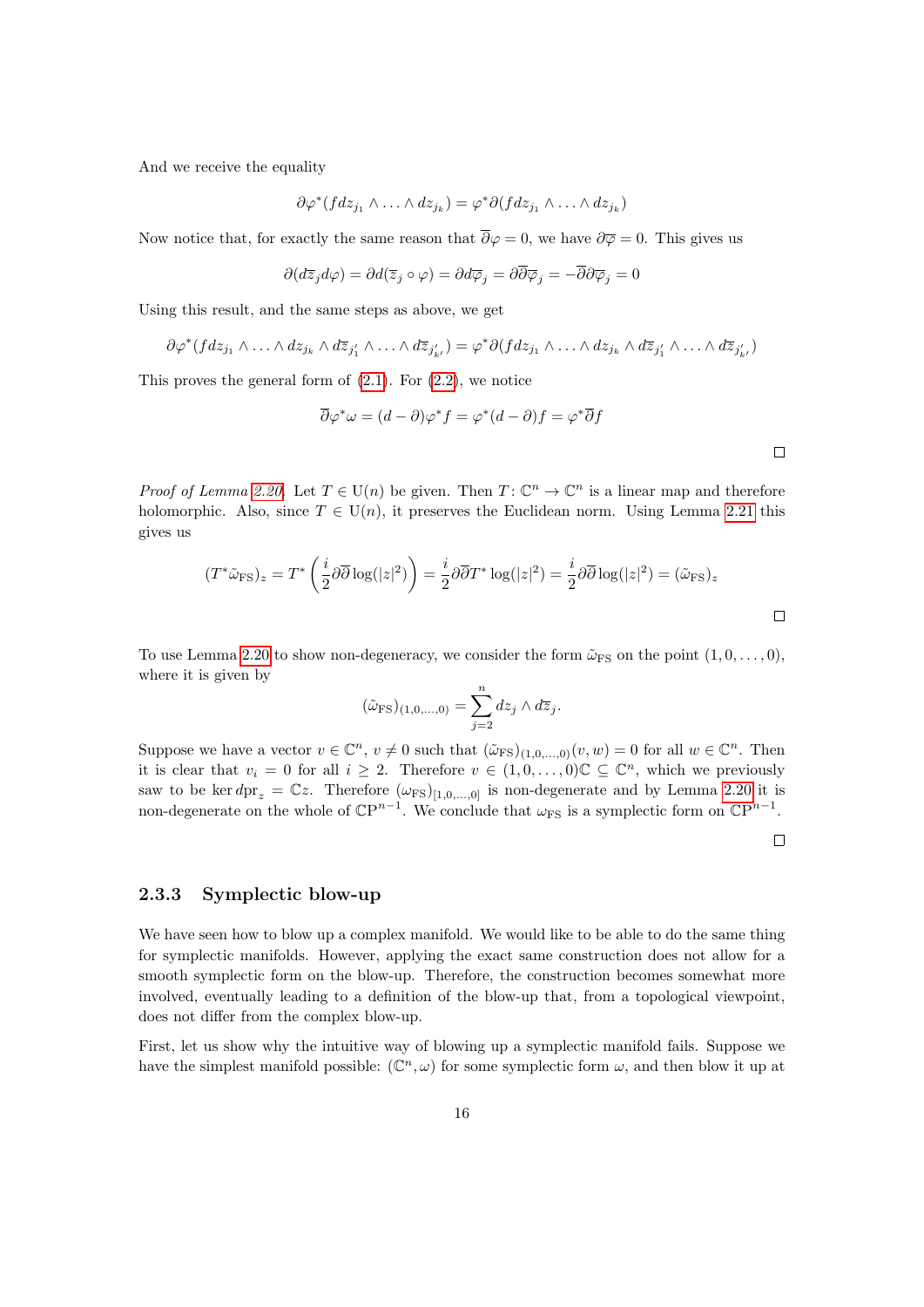the origin. In the notation from Section [2.2](#page-7-0) we now have  $\tilde{\mathbb{C}}^n$  as manifold. The logical choice for the symplectic form would be  $\tilde{\omega} := \beta^* \omega$ , the pullback of the original form. But now we consider the tangent space  $T_{(0,\ell)}\tilde{\mathbb{C}}^n$  for some  $\ell \in \mathbb{C}\mathbb{P}^{n-1}$ . Because  $\pi: \tilde{\mathbb{C}}^n \to \mathbb{C}\mathbb{P}^{n-1}$  is a vector bundle, we have the identity (see Lemma [A.5\)](#page-33-2)

$$
T_{(0,\ell)}\tilde{\mathbb{C}}^n \cong T_{\ell} \mathbb{C} P^{n-1} \oplus T_0 \mathbb{C}.
$$

By definition of  $\beta$ ,  $d\beta$  will send every vector  $(v_1, 0) \in T_{\ell} \mathbb{C}P^{n-1} \oplus T_0 \mathbb{C}$  to  $(0, 0)$ . To see this, we can use the definition of a vector as the derivative of a path. Pick a path  $\gamma$  in  $\mathbb{C}P^{n-1}$  which at some point has derivative  $v \in T_{\ell} \mathbb{C}P^{n-1}$ . We then have  $\beta \circ \gamma = 0$  and therefore

$$
d\beta(v,0) = \frac{d}{dt}\beta \circ \gamma = 0.
$$

So suppose we have a vector  $(v, 0) \in T_{\ell} \mathbb{C}P^{n-1} \oplus T_0 \mathbb{C}$  and  $v \neq 0$ , then

$$
\tilde{\omega}((v,0),w) = \omega(d\beta(v),d\beta(w)) = \omega(0,d\beta(w)) = 0
$$

for all  $w \in T_{(0,\ell)}\tilde{\mathbb{C}}^n$ . But  $v \neq 0$ , so  $\tilde{\omega}$  is degenerate and therefore not symplectic.

Although there is a construction that works, it is a bit involved. Let

$$
B^{2n}(r) := \{ z \in \mathbb{C}^n \mid |z| < r \}
$$
\n
$$
L(\delta) := \{ (z, [w]) \in L \mid |z| < \delta \}
$$

and recall  $\omega_0 = \sum_{n=1}^{\infty}$  $\sum_{j=1} dx_j \wedge dy_j$  from Example [2.16](#page-11-5) and  $\omega_{\text{FS}}$  from Lemma [2.19.](#page-12-0) By using the same notation as in Section [2.2,](#page-7-0) the key lemma will be the following:

<span id="page-17-0"></span>**Lemma 2.22.** For each  $\lambda > 0$ 

$$
\omega_{\lambda} := \beta^* \omega_0 + \lambda^2 \pi^* \omega_{FS}
$$

is a symplectic form on L and for all  $\delta > 0$  we have symplectomorphisms

$$
(L(\delta) - L_0, \omega_\lambda) \cong \left( B^{2n} \left( \sqrt{\lambda^2 + \delta^2} \right) - \overline{B}^{2n}(\delta), \omega_0 \right)
$$

given by

$$
f(z) = \sqrt{|z|^2 + \lambda^2} \frac{z}{|z|}
$$

*Proof.* We will first prove the second statement. Notice that  $\omega_0$  can also be defined in the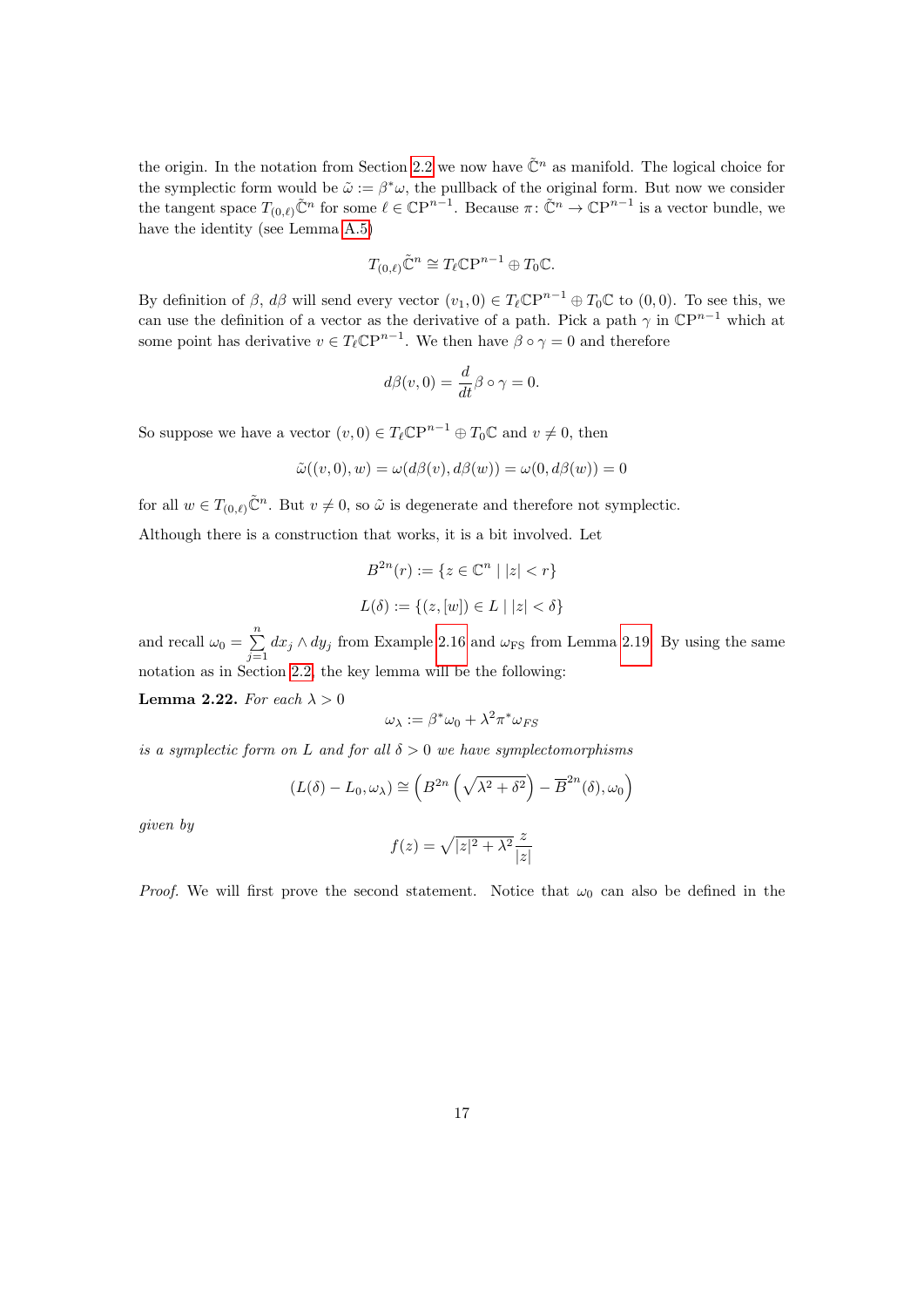notation of Example [2.19,](#page-12-0) namely  $\omega_0 = \frac{i}{2} \partial \overline{\partial} |z|^2$ . Working out by definition of  $\partial$  and  $\overline{\partial}$  gives

$$
\begin{split}\n\frac{i}{2}\partial\overline{\partial}|z|^{2} &= \frac{i}{2}\partial\sum_{j=1}^{n}d\overline{z}_{j}\wedge\partial_{\overline{z}_{j}}\left(\sum_{k=1}^{n}x_{k}^{2}+y_{k}^{2}\right) \\
&= \frac{i}{4}\partial\sum_{j=1}^{n}(\partial_{x_{j}}+i\partial_{y_{j}})\left(\sum_{k=1}^{n}x_{k}^{2}+y_{k}^{2}\right)d\overline{z}_{j} \\
&= \frac{i}{4}\partial\sum_{j=1}^{n}(2x_{j}+2iy_{j})d\overline{z}_{j} \\
&= \frac{i}{2}\sum_{k=1}^{n}\sum_{j=1}^{n}dz_{k}\wedge\partial_{z_{k}}(x_{j}+iy_{j})d\overline{z}_{j} \\
&= \frac{i}{4}\sum_{k=1}^{n}\sum_{j=1}^{n}(\partial_{x_{k}}-i\partial_{y_{k}})(x_{j}+iy_{j})dz_{k}\wedge d\overline{z}_{j} \\
&= \frac{i}{4}\sum_{k=1}^{n}(1-i^{2})dz_{k}\wedge d\overline{z}_{k} \\
&= \frac{i}{2}\sum_{k=1}^{n}dz_{k}\wedge d\overline{z}_{k} \\
&= \omega_{0}\n\end{split}
$$

Now, by defintion of  $\omega_{\lambda}$ , it is given on  $L(\delta) - L_0$  (where  $\beta$  is the identity) by

$$
\omega_{\lambda} = \beta^* \omega_0 + \lambda^2 \pi^* \omega_{\text{FS}} = \frac{i}{2} \partial \overline{\partial} (|z|^2 + \log(|z|^2))
$$

Identifying  $L(\delta) - L_0$  with  $\overline{B}^{2n}(\delta) - \{0\} \subseteq \mathbb{C}^n$ , we define

$$
f: L(\delta) - L_0 \longrightarrow B^{2n} \left(\sqrt{\lambda^2 + \delta^2}\right) - \overline{B}^{2n}(\delta)
$$

$$
f(z) := \sqrt{|z|^2 + \lambda^2} \frac{z}{|z|}
$$

The fact that this is a diffeomorphism is easily checked. The harder part is to check that it is a symplectomorphism, that is, to check that  $f^*\omega_0 = \omega_\lambda$  and that  $\omega_\lambda$  is indeed symplectic.

We will first show that  $f^*\omega_0 = \omega_\lambda$ . Notice that

$$
f^*\omega_0 = \frac{i}{2} \sum_{j=1}^n d(z_j \circ f) \wedge d(\overline{z}_j \circ f)
$$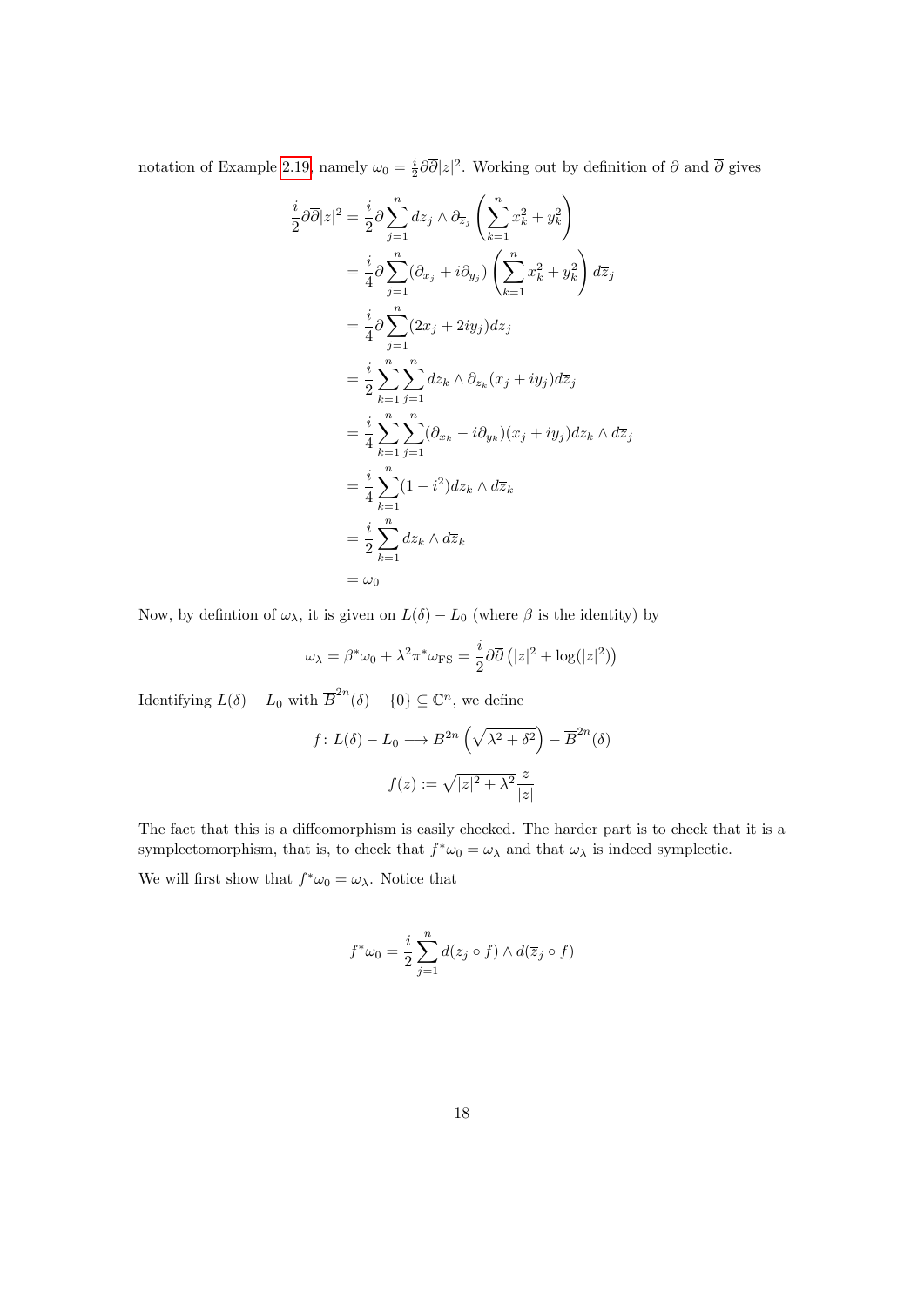To keep things a little bit organized, we will first compute  $d(z_j \circ f)$  separately:

$$
d(z_j \circ f) = d\left(\sqrt{|z|^2 + \lambda^2} \frac{z_j}{|z|}\right)
$$
  
\n
$$
= \sum_{k=1}^n \frac{\partial}{\partial x_k} \left(\sqrt{|z|^2 + \lambda^2} \frac{z_j}{|z|}\right) dx_k + \sum_{k=1}^n \frac{\partial}{\partial y_k} \left(\sqrt{|z|^2 + \lambda^2} \frac{z_j}{|z|}\right) dy_k
$$
  
\n
$$
= \sum_{k=1}^n z_j \left(\frac{x_k}{|z|\sqrt{|z|^2 + \lambda^2}} - \frac{x_k}{|z|^3} \sqrt{|z|^2 + \lambda^2}\right) dx_k + \frac{\sqrt{|z|^2 + \lambda^2}}{|z|} dx_j
$$
  
\n
$$
+ \sum_{k=1}^n z_j \left(\frac{y_k}{|z|\sqrt{|z|^2 + \lambda^2}} - \frac{y_k}{|z|^3} \sqrt{|z|^2 + \lambda^2}\right) dy_k + i \frac{\sqrt{|z|^2 + \lambda^2}}{|z|} dy_j
$$
  
\n
$$
= \sum_{k=1}^n z_j \left(\frac{x_k dx_k + y_k dy_k}{|z|\sqrt{|z|^2 + \lambda^2}} - \frac{x_k dx_k + y_k dy_k}{|z|^3} \sqrt{|z|^2 + \lambda^2}\right) + \frac{\sqrt{|z|^2 + \lambda^2}}{|z|} dz_j
$$

And, analaguously, we find that

$$
d(\overline{z}_j \circ f) = \sum_{k=1}^n \overline{z}_j \left( \frac{x_k dx_k + y_k dy_k}{|z|\sqrt{|z|^2 + \lambda^2}} - \frac{x_k dx_k + y_k dy_k}{|z|^3} \sqrt{|z|^2 + \lambda^2} \right) + \frac{\sqrt{|z|^2 + \lambda^2}}{|z|} d\overline{z}_j
$$

Now, we compute the wedge product

$$
d(z_j \circ f) \wedge d(\overline{z}_j \circ f)
$$
  
= 
$$
\sum_{m=1}^n \sum_{k=1}^n z_j \overline{z}_j (x_m dx_m + y_m dy_m) \wedge (x_k dx_k + y_k dy_k) \left( \frac{1}{|z|^2 (|z|^2 + \lambda^2)} - \frac{2}{|z|^4} + \frac{|z|^2 + \lambda^2}{|z|^6} \right)
$$
  
+ 
$$
\sum_{m=1}^n z_j (x_m dx_m \wedge d\overline{z}_j + y_m dy_m \wedge d\overline{z}_j) \left( \frac{1}{|z|^2} - \frac{|z|^2 + \lambda^2}{|z|^4} \right)
$$
  
+ 
$$
\sum_{k=1}^n \overline{z}_k (x_k dz_j \wedge dx_k + y_k dz_j \wedge dy_k) \left( \frac{1}{|z|^2} - \frac{|z|^2 + \lambda^2}{|z|^4} \right)
$$
  
+ 
$$
\frac{|z|^2 + \lambda^2}{|z|^2} dz_j \wedge d\overline{z}_j
$$

The first line immediately gets cancelled by the double summation, since for each  $m$  and  $k$ , we get the term  $(x_m dx_m + y_m dy_m) \wedge (x_k dx_k + y_k dy_k)$  as well as the term  $(x_k dx_k + y_k dy_k) \wedge (x_m dx_m + y_m dy_m)$ , which sum up to zero. Also combining the second and third line gives

$$
d(z_j \circ f) \wedge d(\overline{z}_j \circ f)
$$
  
=  $\left(\frac{1}{|z|^2} - \frac{|z|^2 + \lambda^2}{|z|^4}\right) \sum_{k=1}^n z_j (x_k dx_k \wedge d\overline{z}_j + y_k dy_k \wedge d\overline{z}_j) + \overline{z}_j (x_k dz_j \wedge dx_k + y_k dz_j \wedge dy_k)$   
+  $\frac{|z|^2 + \lambda^2}{|z|^2} dz_j \wedge d\overline{z}_j$   
=  $\frac{\lambda^2}{|z|^4} \sum_{k=1}^n z_j x_k dx_k \wedge d\overline{z}_j + \overline{z}_j x_k dz_j \wedge dx_k + z_j y_k dy_k \wedge d\overline{z}_j + \overline{z}_j y_k dz_j \wedge dy_k$   
+  $\frac{|z|^2 + \lambda^2}{|z|^2} dz_j \wedge d\overline{z}_j$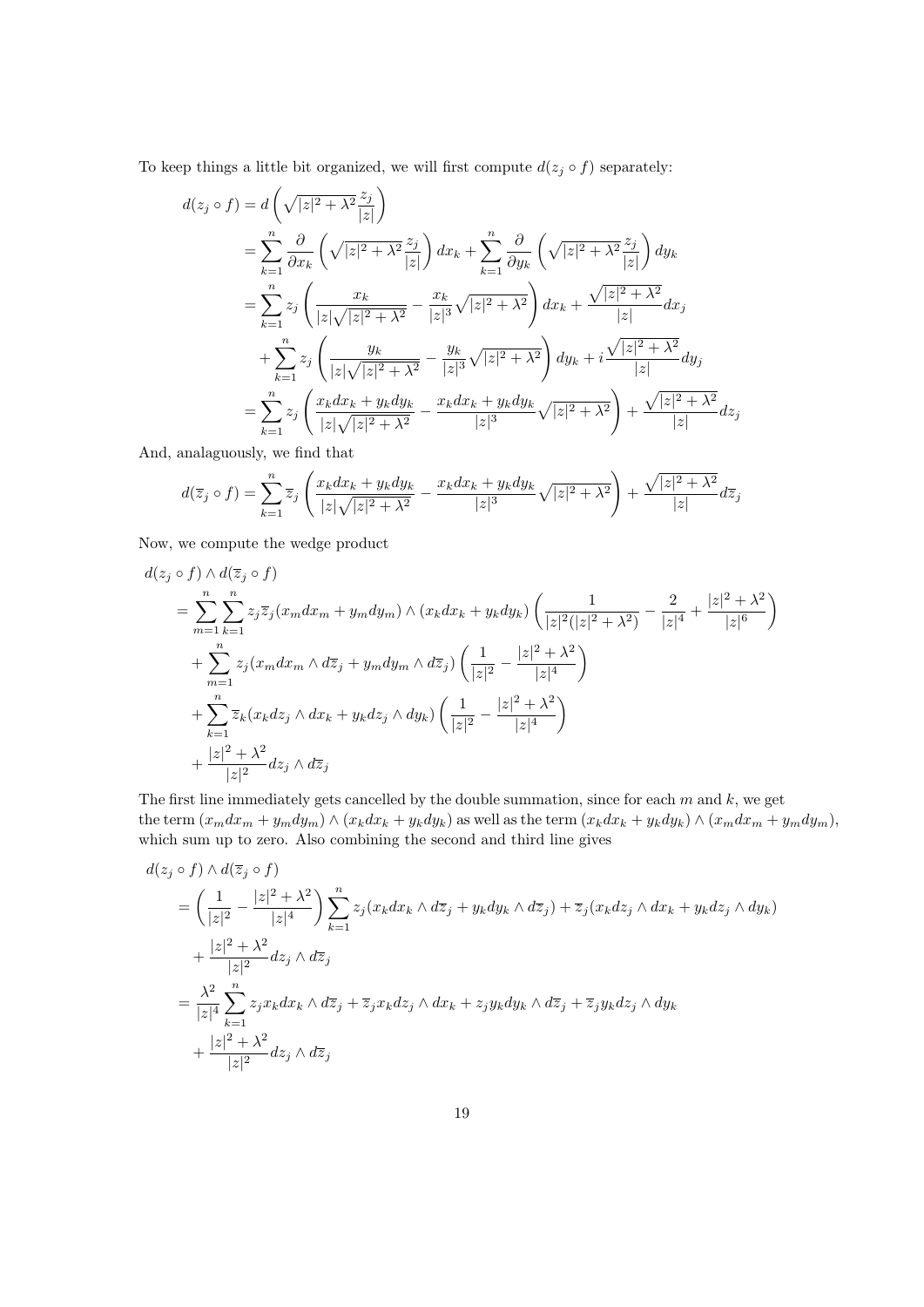Notice that  $z_jx_kdx_k \wedge d\overline{z}_j + \overline{z}_jx_kdz_j \wedge dx_k = x_k(\overline{z}_jdz_j - z_jd\overline{z}_j) \wedge dx_k$  and that this also holds for  $x_k$  replaced by  $y_k$ . Next, notice that  $x_k dx_k + y_k dy_k = \frac{1}{2}(\overline{z}_k dz_k + z_k d\overline{z}_k)$ . Using this we get

$$
d(z_j \circ f) \wedge d(\overline{z}_j \circ f) = \frac{\lambda^2}{|z|^4} \sum_{k=1}^n (\overline{z}_j dz_j - z_j d\overline{z}_j) \wedge (x_k dx_k + y_k dy_k) + \frac{|z|^2 + \lambda^2}{|z|^2} dz_j \wedge d\overline{z}_j
$$
  

$$
= \frac{\lambda^2}{2|z|^4} \sum_{k=1}^n (\overline{z}_j dz_j - z_j d\overline{z}_j) \wedge (\overline{z}_k dz_k + z_k d\overline{z}_k) + \frac{|z|^2 + \lambda^2}{|z|^2} dz_j \wedge d\overline{z}_j
$$

Putting this into our original expression for  $f^*\omega_0$ , we get

$$
f^*\omega_0 = \frac{i}{2} \sum_{j=1}^n \frac{\lambda^2}{2|z|^4} \sum_{k=1}^n (\overline{z}_j dz_j - z_j d\overline{z}_j) \wedge (\overline{z}_k dz_k + z_k d\overline{z}_k) + \frac{i}{2} \frac{|z|^2 + \lambda^2}{|z|^2} \sum_{j=1}^n dz_j \wedge d\overline{z}_j
$$
  

$$
= \frac{i\lambda^2}{4|z|^4} \sum_{j=1}^n \sum_{k=1}^n \overline{z}_j \overline{z}_k dz_j \wedge dz_k + z_k \overline{z}_j dz_j \wedge d\overline{z}_k - z_j \overline{z}_k d\overline{z}_j \wedge dz_k - z_j z_k d\overline{z}_j \wedge d\overline{z}_k
$$
  

$$
+ \left(1 + \frac{\lambda^2}{|z|^2}\right) \omega_0
$$

Using the same argument as before, both the term  $\overline{z}_j \overline{z}_k dz_j \wedge dz_k$  and  $z_j z_k d\overline{z}_j \wedge d\overline{z}_k$  cancel due to the double summation.

$$
f^*\omega_0 = \frac{i\lambda^2}{4|z|^4} \sum_{j=1}^n \sum_{k=1}^n \overline{z}_j \overline{z}_k dz_j \wedge dz_k - z_j z_k d\overline{z}_j \wedge d\overline{z}_k + \left(1 + \frac{\lambda^2}{|z|^2}\right) \omega_0
$$

Again the same argument gives us not 0 this time, but because the minus sign is already there, we get a factor of two by rearranging the terms. Therefore

$$
f^*\omega_0 = \lambda^2 \frac{i}{2|z|^4} \sum_{j=1}^n \sum_{k=1}^n \overline{z}_j \overline{z}_k dz_j \wedge dz_k + \left(1 + \frac{\lambda^2}{|z|^2}\right) \omega_0
$$
  
=  $\beta^*\omega_0 + \lambda^2 \pi^*\omega_{\text{FS}}$ 

Which proves that  $f^*\omega_0 = \omega_\lambda$ .

To see that  $\omega_{\lambda}$  gives a symplectic form on L, we need it to be closed and non-degenerate. Closedness is immediate from the defintion, since  $\omega_0$  and  $\omega_{FS}$  are both closed and d commutes with pullbacks.

To prove non-degeneracy, we divide it into two cases. First off, we consider  $\omega_{\lambda}$  at the point  $(z, \ell) \in L(\delta) - L_0$  (so  $0 < |z| < \delta$ ) where we know that it is equal to  $f^* \omega_0$ . Suppose there exists some  $v \in T_{(z,\ell)}L(\delta), v \neq 0$  such that for all  $w \in T_{(z,\ell)}L(\delta)$  we have  $\omega_\lambda(v, w) = 0$ , then  $\omega_0(df(v), df(w)) = 0$  for all w. This is a contradiction, since  $df(v) \neq 0$  and df is an isomorphism because  $f$  is a diffeomorphism.

In the case that we consider  $\omega_{\lambda}$  at the point  $(0, \ell) \in \tilde{\mathbb{C}}^n$ , we use the splitting of the tangent space of a vector bundle as used at the beginning of this section (and again, is proved in Lemma [A.5\)](#page-33-2). Notice that  $\pi: L \to \mathbb{C}P^{n-1}$  is a projection onto  $\mathbb{C}P^{n-1}$ , so for any  $(v_1, v_2) \in T_{\ell} \mathbb{C}P^{n-1} \oplus T_0 \mathbb{C}$  we have

$$
d\pi_{(0,\ell)}(v_1,v_2)=(v_1,0).
$$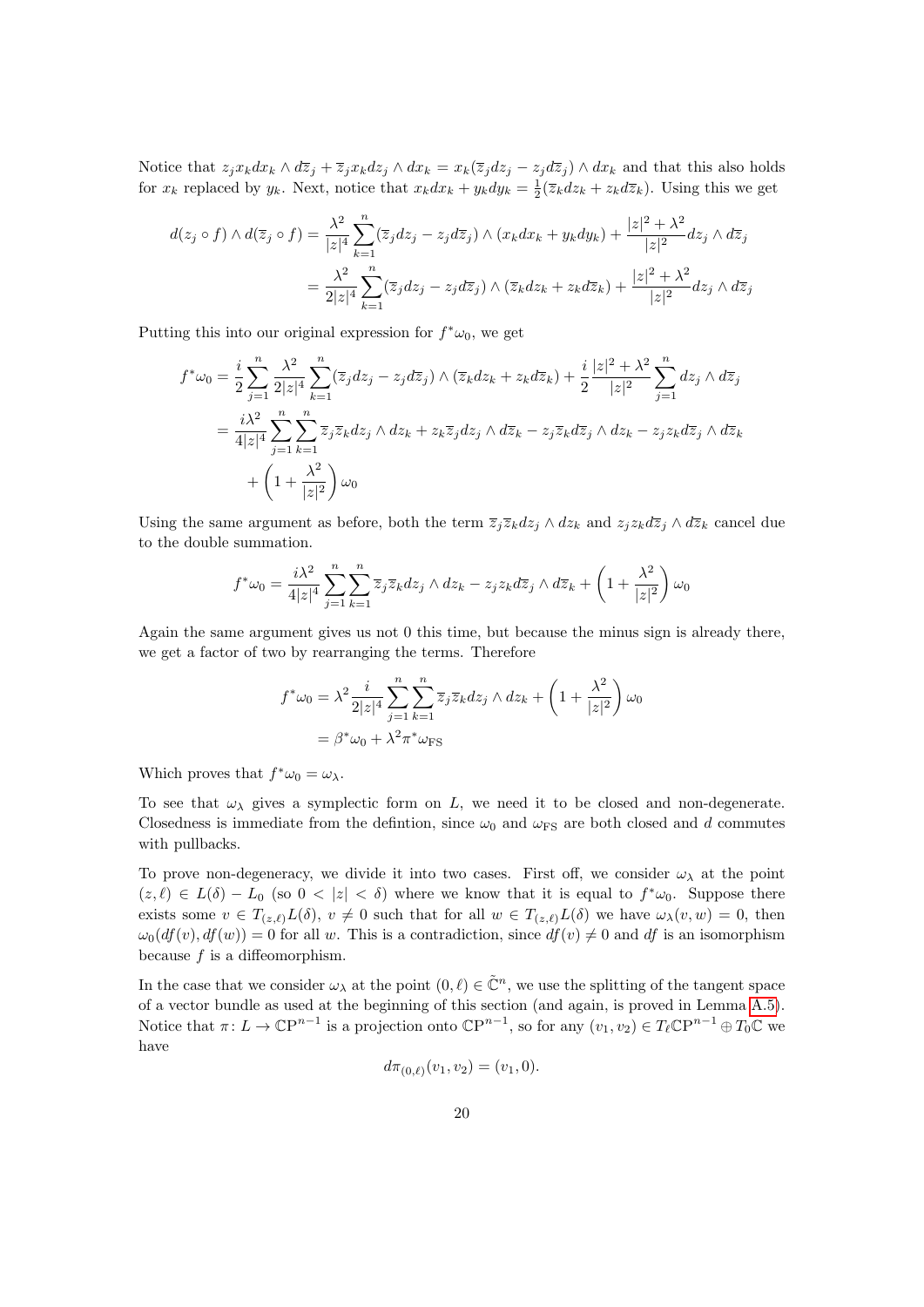On the other hand, we have

$$
d\beta(v_1, v_2) = (0, v_2).
$$

We already had  $d\beta(v_1, 0) = (0, 0)$ . To see that  $d\beta(0, v_2) = (0, v_2)$  let  $v_2 \in T_0 \mathbb{C}$  be given. Take a path  $\gamma$  over  $\ell$ , such that the derivative at the point 0 is  $v_2$ . If we write  $\iota: \ell \hookrightarrow \mathbb{C}^n$  and  $\tilde{\iota}: \ell \hookrightarrow \tilde{\mathbb{C}}^n$ , then  $\beta \circ \tilde{\iota} = \iota$ . So  $\frac{d}{dt} \beta \circ \tilde{\iota} \circ \gamma = \frac{d}{dt} \iota \circ \gamma = (0, v_2)$ , so  $d\beta(0, v_2) = (0, v_2)$ . Now suppose that there exists a  $v \in T_{(0,\ell)}\tilde{\mathbb{C}}^n$ ,  $v \neq 0$  such that for all  $w \in T_{(0,\ell)}\tilde{\mathbb{C}}^n$  we have  $\omega_\lambda(v,w) = 0$ . Then we can write these vectors  $v, w$  in terms of  $v_1, w_1 \in T_{\ell} \mathbb{C}P^{n-1}$  and  $v_2, w_2 \in T_0 \mathbb{C}$ . This gives

$$
\omega_{\lambda}(v, w) = \omega_{\lambda}((v_1, v_2), (w_1, w_2))
$$
  
=  $\beta^* \omega_0((v_1, v_2), (w_1, w_2)) + \lambda^2 \pi^* \omega_{\text{FS}}((v_1, v_2), (w_1, w_2))$   
=  $\omega_0(v_2, w_2) + \lambda^2 \omega_{\text{FS}}(v_1, w_1)$   
= 0

for all  $(w_1, w_2) \in T_{(0,\ell)}\tilde{\mathbb{C}}^n$ . Obviously, this cannot be the case, since  $w_1$  and  $w_2$  can be varied independently and this would imply that  $\omega_0(v_2, w_2) = 0$  for all  $w_2$ . This contradicts the nondegeneracy of  $\omega_0$ . This proves that  $\omega_\lambda$  is symplectic and that f is a symplectomorphism.  $\Box$ 

We are now ready to define the symplectic blow-up

**Definition 2.23.** Let  $\psi$  be a symplectic embedding of the closed ball  $\overline{B}^{2n}$  $(\sqrt{\lambda^2 + \delta^2})$  into M. We define the *symplectic blow-up of* M of weight  $\lambda$  to be

$$
\tilde{M} = \left( M - \psi \left( B^{2n} \left( \sqrt{\lambda^2 + \delta^2} \right) \right) \right) \cup_f L(\delta)
$$

where we place  $L(\delta)$  in M by identifying  $L(\delta) - L_0$  with  $B^{2n}(\sqrt{\lambda^2 + \delta^2}) - \overline{B}^{2n}(\delta)$  via f as in Lemma [2.22.](#page-17-0)

#### <span id="page-21-0"></span>2.3.4 Fibre connected sum

The fibre connected sum has one simple goal: attaching two symplectic manifolds to each other. Doing this topologically is easy, and does not even require the 'fibre' part. To do it symplectically, we will need the following theorem, called the symplectic neighbourhood theorem. For more details and a proof, see [\[6\]](#page-36-5) Section 3.3, Theorem 3.30 on page 101. We denote by  $\mathcal{N}(Q)$  a suitably small neighbourhood of Q.

**Theorem 2.24.** For  $j = 1, 2$  let  $(M_j, \omega_j)$  be a symplectic manifold with compact symplectic submanifold  $Q_j$ . Suppose that there is an isomorphism  $\Phi: \nu_{Q_1} \to \nu_{Q_2}$  of the symplectic normal bundles to  $Q_1$  and  $Q_2$  which covers a symplectomorphism  $\phi: (Q_1, \omega_1) \to (Q_2, \omega_2)$ . Then  $\phi$ extends to a symplectomorphism  $\psi: (\mathcal{N}(Q_1), \omega_1) \to (\mathcal{N}(Q_2), \omega_2)$  such that d $\psi$  induces the map  $\Phi$  on  $\nu_{Q_1}$ .

Suppose we have 2n-dimensional symplectic manifolds  $(M_1, \omega_1)$  and  $(M_2, \omega_2)$  and a compact  $(2n-2)$ -dimensional symplectic manifold  $(Q, \tau)$ , as well as two symplectic embeddings  $\iota_i : Q \hookrightarrow$  $M_j$  for  $j = 1, 2$ . Denote  $Q_j := \iota_j(Q) \subseteq M_i$ . Also suppose that the normal bundles  $\nu_{Q_1}$  and  $\nu_{Q_2}$ are both trivial. Then we have a symplectomorphism between  $\nu_{Q_j}$  and  $(Q \times \mathbb{R}^2, \tau \times dx \wedge dy)$ . By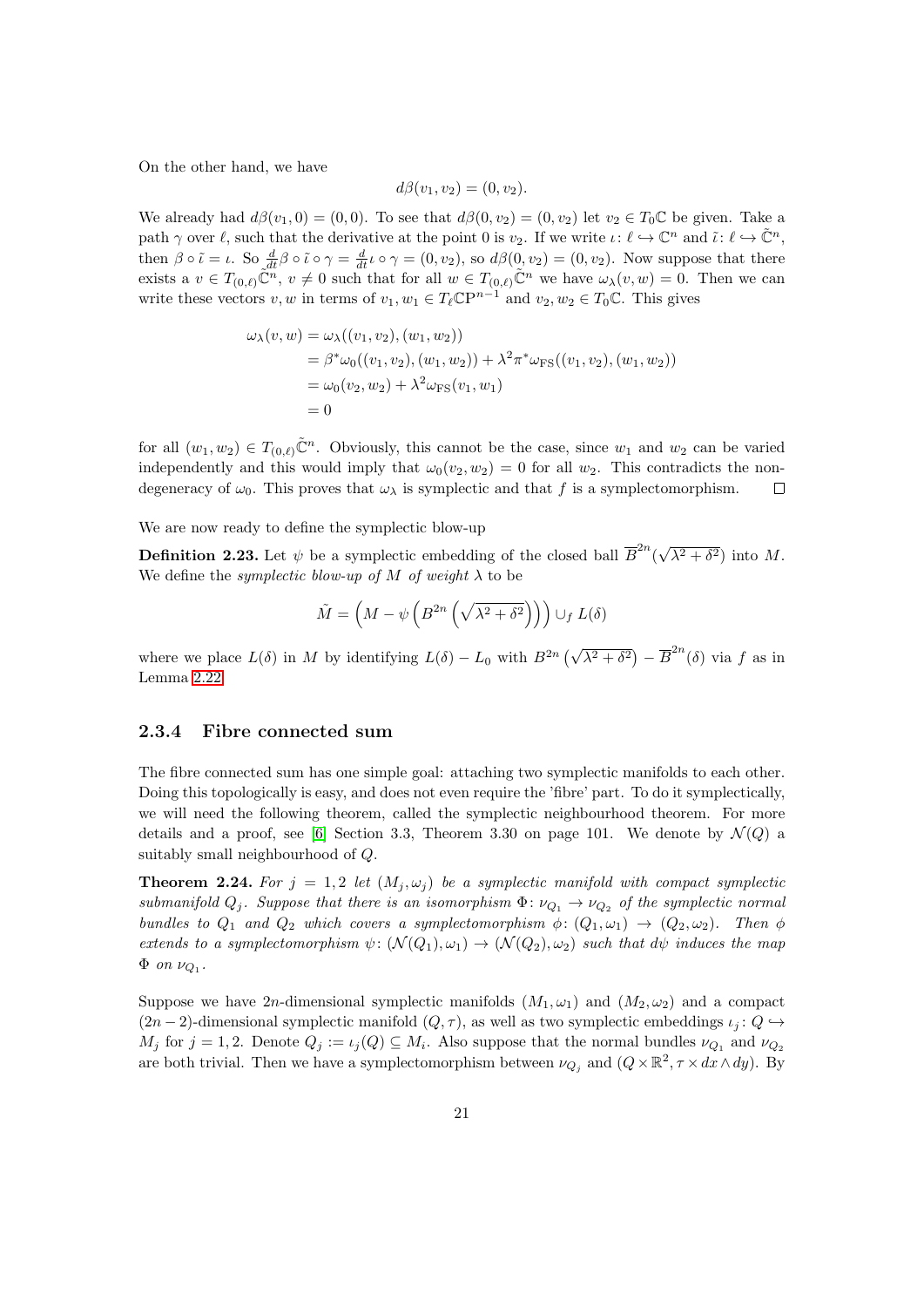the symplectic neighbourhood theorem we now have a neighbourhood  $\mathcal{N}(Q_i)$  of  $Q_i$  for  $j = 1, 2$ . We also have symplectomorphisms  $f_j: \mathcal{N}(Q) \to \mathcal{N}_{\epsilon}(Q_j)$ , so  $f_j^* \omega_j = \tau \times dx \wedge dy$  and  $f_j(q, 0) = \iota_j(q)$ for  $q \in Q$ . Since Q is compact, there exists an  $\epsilon > 0$  such that  $\mathcal{N}_{\epsilon}(Q_j) := f_j(Q \times B^2(\epsilon)) \subseteq \mathcal{N}(Q_j)$ .

Now we consider the annulus  $A(\delta, \epsilon) := B^2(\epsilon) - \overline{B}^2(\delta)$  for some  $0 < \delta < \epsilon$ . Take a map

 $\phi \colon A(\delta, \epsilon) \to A(\delta, \epsilon)$ 

that is a boundary interchaning symplectomorphism. For example, we could take

$$
\phi(z) := \sqrt{\delta^2 + \epsilon^2 - |z|^2} \frac{\bar{z}}{|z|}
$$

**Definition 2.25.** The *fibre connected sum* between  $M_1$  and  $M_2$  using Q is defined as

$$
M_1 \#_Q M_2 := \left( M_1 - \mathcal{N}_\delta(Q_1) \right) \cup_{\phi} \left( M_2 - \mathcal{N}_\delta(Q_2) \right)
$$

We use  $\cup_{\phi}$  to denote a disjoint union modulo the equivalence relation in which  $f_1(q, z) \sim$  $f_2(q, \phi(z))$  for  $q \in Q$  and  $z \in A(\delta, \epsilon)$ . See Figure [2.2](#page-22-0) for an illustration.



<span id="page-22-0"></span>Figure 2.2: An illustration of the identification of the two annuli given by  $\phi$ .

The resulting manifold is symplectic because the symplectic forms  $\omega_1$  and  $\omega_2$  agree on the overlap  $Q \times A(\delta, \epsilon)$ . Indeed, we have

$$
f_1 = f_2 \circ (\mathrm{Id}, \phi)
$$

which implies that

$$
df_1 = df_2 \circ (\mathrm{Id}, d\phi)
$$

This gives the following two equalities for some  $v, w \in T_{(q,z)}(Q \times A(\delta, \epsilon))$ 

$$
f_2^*(\mathrm{Id}, \phi)^* \omega_{1_{(q,z)}}(v, w) = f_1^* \omega_{1_{(q,z)}}(v, w)
$$
  
=  $(\tau \times dx \wedge dy)_{(q,z)}(v, w)$ 

Since  $(\mathrm{Id}, \phi)$  is a symplectomorphism, we get:

$$
(\tau \times dx \wedge dy)_{(q,z)}(v, w) = (\tau \times dx \wedge dy)_{(q,\phi(z))}((\mathrm{Id}, d\phi)(v), (\mathrm{Id}, d\phi)(w))
$$
  
=  $f_2^*(\mathrm{Id}, \phi)^* \omega_{2_{(q,z)}}(v, w)$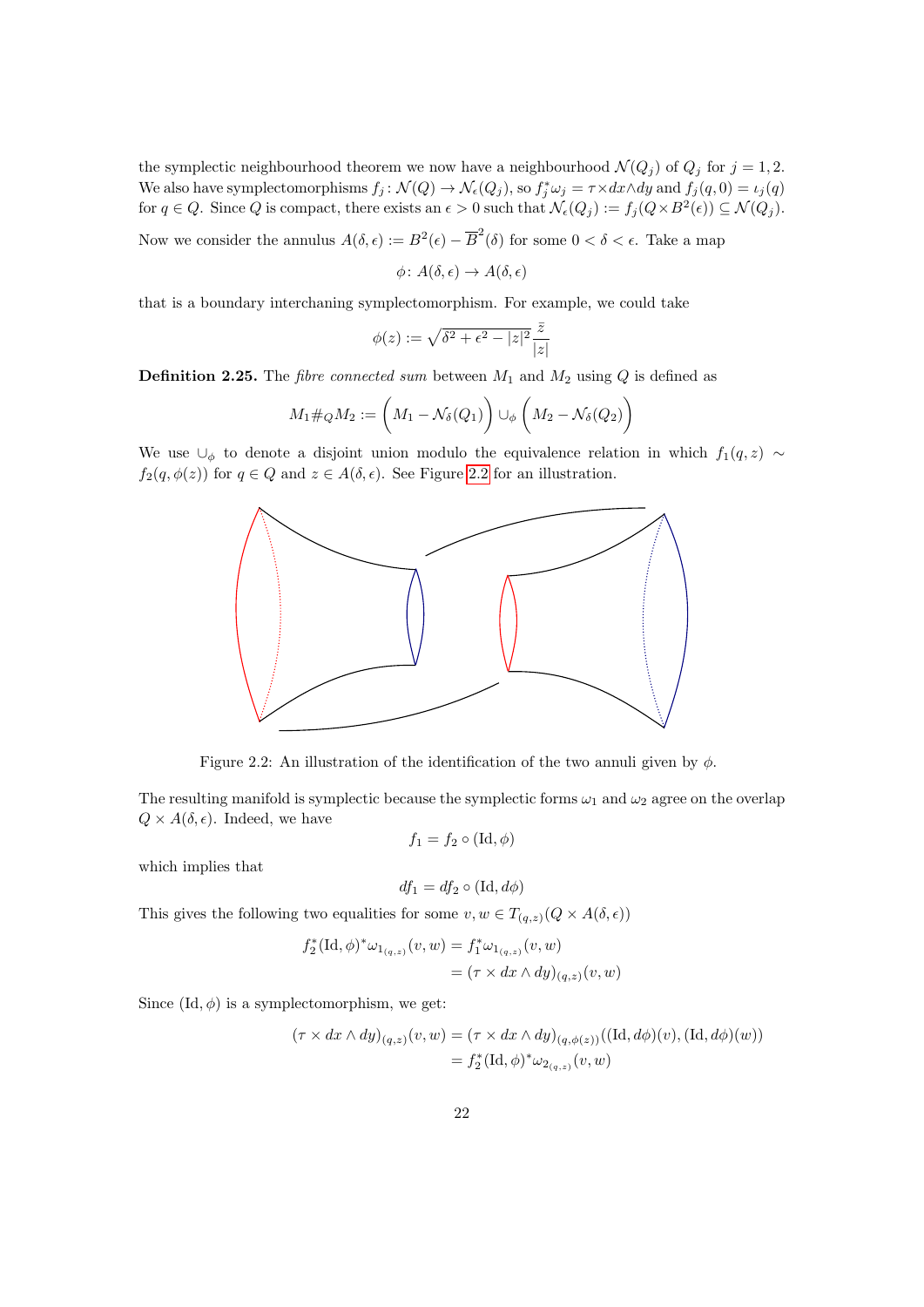Since both  $f_2$  and  $(\text{Id}, \phi)$  are diffeomorphisms, we conclude

$$
\omega_{1_{f_1(q,z)}}=\omega_{2_{f_1(q,z)}}
$$

Notice that, given two 2-dimensional manifolds and two points in them, this definition is the same as that of the 'ordinary' connected sum and that this construction can always be performed, since points are always embeddable and have trivial normal bundle.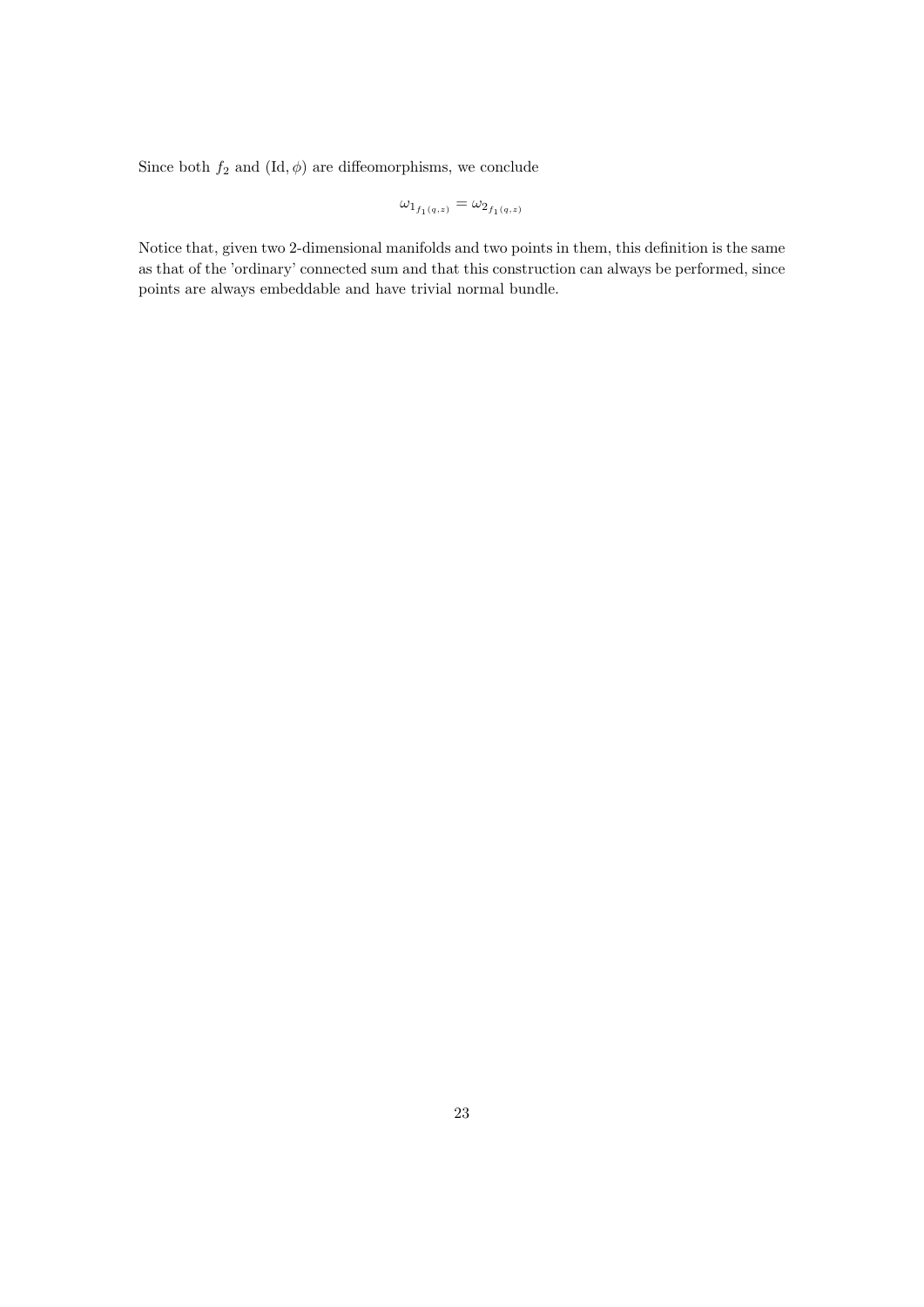## <span id="page-24-0"></span>Chapter 3

# Proof of the main result

In Chapter [2](#page-4-0) we introduced several concepts and constructions that can all be used much more widely than only in the context of this thesis. But in this chapter, we will use them to prove our main result. Recall Theorem [1.3:](#page-3-0)

**Theorem [1.3.](#page-3-0)** For any finitely presented group  $G$ , there exists a compact symplectic  $\lambda$ -manifold whose fundamental group is G.

In which a *finitely presented group* is a group with a finite number of generators and a finite number of relations on those generators.

Before we start the proof of this theorem, we will first prove some lemmas.

## <span id="page-24-1"></span>3.1 Preparatory lemmas

<span id="page-24-2"></span>**Lemma 3.1.** Let  $(M, \omega)$  be a compact n-dimensional symplectic manifold and let  $\eta$  be some closed 2-form on M. Then there exists a  $t > 0$  such that

$$
\omega' := \omega + t\eta
$$

is symplectic on M.

*Proof.* Let  $(M, \omega)$  an n-dimensional symplectic manifold and a 2-form  $\eta$  on M be given. Consider the forms  $\omega, \eta$  at the point x. Suppose that  $\omega_x + t\eta_x$  is degenerate, then there exists a  $v \in T_xM$ such that  $\omega_x(v, w) + t\eta_x(v, w) = 0$  for all  $w \in T_xM$ . This is equivalent to

$$
\omega_x(v, w) = -t\eta_x(v, w).
$$

Since  $\omega_x$  is non-degenerate,  $\omega_x(v, w)$  cannot be 0 for all w. This implies that

$$
\omega_x(v,w) \neq -\frac{t}{2}\eta_x(v,w)
$$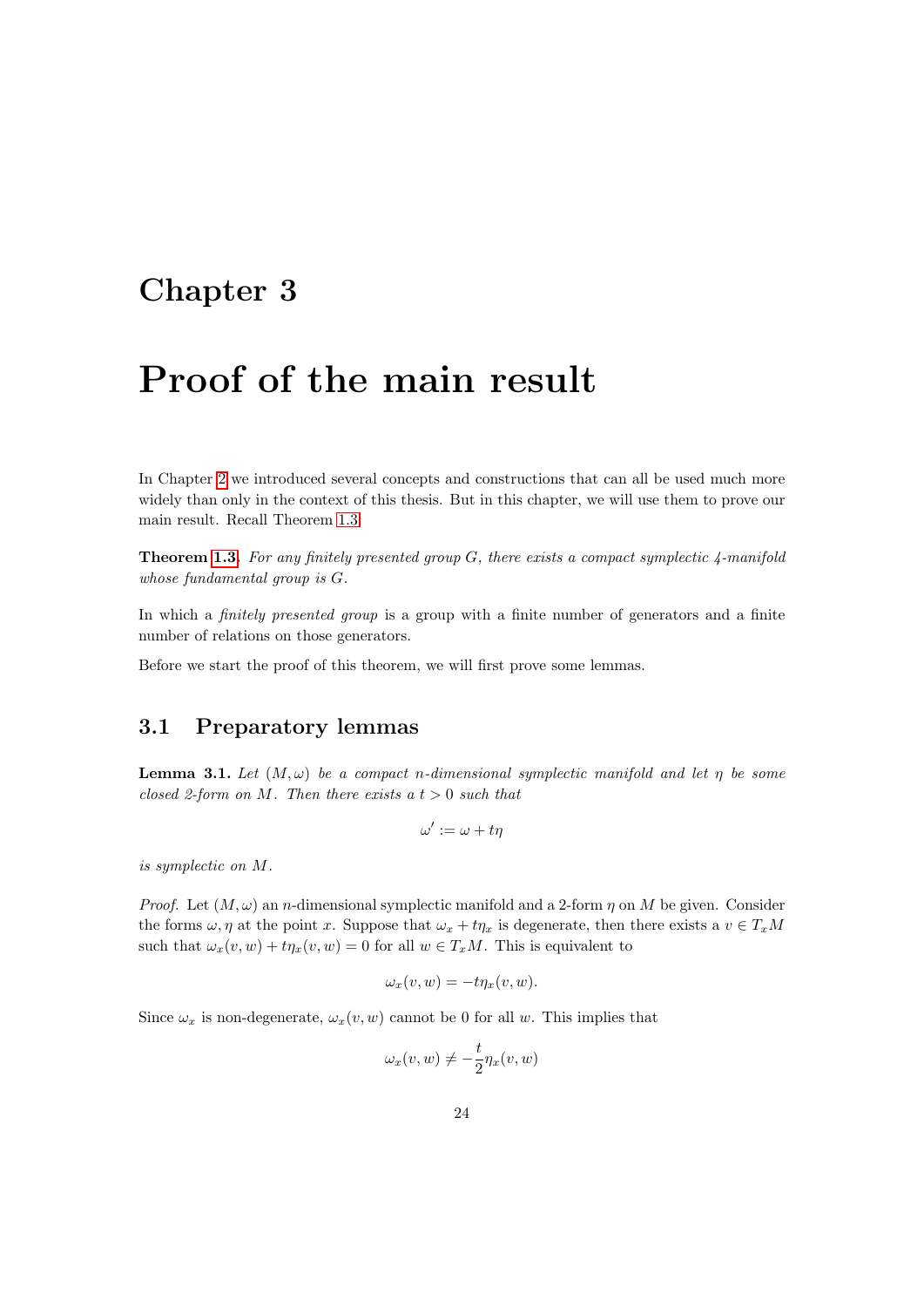for some  $w \in T_xM$ . So for each  $v \in T_xM$  there exists a  $t_{x,v} > 0$  such that  $\omega_x(v, \cdot) + t_{x,v}\eta_x(v, \cdot)$ is non-degenerate. Since the projective space is compact, there exists some minimal  $t_x > 0$ such that  $\omega_x + t_x \eta_x$  is non-degenerate. And since M is compact there exists a  $t > 0$  such that  $\omega' := \omega + t\eta$  is non-degenerate.  $\Box$ 

Let  $X$  be a symplectic manifold such that properties from Lemma [2.10](#page-8-1) hold.

<span id="page-25-2"></span>**Lemma 3.2.** If  $(M, \omega)$  is a symplectic manifold with a symplectically embedded torus T with trivial normal bundle, then the fibre connected sum  $X \#_T M$  has fundamental group

$$
\pi_1(X \#_T M) = \frac{\pi_1(M)}{\langle \iota_*(\pi_1(T))^{\pi_1(M)} \rangle}
$$

where  $\iota_*$  is the homomorphism induced by the inclusion  $\iota: T^2 \times B^2(\epsilon) \hookrightarrow M$ .

*Proof.* We use Van Kampen (Theorem [2.6\)](#page-6-1) on the cover  $X - \mathcal{N}_{\delta}(T)$  and  $M - \mathcal{N}_{\delta}(T)$  of the space  $X \#_T M$ . The overlap is given by  $(X - \mathcal{N}_{\delta}(T)) \cap (M - \mathcal{N}_{\delta}(T)) = T^2 \times A(\delta, \epsilon)$ , which is clearly path-connected. We denote

$$
\iota \colon T^2 \times B^2(\epsilon) \hookrightarrow M
$$
  

$$
\iota' \colon T^2 \times A(\delta, \epsilon) \hookrightarrow M - \mathcal{N}_{\delta}(T)
$$

To make the notation not too sloppy, we denote

$$
\langle \iota_*(\pi_1(T)) \rangle := \langle \iota_*(\pi_1(T))^{\pi_1(M)} \rangle
$$
  

$$
\langle \iota'_*(\pi_1(T^2 \times A(\delta, \epsilon))) \rangle := \langle \iota'_*(\pi_1(T^2 \times A(\delta, \epsilon)))^{\pi_1(M - \mathcal{N}_{\delta}(T))} \rangle
$$

Since  $X - \mathcal{N}_\delta(T)$  is simply connected according to Lemma [2.10,](#page-8-1) we get that the normal subgroup N from the Van Kampen theorem is the normal subgroup generated by the elements of the form  $\iota'_{*}(a)$  for  $a \in \pi_1(T^2 \times A(\delta, \epsilon))$ . So Van Kampen's theorem gives us that

<span id="page-25-1"></span>
$$
\pi_1(X \#_T M) = \frac{\pi_1(M - \mathcal{N}_\delta(T))}{\langle \iota'_*(\pi_1(T^2 \times A(\delta, \epsilon))) \rangle} \tag{3.1}
$$

We will show that this group is isomorphic to the group  $\pi_1(M)/\langle\iota_*(\pi_1(T))\rangle$ . We start with the homomorphism  $\Phi_* : \pi_1(M - \mathcal{N}_\delta(T)) \to \pi_1(M)$  induced by the inclusion  $\Phi: M - \mathcal{N}_\delta(T) \hookrightarrow M$ . Define the projection

$$
\text{pr}: \pi_1(M) \to \frac{\pi_1(M)}{\langle \iota_*(\pi_1(T)) \rangle}
$$

**Claim 1:** The map pr  $\circ \Phi_* : \pi_1(M - \mathcal{N}_\delta(T)) \longrightarrow \frac{\pi_1(M)}{\phi(\phi(\sigma))}$  $\frac{\pi_1(\mathfrak{m})}{\langle \iota_*(\pi_1(T)) \rangle}$  is surjective.

*Proof claim 1:* We first use Van Kampen's theorem for a second time on the cover  $M - \mathcal{N}_\delta(T)$ and  $\mathcal{N}_{\epsilon}(T)$  of M. This gives us an isomorphism  $\psi$  that gives

<span id="page-25-0"></span>
$$
\pi_1(M) \stackrel{\psi}{\cong} \frac{\pi_1(M - \mathcal{N}_\delta(T)) \ast \pi_1(\mathcal{N}_\epsilon(T))}{N} \tag{3.2}
$$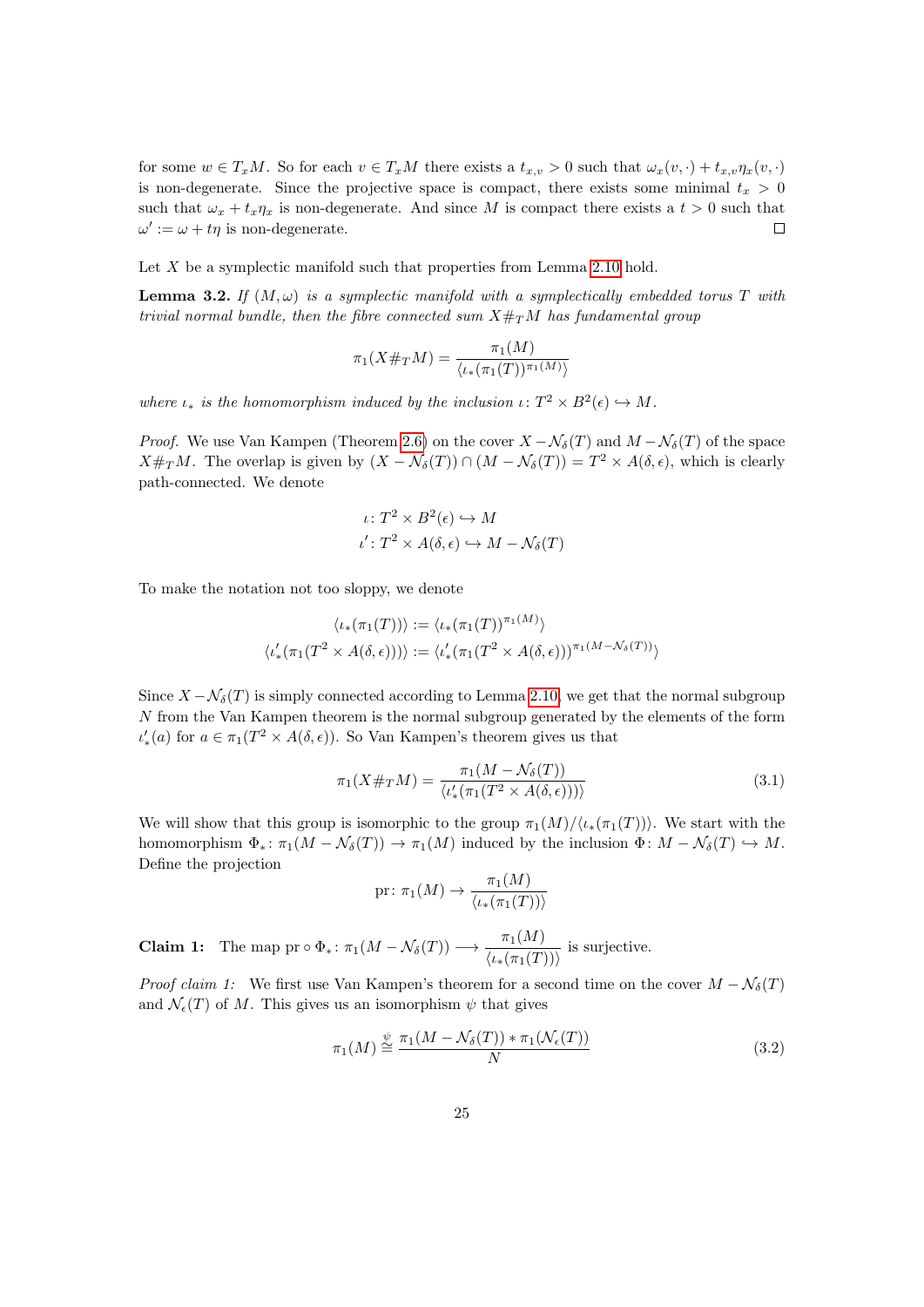where  $N$  is as in Van Kampen's theorem, but whose exact form is currently of no interest. The identity [\(3.2\)](#page-25-0) states that we can represent an element in  $\pi_1(M)$  by a word with letters in  $M - \mathcal{N}_\delta(T)$  and in  $\mathcal{N}_\epsilon(T)$  (which is homotopy equivalent to T). Let  $a \in \pi_1(M - \mathcal{N}_\delta(T))$  and  $b \in \pi_1(\mathcal{N}_{\epsilon}(T))$  be given. As described in Section [2.1.2,](#page-6-0) we get that  $\psi(aN)$  is given by  $j_{M-T}(a)$  and  $\psi(bN)$  is given by  $j_T(b)$  where  $j_{M-T}$  is the homomorphism induced by  $M-\mathcal{N}_{\delta}(T) \hookrightarrow M$  and  $j_T$  is the homomorphism induced by  $\mathcal{N}_{\epsilon}(T) \hookrightarrow M$ . Notice that  $j_{M-T}$  is just the map  $\Phi_*$  and that  $j_T$  is just the map  $\iota_*$ . Therefore,  $\Phi_*(a) = \psi(aN)$  and  $\text{pro } \psi(bN) = \text{pro } \iota_*(b) = e \in \pi_1(M)/\langle \iota_*(\pi_1(T)) \rangle$ . In conclusion, a general element pr ∘  $\psi(a_1b_1a_2b_2\cdots a_nb_nN) \in \pi_1(M)/\langle\iota_*(\pi_1(T))\rangle$  is equivalent to pr ∘  $\psi(a_1a_2\cdots a_nN) = \text{pr} \circ \Phi_*(a_1\cdots a_n)$ . This proves that  $\text{pr} \circ \Phi_*$  is surjective and therefore claim 1.  $\bigcirc$ 

**Claim 2:** The kernel of pr  $\circ \Phi_*$  is given by  $\langle \iota'_*(\pi_1(T^2 \times A(\delta, \epsilon))) \rangle$ .

*Proof claim 2:* We first prove that  $\ker(\text{pr}\circ \Phi_*)\subseteq \langle \iota'_*(\pi_1(T^2\times A(\delta,\epsilon)))\rangle$ . Suppose  $a\in \pi_1(M-\delta)$  $\mathcal{N}_{\delta}(T)$ ) is such that  $\mathrm{pr} \circ \Phi_*(a) = e \in \pi_1(M)/\langle \iota_*(\pi_1(T)) \rangle$ . Then  $\Phi_*(a) \in \langle \iota_*(\pi_1(T)) \rangle$ . This means that  $\Phi_*(a) = g_1 s_1 g_1^{-1} g_2 s_2 g_2^{-1} \dots g_n s_n g_n^{-1}$  for some n where  $s_i \in \iota_*(\pi_1(\mathcal{N}_\epsilon(T)))$  and  $g_i \in \pi_1(M)$ . Take some path  $\gamma \in a$ , then  $[\Phi \circ \gamma] = \Phi_*(a)$ , and therefore we may assume the  $g_i$  to be of the form  $g_i = \Phi_*(\tilde{g}_i)$  for some  $\tilde{g}_i$ . There also exists some  $\tilde{s}_i \in \iota'_*(\pi_1(T \times A(\delta, \epsilon)))$  such that  $\Phi_*(\tilde{s}_i) = s_i$ . We can now write:

$$
\Phi_*(a) = \Phi_*(\tilde{g}_1 \tilde{s}_1 \tilde{g}_1^{-1} \cdots \tilde{g}_n \tilde{s}_n \tilde{g}_n^{-1}).
$$

This is equivalent to

$$
a = \tilde{g}_1 \tilde{s}_1 \tilde{g}_1^{-1} \cdots \tilde{g}_n \tilde{s}_n \tilde{g}_n^{-1} r
$$

for some  $r \in \ker \Phi_*$ . Now it is easily seen that  $\ker \Phi_* \subseteq \langle \iota'_*(\pi_1(T^2 \times A(\delta, \epsilon))) \rangle$  and thus that  $r \in \langle \iota'_*(\pi_1(T^2 \times A(\delta, \epsilon))) \rangle$ . This leads us to conclude that

$$
a = \tilde{g}_1 \tilde{s}_1 \tilde{g}_1^{-1} \cdots \tilde{g}_n \tilde{s}_n \tilde{g}_n^{-1} r \in \langle \iota'_* (\pi_1(T^2 \times A(\delta, \epsilon))) \rangle
$$

and thus that ker(pr  $\circ \Phi_*$ )  $\subseteq \langle \iota'_*(\pi_1(T^2 \times A(\delta, \epsilon))) \rangle$ .

To see that  $\langle \iota'_*(\pi_1(T^2 \times A(\delta, \epsilon))) \rangle \subseteq \ker \Phi_*,$  notice that for some generator  $h \in \langle \iota'_*(\pi_1(T^2 \times A(\delta, \epsilon))) \rangle$  $A(\delta, \epsilon))$  we have  $h = g\theta g^{-1}$  with  $\theta \in \iota'_*(\pi_1(T^2 \times A(\delta, \epsilon)))$  and  $g \in \pi_1(M - \mathcal{N}_\delta(T))$ . Notice that  $\Phi_*(\theta) \in \iota_*(\pi_1(\mathcal{N}_\epsilon(T))) = \iota_*(\pi_1(T))$ , and therefore pr  $\circ \Phi_*(\theta) = e$ . Thus,

$$
\begin{aligned} \operatorname{pr} \circ \Phi_*(h) &= \operatorname{pr} \circ \Phi_*(g) \operatorname{pr} \circ \Phi_*(\theta) \operatorname{pr} \circ \Phi_*(g^{-1}) \\ &= \operatorname{pr} \circ \Phi_*(g) \operatorname{pr} \circ \Phi_*(g)^{-1} = e \end{aligned}
$$

and we conclude that  $h \in \text{ker pr} \circ \Phi_*$ . This proves that  $\text{ker(pr} \circ \Phi_*) = \langle \iota'_*(\pi_1(T^2 \times A(\delta, \epsilon))) \rangle$  and therefore claim 2.

From the first isomorphism theorem of group theory, it follows that

$$
\pi_1(X \#_T M) \stackrel{(3.1)}{\cong} \frac{\pi_1(M - \mathcal{N}_{\delta}(T))}{\langle \iota'_*(\pi_1(T^2 \times A(\delta, \epsilon))) \rangle} \cong \frac{\pi_1(M)}{\langle \iota_*(\pi_1(T)) \rangle}
$$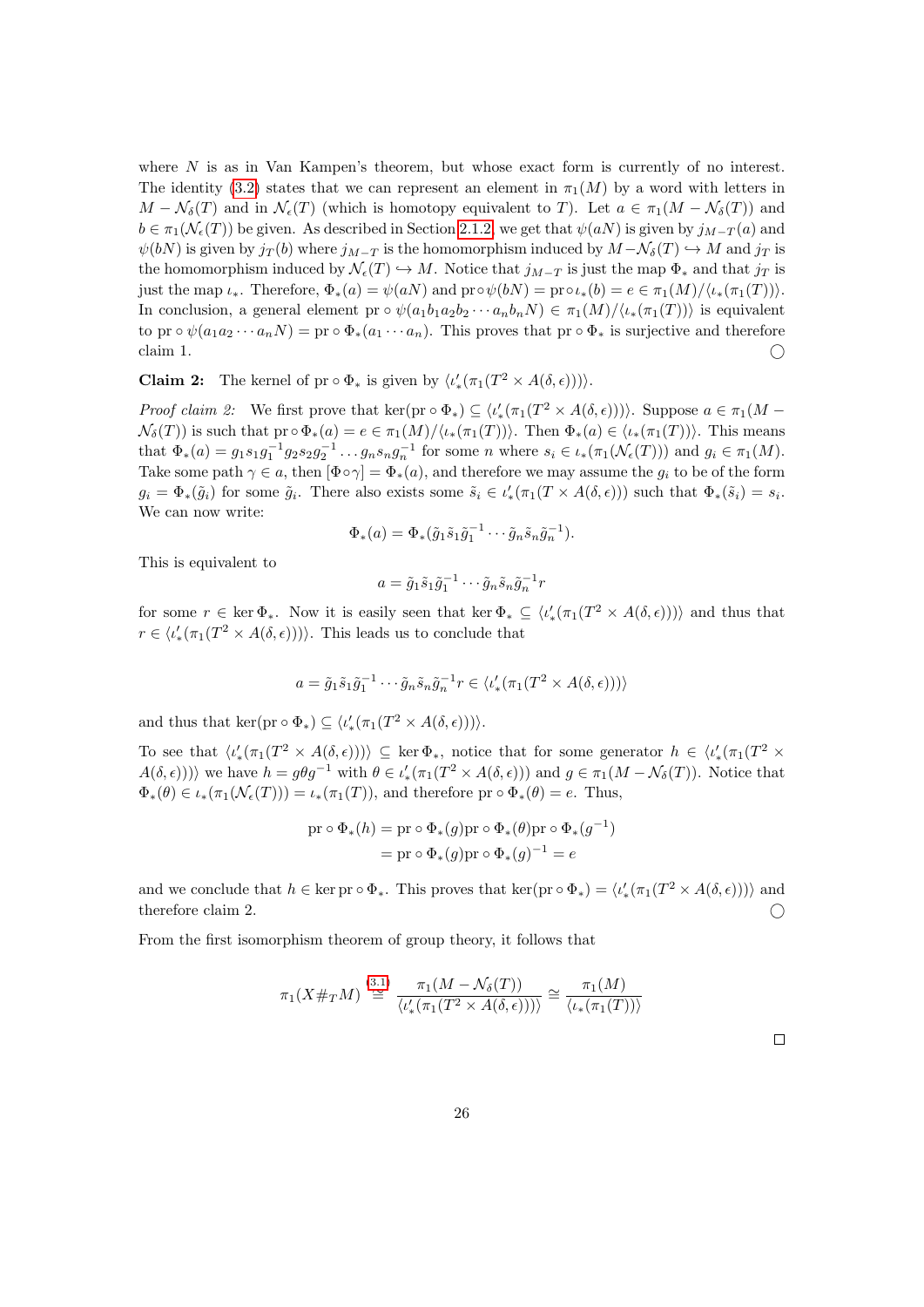

<span id="page-27-0"></span>Figure 3.1: A visualisation of  $\alpha_i$  and  $\beta_i$  for  $k = 3$ . Each path should start and end at some  $x_0$ , which can easily be achieved by drawing some extra lines that we did not draw for simplicity's sake.

<span id="page-27-1"></span>**Lemma 3.3.** For a finitely presented group  $G$ , there exists a surface  $F$  of genus n for some  $n \in \mathbb{N}$  with a 1-form  $\rho$  and a set of closed paths  $\{\gamma_1, \ldots, \gamma_m\}$  such that  $\gamma_i(0) = \gamma_j(0)$  for all i, j,  $\pi_1(F)/\langle [\gamma_1], \ldots, [\gamma_m] \rangle \cong G$ , and  $\rho|_{\gamma_i}$  is a volume form for  $i = 1, \ldots, m$ .

Proof. Let G be a given finitely presented group, so it can be written as

$$
G = \langle g_1, \ldots, g_k \mid r_1, \ldots, r_l \rangle
$$

with generators  $g_i$  and relations  $r_i$ . Let F be a surface of genus k and let  $\alpha_1, \ldots, \alpha_k, \beta_1, \ldots, \beta_k$ be embedded, oriented loops on F that intersect transversally and once per pair  $\alpha_i, \beta_i$ , and not otherwise (see Figure [3.1\)](#page-27-0). For a surface of genus  $k$ , we know that

$$
\pi_1(F) = \langle \alpha_1, \dots, \alpha_k, \beta_1, \dots, \beta_k \mid \alpha_1 \beta_1 \alpha_1^{-1} \beta_1^{-1} \cdots \alpha_k \beta_k \alpha_k^{-1} \beta_k = e \rangle
$$

(which is proved on p. 51 of [\[4\]](#page-36-2)) and it is easy to see that

$$
\frac{\pi_1(F)}{\langle \beta_1, \ldots, \beta_k \rangle}
$$

is the free group generated by  $\alpha_1, \ldots, \alpha_k$ . We choose  $\gamma_1, \ldots, \gamma_l$  to represent the relations  $r_1, \ldots, r_l$ with  $g_i$  replaced by  $\alpha_i$ , and add to this collection the path  $\gamma_{l+i}$  representing  $\beta_i$  for each i. Then

$$
\frac{\pi_1(F)}{\langle [\gamma_1], \ldots, [\gamma_{k+l}]\rangle} \cong G
$$

Now, we only need to construct the form  $\rho$  on F. In general, we cannot do this without modifying F. We will attach handles (tori) to F. In this way, we can control how the paths  $\gamma_i$  lie on our surface.

First of all, take two distinct points  $x, y \in S^1$ , and define the loops

$$
\alpha := S^1 \times x, \qquad \beta := x \times S^1, \qquad \gamma := y \times S^1
$$

on the torus  $T^2 = S^1 \times S^1$ . Take a point on  $\gamma$  and a small disk  $D \subseteq T^2$  around it, such that D does not intersect  $\alpha$  and  $\beta$  and  $D \cap \gamma$  is connected. See Figure [3.2](#page-28-0) for an illustration.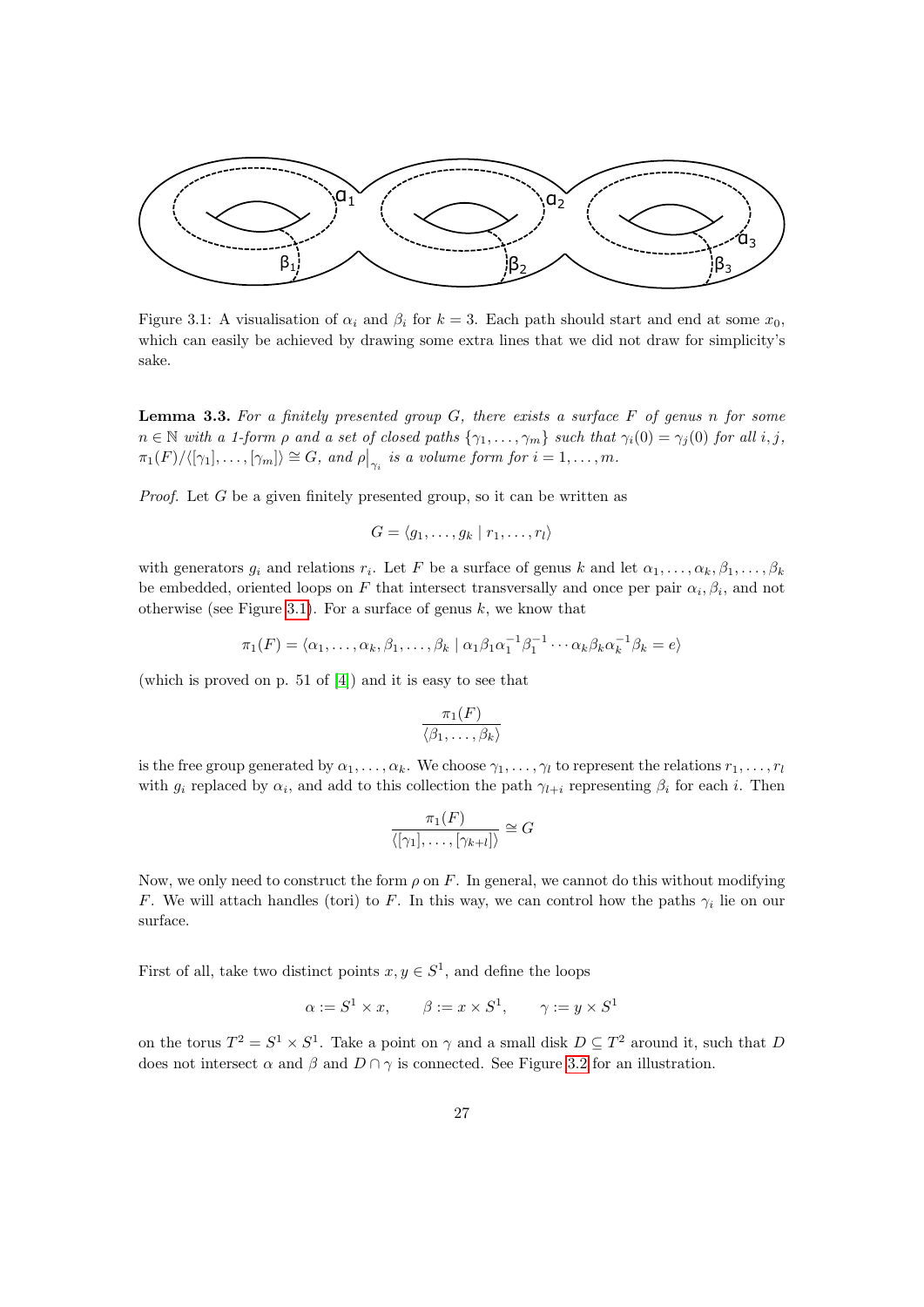

<span id="page-28-0"></span>Figure 3.2: The paths  $\alpha$ ,  $\beta$ ,  $\gamma$  and the disk D on the torus.

Back to our paths  $\gamma_1, \ldots, \gamma_{k+l}$ . By slightly permuting these paths, we can have them intersect transversally if they did not already. This way, we obtain an oriented graph

$$
\Gamma := \bigcup_{i=1}^{k+l} \gamma_i.
$$

An edge e of Γ is now given by a part of some  $\gamma_i$  between two intersections with other paths. For any edge e of Γ, take a point on that edge and a small disk  $D_e$  around it such that  $D_e$  does not intersect any other edge and  $D_e \cap e$  is connected. We can now apply the connected sum to the disks D and  $D_e$  for all edges  $e$  of  $\Gamma$  such that  $\gamma$  and  $e$  get identified. So each  $e$  now runs over F, then goes around the added torus via  $\gamma$ , and then continues its original path. From now on, by  $\gamma_i$  we mean this (perhaps multiple times) permuted, new version of  $\gamma_i$ . We still denote this new surface of higher genus by F.

Since the genus of our surface F has grown, we have to add  $\alpha$  and  $\beta$  on each of the added tori to the collection of  $\gamma_1, \ldots, \gamma_{k+l}$ , giving us the collection of paths  $\gamma_1, \ldots, \gamma_m$  satisfying

$$
\frac{\pi_1(F)}{\langle [\gamma_1], \dots, [\gamma_m] \rangle} \cong G
$$

Also, each edge  $e$  of  $\Gamma := \bigcup_{i=1}^m \gamma_i$  now has a segment that equals  $\alpha$ ,  $\beta$  or  $\gamma$  in some  $T^2$ .

We will now continue with the actual construction of  $\rho$  after a short claim.

**Claim:** There exists a closed 1-form  $\rho_0$  on  $T^2$  satisfying  $\rho_0 = 0$  on D and  $\int \rho_0 > 0$  over  $\alpha$ ,  $\beta$ and  $\gamma$ .

*Proof of claim:* Notice that  $T^2 = \alpha \times \beta$ . Now take the 1-form dual to  $\alpha$  and pull it back to the whole torus. We call it  $\theta$ . Do the same for the form dual to  $\beta$  and call it  $\xi$ . Define  $\delta := \theta + \xi$ . This form is closed, and therefore on D we have  $\delta = dg$  for some function g. Extend g by letting it quickly fall off to 0, and set  $\rho_0 := \delta - dg$ . This proves the claim.

Now, set  $\rho^*$  to be the closed 1-form on F that equals  $\rho_0$  on  $T^2 - D$  on each of the added tori, and zero otherwise. Because of our earlier remark that "each edge e of Γ now has a segment that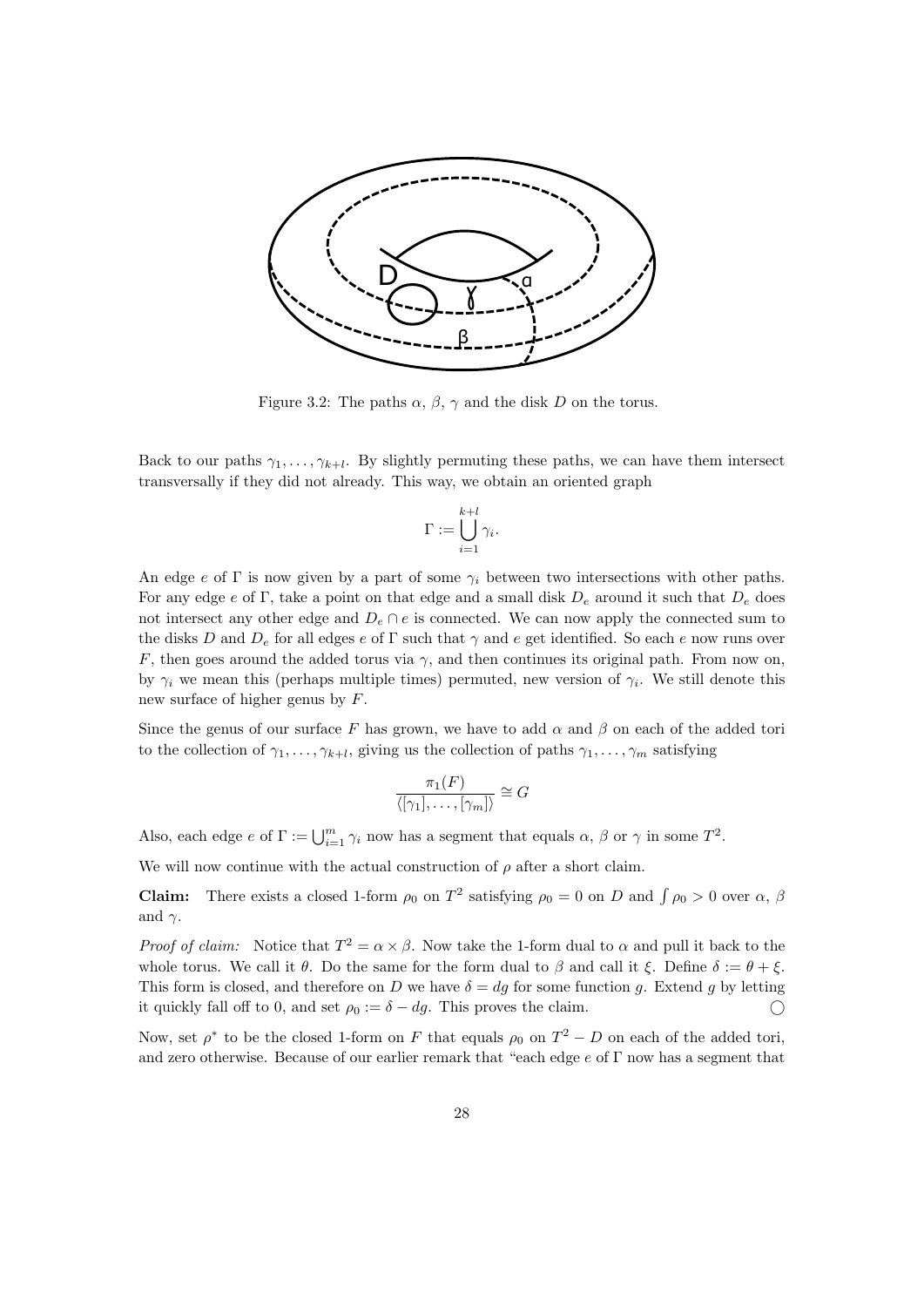equals  $\alpha$ ,  $\beta$  or  $\gamma$  in some  $T^{2}$ , it then satisfies

$$
\int_e \rho^* > 0
$$

for each edge e of Γ. We can therefore find volume forms  $\theta_i$  on  $\gamma_i$  for all  $i = 1, \ldots, m$  such that

$$
\int_e \theta_i = \int_e \rho^*
$$

for each edge  $e$  of  $\Gamma$  in  $\gamma_i$ . This implies that

$$
\int_e \theta_i - \rho \big|_{\gamma_i} = 0
$$

for each edge  $e$  of  $\Gamma$  in  $\gamma_i$ . Therefore, by Theorem 11.42 in [\[5\]](#page-36-1)

$$
\theta_i - \rho^* \big|_{\gamma_i} = df_i
$$

for some function  $f_i: \gamma_i \to \mathbb{R}$  that is zero on each vertex of  $\Gamma$  on  $\gamma_i$ . By slightly perturbing  $\theta_i$ , we can get  $f_i = 0$  in a small neighbourhood of each vertex. This way, we can define a smooth function  $f := f_1 + \ldots + f_m$  on  $\Gamma$ . Extend f to a smooth function on F and now define

$$
\rho := \rho^* + df.
$$

This form is closed, since  $\rho^*$  was already closed. And  $\rho|_{\gamma_i} = \theta_i$ , so it is a volume form on each  $\blacksquare$  $\gamma_i$ . This proves the lemma.  $\Box$ 

#### <span id="page-29-0"></span>3.2 Proof of the main result

We are now ready to prove the theorem itself

Proof of Theorem [1.3.](#page-3-0) Let

$$
G = \langle g_1, \ldots, g_k \mid r_1, \ldots, r_l \rangle
$$

be a given finitely presented group. We choose  $F, \rho$  and  $\gamma_1, \ldots, \gamma_m$  as in Lemma [3.3](#page-27-1) such that  $\pi_1(F)/\langle [\gamma_1], \ldots, [\gamma_m] \rangle \cong G$ . We define  $\alpha, \beta, \gamma \subseteq T^2$  by taking two disjoint points  $x, y \in S^1$  and defining

$$
\alpha := S^1 \times x, \qquad \beta := x \times S^1, \qquad \gamma := y \times S^1
$$

Note that we can give the surface  $F$  a symplectic form since it is an oriented surface and a manifold is orientable if and only if it has a volume form (see proposition 15.5 in [\[5\]](#page-36-1)). So we can consider  $F \times T^2$  with a product symplectic form  $\omega$  and the two projections  $\pi_1, \pi_2$ . Define for each  $i = 1, \ldots, m$ 

$$
T_i := \gamma_i \times \alpha.
$$

Since we can perturb  $\gamma_i$  slightly such that it will not intersect itself, these  $T_i$  are embedded tori in  $F \times T^2$ . We also have the closed 2-form, defined on  $F \times T^2$ , given by

$$
\eta:=\pi_1^*\rho\wedge\pi_2^*\theta
$$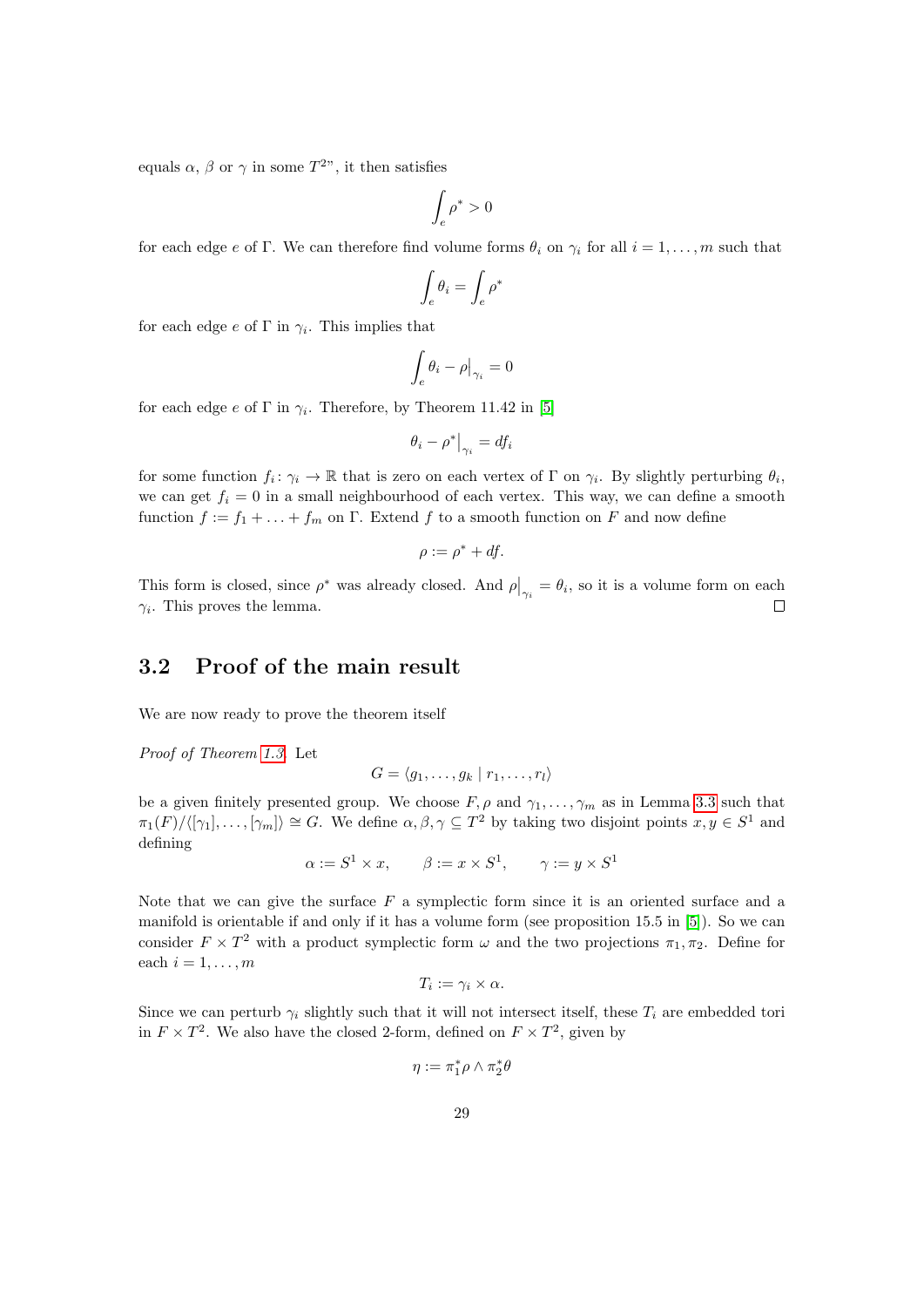where  $\theta$  is the pullback to the torus of the form dual to  $\alpha$ . This form is defined such that  $\eta|_{T_i}$ is symplectic for all *i*. By Lemma [3.1](#page-24-2) we get a  $t > 0$  such that

$$
\omega' := \omega + t\eta
$$

is symplectic on  $F \times T^2$ . By the definition of the product symplectic form,  $\omega|_{T_i}$  vanishes. This because every two vectors  $v, w \in T\gamma_i$  are linearly dependent, and the same holds for vectors in Ta. So  $\omega' \big|_{T_i} = \eta \big|_{T_i}$  and thus symplectic. Now take  $z \in F - \cup \gamma_i$ , then  $z \times T^2$  is also an embedded torus in  $F \times T^2$  and  $\omega' \big|_{z \times T^2} = \omega \big|_{z \times T^2}$ . In conclusion, the form  $\omega'$  is symplectic on  $F \times T^2$ , on  $T_i$  and on  $z \times T^2$ .

We now write  $F \times T^2$  as  $(F \times \beta) \times \alpha$ . Select m distinct points in  $\beta$ , called  $x_1, \ldots, x_m$ . Identify  $\gamma_i \subseteq F = F \times \{x_0\} \subset F \times T^2$  and perturb  $\gamma_i$  to  $\gamma'_i$  by moving it into  $F \times \{x_i\}$ . This way we obtain tori  $T_i' := \gamma_i' \times \alpha \subseteq F \times T^2$ . These tori are still symplectic with respect to  $\omega'$ , since both  $\omega$  and  $\eta$  remain unchanged by this perturbation, and are now all disjoint. They also are disjoint from  $z \times T^2$ .

We now claim that these tori  $T_i'$  and  $z \times T^2$  have trivial normal bundle. For  $z \times T^2$ , this is immediate since its tangent bundle is given by  $TT^2 \oplus T_zF$ . For  $T_i'$ , notice that its normal bundle is the pullback of the normal bundle of  $\gamma'_i$  in  $F \times \beta$ . This is the pullback of the normal bundle of  $\gamma_i'$  in  $F \times x_i$ . Tangent bundles are always orientable, and since there are only two vector bundles over a loop (the trivial one and the Möbius strip), this is also trivial.

So now we have a space  $F \times T^2$ , a set of paths  $\gamma_1, \ldots, \gamma_m$  such that  $\pi_1(F)/\langle [\gamma_1], \ldots, [\gamma_m] \rangle \cong G$ and embedded tori  $T_i'$  and  $z \times T^2$  in  $F \times T^2$  that have trivial normal bundle. Therefore, we can take the fibre connected sum  $m + 1$  times of the space X (see Example [2.9\)](#page-8-0) with each of these tori and call this space  $M$ . By Lemma [3.2,](#page-25-2) we have

$$
\pi_1(M) = \frac{\pi_1(F \times T^2)}{\langle \iota_*(\pi_1(T_1')) \rangle \cdots \langle \iota_*(\pi_1(T_m')) \rangle \langle \iota_*(\pi_1(z \times T^2)) \rangle}
$$

$$
= \frac{\pi_1(F) \times \pi_1(T^2)}{\langle \iota_*(\pi_1(T_1')) \rangle \cdots \langle \iota_*(\pi_1(T_m')) \rangle \langle \iota_*(\pi_1(z \times T^2)) \rangle}
$$

in which all the groups that we divide by are the normal subgroups generated by that group in  $\pi_1(F \times T^2)$ , which we did not denote because the notation would get too intense. Now, the group  $\langle \iota_*(\pi_1(z \times T^2)) \rangle$  kills the contribution of  $\alpha$  and  $\beta$  and the groups  $\langle \iota_*(\pi_1(T'_i)) \rangle$  kill the contribution of  $\gamma_i$  to  $\pi_1(F)$ . And therefore (see Appendix Section [A.3](#page-35-0) for more details on the group theoretic process) we get

$$
\pi_1(M) = \frac{\pi_1(F)}{\langle [\gamma_1], \dots, [\gamma_m] \rangle} \cong G
$$

This proves Theorem [1.3.](#page-3-0)

 $\Box$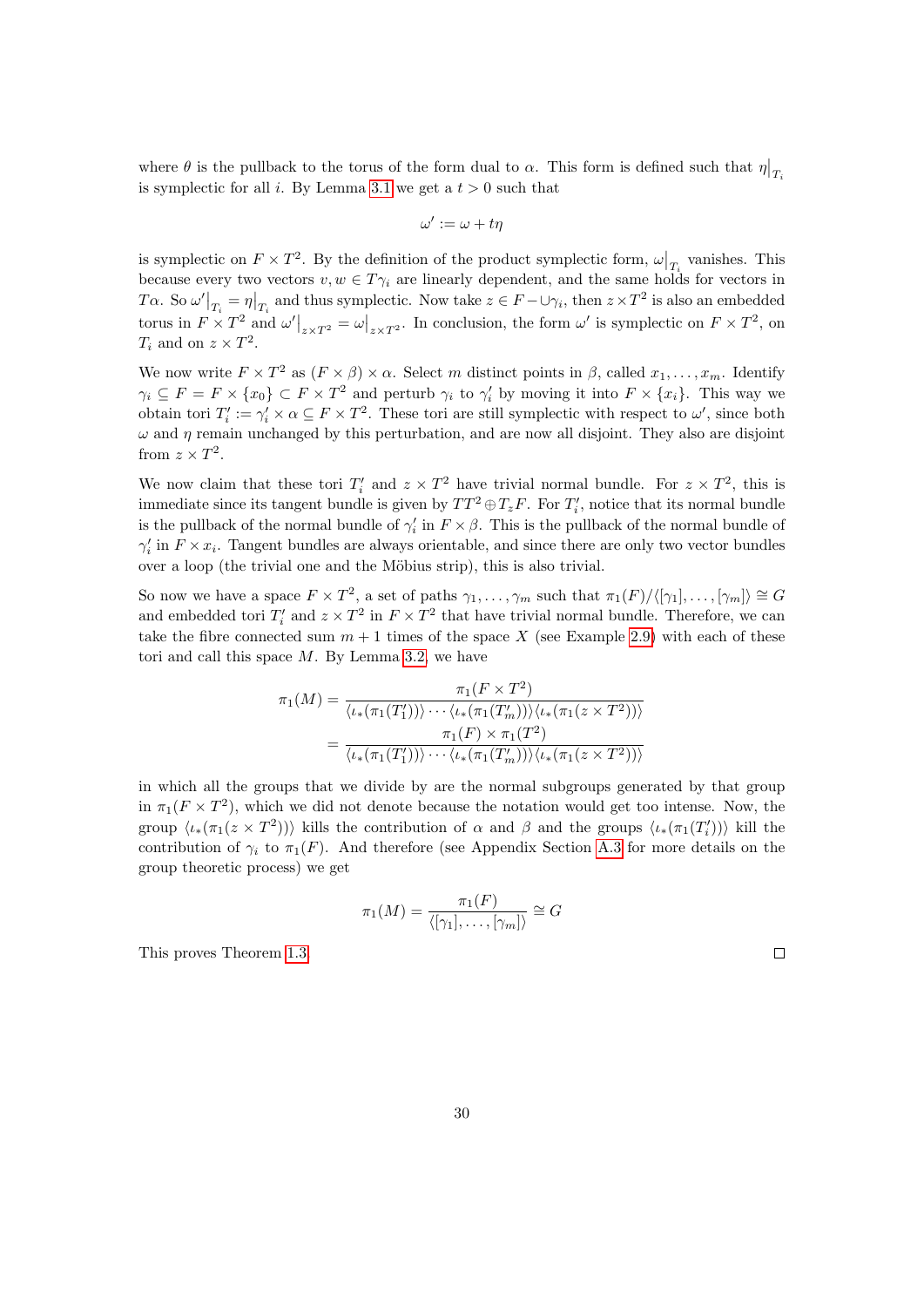## <span id="page-31-0"></span>Appendix A

# Some extra facts and their proofs

### <span id="page-31-1"></span>A.1 Complex blow-up

<span id="page-31-2"></span>**Lemma A.1.** The complex projective space  $\mathbb{C}P^{n-1}$  is a complex manifold of complex dimension  $n-1$ .

*Proof.* The complex projective space  $\mathbb{C}P^{n-1}$  is the space of all lines in  $\mathbb{C}^n$  through the origin. Notice that each line is specified by a point  $x \in \mathbb{C}^n \setminus \{0\}$ . A point  $y \in \mathbb{C}^n \setminus \{0\}$  represents the same class as x precisely if there exists some  $\lambda \in \mathbb{C}$  such that  $y = \lambda x$ . We denote the line through  $x$  by  $[x]$ .

Now, to construct some charts on this space, we define the opens

$$
U_i := \{ [z_1, \ldots, z_n] \in \mathbb{C}P^{n-1} \mid z_i \neq 0 \}
$$

and the maps

$$
\varphi_i: U_i \to \mathbb{C}^{n-1}
$$
  

$$
\varphi_i: [z_1, \ldots, z_n] \mapsto \left(\frac{z_1}{z_i}, \ldots, \frac{z_{i-1}}{z_i}, \frac{z_{i+1}}{z_i}, \ldots, \frac{z_n}{z_i}\right)
$$

Notice that this map is well-defined, since multiplication by any  $\lambda$  is cancelled by the division in each coordinate.

To show that these charts are holomorphic, suppose we have a point  $(z_1, \ldots, z_{j-1}, z_{j+1}, z_n) \in$  $\varphi_j(U_i \cap U_j)$  (the strange indexation will prevent some index troubles), and assume, without loss of generality, that  $i < j$ , then

$$
\varphi_i \circ \varphi_j^{-1}(z) = \varphi_i ([z_1, \dots, z_{j-1}, 1, z_{j+1}, \dots, z_{n-1}])
$$
  
=  $\left( \frac{z_1}{z_i}, \dots, \frac{z_{i-1}}{z_i}, \frac{z_{i+1}}{z_i}, \dots, \frac{z_{j-1}}{z_i}, \frac{1}{z_i}, \frac{z_{j+1}}{z_i}, \dots, \frac{z_n}{z_i} \right)$ 

This is surely holomorphic. We conclude that  $\mathbb{C}P^{n-1}$  is a complex manifold of complex dimension  $n-1$ .  $\Box$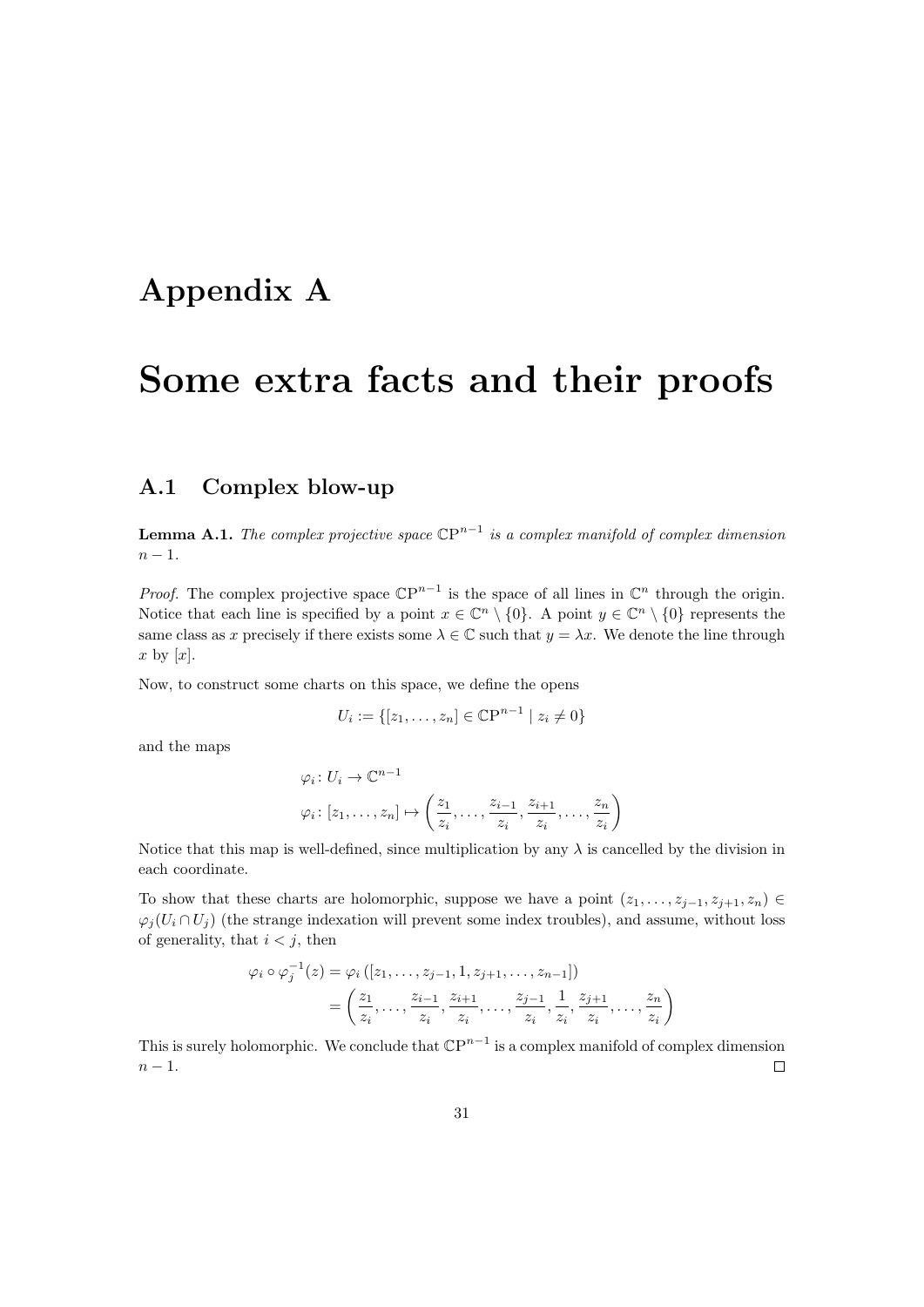<span id="page-32-0"></span>**Lemma A.2.** The blow-up of a complex n-dimensional manifold  $M$  is again an n-dimensional complex manifold.

*Proof.* We first construct charts on the blow-up  $\tilde{\mathbb{C}}^n$ . Take the opens

$$
U_i = \{((w_1, \ldots, w_n), [z_1, \ldots, z_n]) \in \tilde{C}^n \mid z_i \neq 0\}
$$

and let  $\varphi_i$  be the usual charts on  $\mathbb{C}P^{n-1}$ , so

$$
\varphi_i([z_1,\ldots,z_n])=\left(\frac{z_1}{z_i},\ldots,\frac{z_{i-1}}{z_i},\frac{z_{i+1}}{z_i},\ldots,\frac{z_n}{z_i}\right).
$$

Also define the projection

$$
\varpi_i(w_1,\ldots,w_n):=w_i
$$

And we write

$$
(\varpi_i,\varphi_i)((w_1,\ldots,w_n),[z_1,\ldots,z_n]):=\left(\frac{z_1}{z_i},\ldots,\frac{z_{i-1}}{z_i},w_i,\frac{z_{i+1}}{z_i},\ldots,\frac{z_n}{z_i}\right).
$$

These  $(\varpi_i, \varphi_i)$  form charts on  $\tilde{\mathbb{C}}^n$ . They are clearly bijective, and for  $x \in (\varpi_j, \varphi_j)(U_i \cap U_j)$  we have that:

$$
(\varpi_i, \varphi_i) \circ (\varpi_j, \varphi_j)^{-1}(x_1, \dots, x_n)
$$
  
=  $(\varpi_i, \varphi_i) ((x_1 x_j, \dots, x_n x_j), [x_1, \dots, x_{j-1}, 1, x_{j+1}, \dots, x_n])$   
=  $\left(\frac{x_1}{x_i}, \dots, \frac{x_{i-1}}{x_i}, x_i x_j, \frac{x_{i+1}}{x_i}, \dots, \frac{x_{j-1}}{x_i}, \frac{1}{x_i}, \frac{x_{j+1}}{x_i}, \dots, \frac{x_n}{x_i}\right).$ 

Notice that this is holomorphic. Therefore, the collection  $\{(U_i, (\varpi_i, \varphi_i))\}_{1 \leq i \leq n}$  are complex charts on  $\tilde{\mathbb{C}}^n$ .

Let a complex manifold  $M$  of dimension  $n$  be given. Suppose we blow up the manifold  $M$  at the point p. Denote the charts on M by  $(U_{\alpha}, \psi_{\alpha})$ . We take this to be the maximal atlas. We use the chart  $(U, \psi)$ , with  $p \in U$  to construct the blow-up. Now, we delete all charts containing p from the collection  $\{(U_\alpha,\psi_\alpha)\}\$ . On the blow-up of U, called  $\tilde{U}$ , we add the charts  $(U_i, (\varpi_i, \varphi_i))$ . Suppose we have a chart  $(V, \psi_0)$  and  $V \cap U_i \neq \emptyset$  for some *i*. Then

$$
\psi_0 \circ (\varpi_i, \varphi_i)^{-1}(w_1, \dots, w_n)
$$
  
=  $\psi_0((w_i w_1, \dots, w_i w_{i-1}, w_i, w_i w_{i+1}, \dots, w_i w_n), [w_1, \dots, w_{i-1}, 1, w_{i+1}, \dots, w_n])$ 

Since  $V$  can never contain  $p$ , we have the identification

$$
\psi_0((w_iw_1,\ldots,w_iw_{i-1},w_i,w_iw_{i+1},\ldots,w_iw_n),[w_1,\ldots,w_{i-1},1,w_{i+1},\ldots,w_n])
$$
  
=  $\psi_0 \circ \psi \circ \beta^{-1}(w_iw_1,\ldots,w_iw_{i-1},w_i,w_iw_{i+1},\ldots,w_iw_n),$ 

which is holomorphic. Therefore,  $\{(U_\alpha,\psi_\alpha)\}\cup\{(U_i,\varphi_i)\}\$  induces a maximal atlas, which gives us a holomorphic structure on  $\tilde{M}_{p,\psi}$ .  $\Box$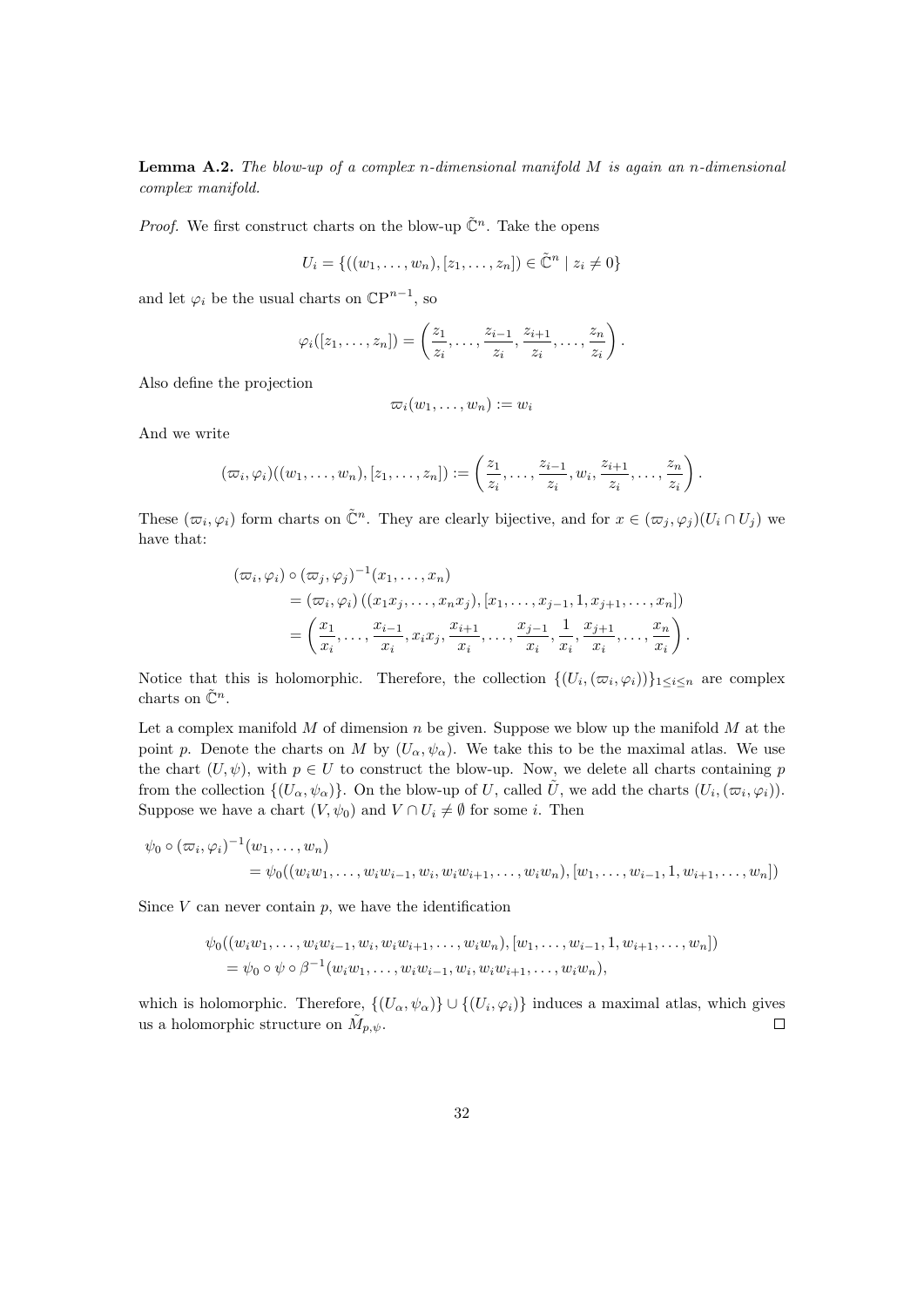<span id="page-33-0"></span>**Lemma A.3.**  $\pi: L \to \mathbb{C}P^{n-1}$  is a line bundle.

*Proof.* Use the same  $U_i$  as defined in the proof of Lemma [A.2.](#page-32-0) We define the following local trivializations

$$
\Phi_i \colon \pi^{-1}(U_i) \longrightarrow U_i \times \mathbb{C}
$$
  

$$
\colon \pi^{-1}(x) \ni y \mapsto (x, y_i)
$$

To show that  $\pi: L \to \mathbb{C}P^{n-1}$  is a vector bundle, we need to show that the transition map  $\Phi_i \circ \Phi_j^{-1}$ is linear in the second part. Applying the definitions gives us that

$$
\Phi_i \circ \Phi_j^{-1}(\ell, \lambda) = \Phi_i\left(\lambda\left(\frac{\ell_1}{\ell_j}, \dots, 1, \dots, \frac{\ell_n}{\ell_j}\right), \ell\right)
$$

$$
= \left(\ell, \lambda \frac{\ell_i}{\ell_j}\right),
$$

which is clearly linear in the second part.

<span id="page-33-1"></span>**Lemma A.4.** The definition of the blow-up of an n-dimensional manifold  $M$  at the point  $p$  is independent of the choice of coordinate chart.

*Proof.* Suppose that we have two coordinate charts centered  $p$ , both mapping to the same set  $\Delta \subseteq \mathbb{C}^n$  (this can easily be achieved by shrinking their domains). We denote the first coordinates by  $(z_1, \ldots, z_n)$ , and the other by  $(z'_1, \ldots, z'_n)$ . Denote the blow-up in the first chart by  $\tilde{\Delta}$  and the blow-up in the second one by  $\tilde{\Delta}'$ . There is an isomorphism

$$
f\colon \tilde{\Delta}\setminus L_0\to \tilde{\Delta}'\setminus L_0
$$

which can be extended to the whole of  $\tilde{\Delta}$  by setting  $f(0, \ell) = (0, \ell')$  where

$$
\ell_j' = \sum_{i=1}^n \frac{\partial f_j}{\partial z_i} \ell_i
$$

where we use the notation  $\ell = [\ell_1; \ldots; \ell_n].$ 

We can see from this argument that there is an identification

 $L_0 \to P(T_x M) :=$  the projective space of the space  $T_x M$ 

given by

$$
(0,\ell)\mapsto \left[\sum_{i=1}^n \ell_i \frac{\partial}{\partial z_i}\right]
$$

which is likewise independent of the chosen coordinates.

<span id="page-33-2"></span>**Lemma A.5.** Let  $E \stackrel{\pi}{\rightarrow} M$  be a vector bundle over M. Then for  $q \in M$  we have the isomorphism

$$
T_{(q,0)}E \cong T_qM \oplus T_0E_q
$$

where  $E_q = \pi^{-1}(q)$  is the fibre over q.

 $\Box$ 

 $\Box$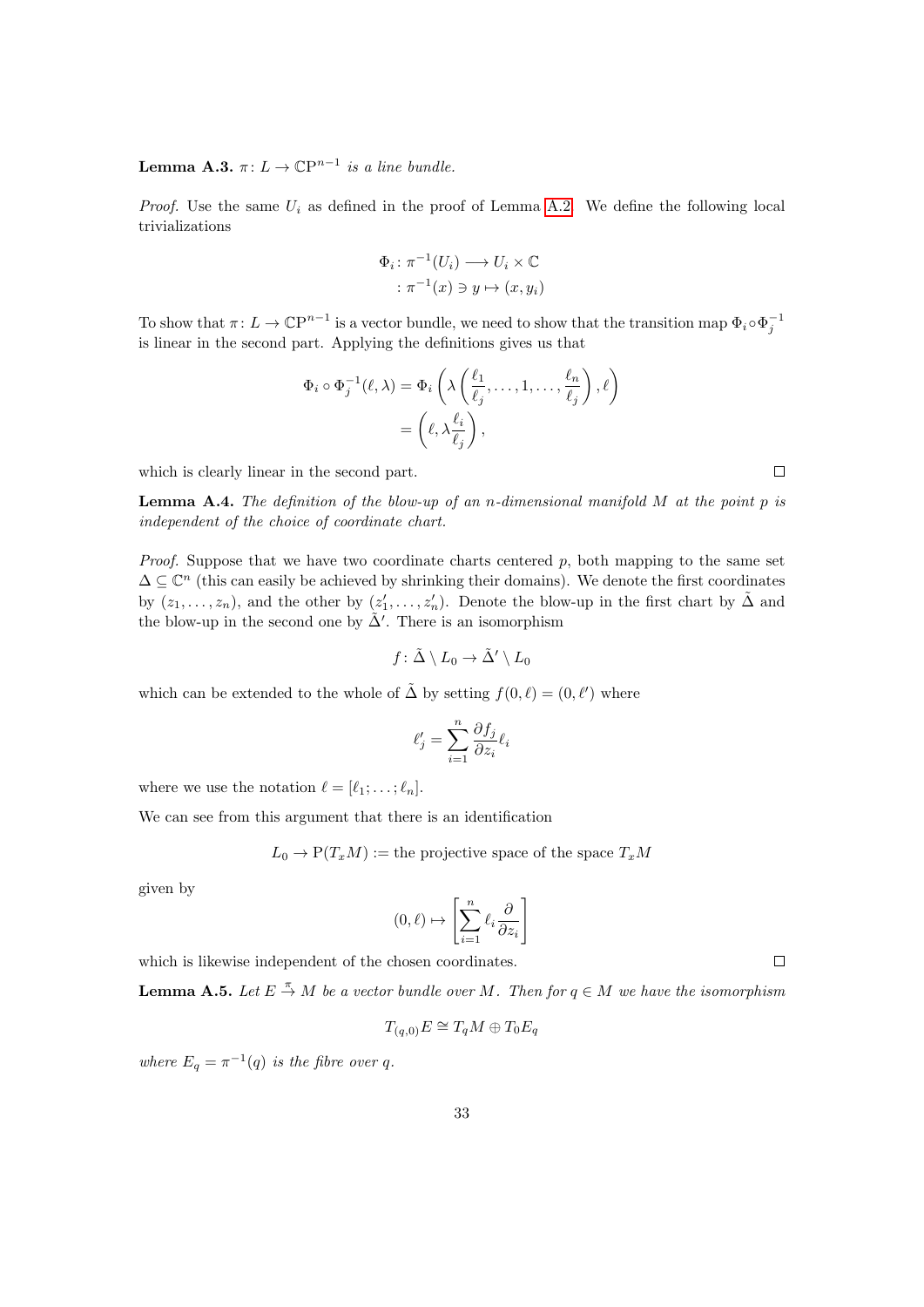Proof. Define the maps

$$
\iota: X \to E, \qquad \iota(q) = (q, 0)
$$
  

$$
\iota_q: E_q \hookrightarrow E
$$

and now define

$$
\varphi_q \colon T_qM \oplus E_q \to T_{(q,0)}E
$$
  

$$
\varphi_q(u, v) = d\iota(u) + d\iota_q(v)
$$

We will now prove that this is an isomorphism. First of all, notice that the two spaces  $T_qM \oplus E_q$ and  $T_{(q,0)}E$  have equal dimension. Therefore, it suffices to prove that  $\phi_q$  is injective. Let  $f \in C^{\infty}(E, \mathbb{R})$  be given. Then

$$
\varphi_q(u, v)(f) = d\iota(u)(f) + d\iota_q(v)(f)
$$
  
=  $u(f \circ \iota) + v(f \circ \iota_q).$ 

Suppose  $\varphi_q(u, v) = 0$ , then  $u(f \circ \iota) + v(f \circ \iota_q) = 0$  for all  $f \in C^\infty(E, \mathbb{R})$ . Since we can vary f away from M without changing  $u(f \circ \iota)$ , this means

$$
u(f \circ \iota) = 0, \qquad v(f \circ \iota_q) = 0.
$$

Thus

$$
d\iota(u)(f) = 0, \ \forall f \in C^{\infty}(E, \mathbb{R}) \Longrightarrow d\iota(u) = 0 \Longrightarrow u = 0
$$

$$
d\iota_q(v)(f) = 0, \ \forall f \in C^{\infty}(E, \mathbb{R}) \Longrightarrow d\iota_q(v) = 0 \Longrightarrow v = 0
$$

We conclude that ker  $\varphi_q = \{0\}$  and thus that  $\varphi_q$  is an isomorphism.

### <span id="page-34-0"></span>A.2 Symplectic vector spaces

*Proof of Theorem [2.12.](#page-11-4)* Let  $e_1 \in V$  be a non-zero vector. Because of non-degeneracy, there exists a  $f_1 \in V$  such that  $\Omega(e_1, f_1) \neq 0$ . By rescaling  $f_1$  if necessary we can assume that  $\Omega(e_1, f_1) = 1$ . Define:

$$
V_1 := \text{span}(e_1, f_1)
$$
  

$$
V_1^{\Omega} := \{ v \in V \mid \Omega(v, w) = 0 \text{ for all } w \in V_1 \}.
$$

We will show that  $V = V_1 \oplus V_1^{\Omega}$ . First suppose  $v = \lambda e_1 + \mu f_1 \in V_1 \cap V_1^{\Omega}$ . Then:

$$
0 = \Omega(v, e_1) = \lambda \Omega(e_1, e_1) + \mu \Omega(f_1, e_1) = -\mu
$$
  

$$
0 = \Omega(v, f_1) = \lambda \Omega(e_1, f_1) + \mu \Omega(f_1, f_1) = \lambda
$$

So  $v = 0$  and thus  $V_1 \cap V_1^{\Omega} = \{0\}.$ 

Now let  $v \in V$  be given. Define  $a := \Omega(v, e_1)$  and  $b := \Omega(v, f_1)$ . We can write  $v = (-af_1 + b)$  $be_1$ ) +  $(v + af_1 - be_1)$ . Notice that  $af_1 + be_1 \in V_1$  and that for a given  $ce_1 + df_1 \in V_1$  we have

 $\Box$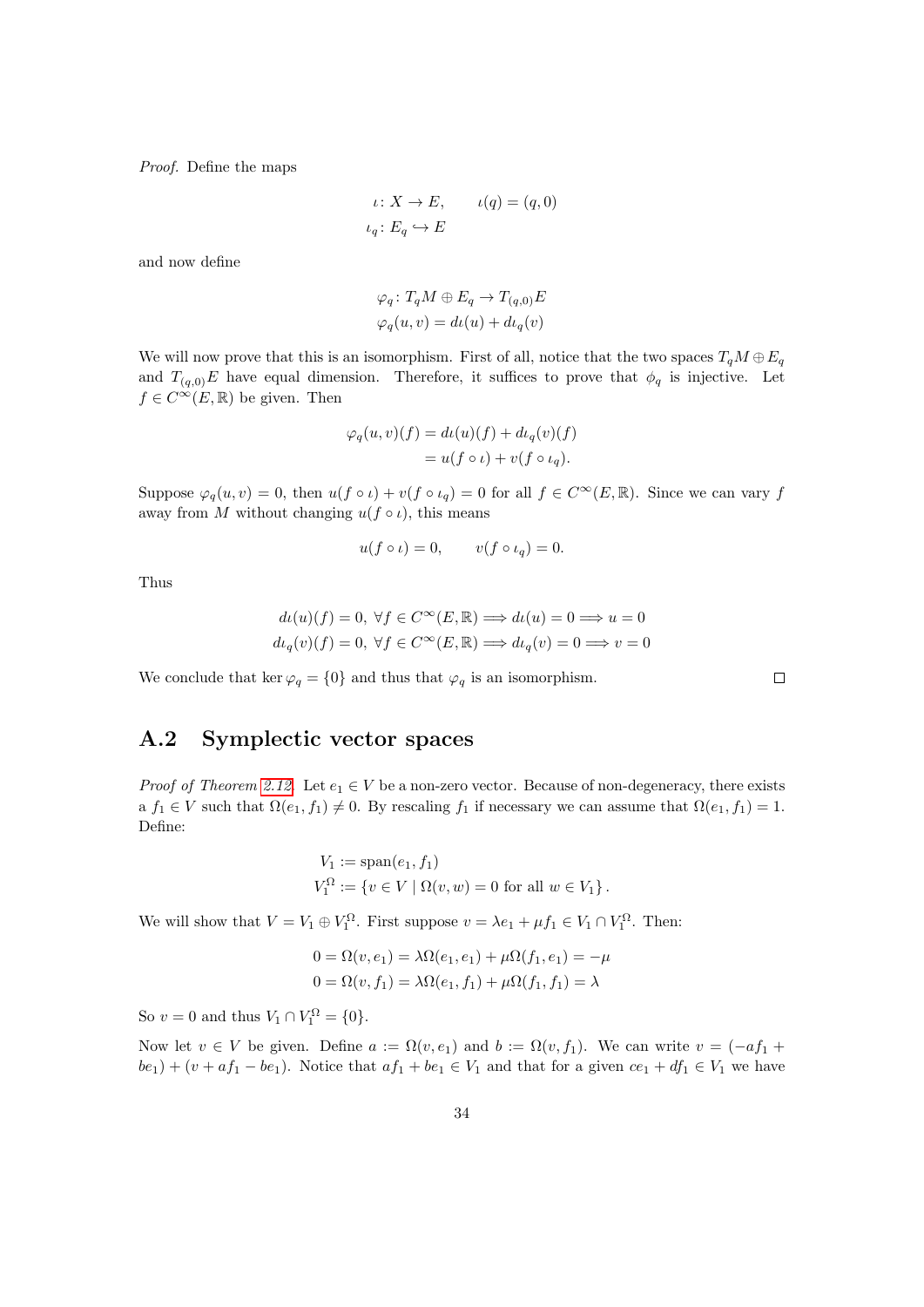$\Omega(v + af_1 - be_1, ce_1 + df_1) = ac + bd - ac - bd = 0$ , so  $v + af_1 - be_1 \in V_1^{\Omega}$ . We conclude that  $v \in V_1 \oplus V_1^{\Omega}$ , so  $V = V_1 \oplus V_1^{\Omega}$ .

Let  $e_2 \in V_1^{\Omega}$  be a non-zero vector. There exists an  $f_2 \in V_1^{\Omega}$  such that  $\Omega(e_2, f_2) = 1$ . Let  $V_2$  be the span of these two vectors. Then we can prove in exactly the same way that  $V_1^{\Omega} = V_2 \oplus V_2^{\Omega}$ (to be precise:  $V_2^{\Omega} = \{v \in V_1^{\Omega} \mid \Omega(w, v) = 0 \text{ for all } w \in V_2\}$ ). Since V is finite dimensional, we eventually get to a point where  $V_n^{\Omega} = \{0\}$ , then we have:

$$
V=V_1\oplus V_2\oplus\ldots\oplus V_n.
$$

By definition the summands are all orthogonal with respect to  $\Omega$  and all of these  $V_i$  have a basis  $\Box$  $e_i, f_i$  such that  $\Omega(e_i, f_i) = 1$ .

### <span id="page-35-0"></span>A.3 Finitely presented groups as quotients of free groups

If we denote a finitely presented group  $G$  by its generators and the relations, we write

$$
G = \langle g_1, \ldots, g_k \mid r_1, \ldots, r_\ell \rangle
$$

This group consists of all elements  $h_1 h_2 \cdots h_m$  of finite length  $m \in \mathbb{N}$  where  $h_i = g_j^{n_i}$  for some  $j \in \{1, \ldots, k\}$  and  $n_i \in \mathbb{Z}$ . The relations  $r_i$  are also elements of this form and in G these elements  $r_i$  equal the identity.

Example A.6. Consider the group

$$
G = \langle g_1, g_2 \mid g_1 g_2 g_1^{-1} g_2^{-1}, g_2^2 \rangle
$$

This defines a group with 2 generators such that in G we have  $g_1g_2 = g_2g_1$ , and  $g_2^2 = e$ . Therefore  $G \cong \mathbb{Z} \oplus \mathbb{Z}_2.$ 

These relations can also be gained by considering the free group

$$
F = \langle g_1, \ldots, g_k \rangle
$$

and dividing by the group  $\langle\langle r_1, \ldots, r_\ell\rangle^F\rangle$ , the normal subgroup generated by  $\langle r_1, \ldots, r_\ell\rangle$  in F. This group is of the form

$$
\langle \langle r_1, \ldots, r_\ell \rangle^F \rangle = \{ f_1 s_1 f_1^{-1} f_2 s_2 f_2^{-1} \cdots f_n s_n f_n^{-1} \mid f_i \in F, s_i \in \langle r_1, \ldots, r_\ell \rangle \}
$$

Dividing F by  $\langle (r_1, \ldots, r_\ell)^F \rangle$  gives a group in which all the elements in  $\langle (r_1, \ldots, r_\ell)^F \rangle$  are equal to the identity. In particular,  $r_i = e$  for all  $i \in \{1, \ldots, \ell\}$ , which immediately implies  $s = e$  for each  $s \in \langle r_1, \ldots, r_\ell \rangle$  and therefore  $f_1 s_1 f_1^{-1} \cdots f_n s_n f_n^{-1} = e$ . So

$$
G = \langle g_1, \ldots, g_k \mid r_1, \ldots, r_\ell \rangle = \frac{F}{\langle \langle r_1, \ldots, r_\ell \rangle^F \rangle}
$$